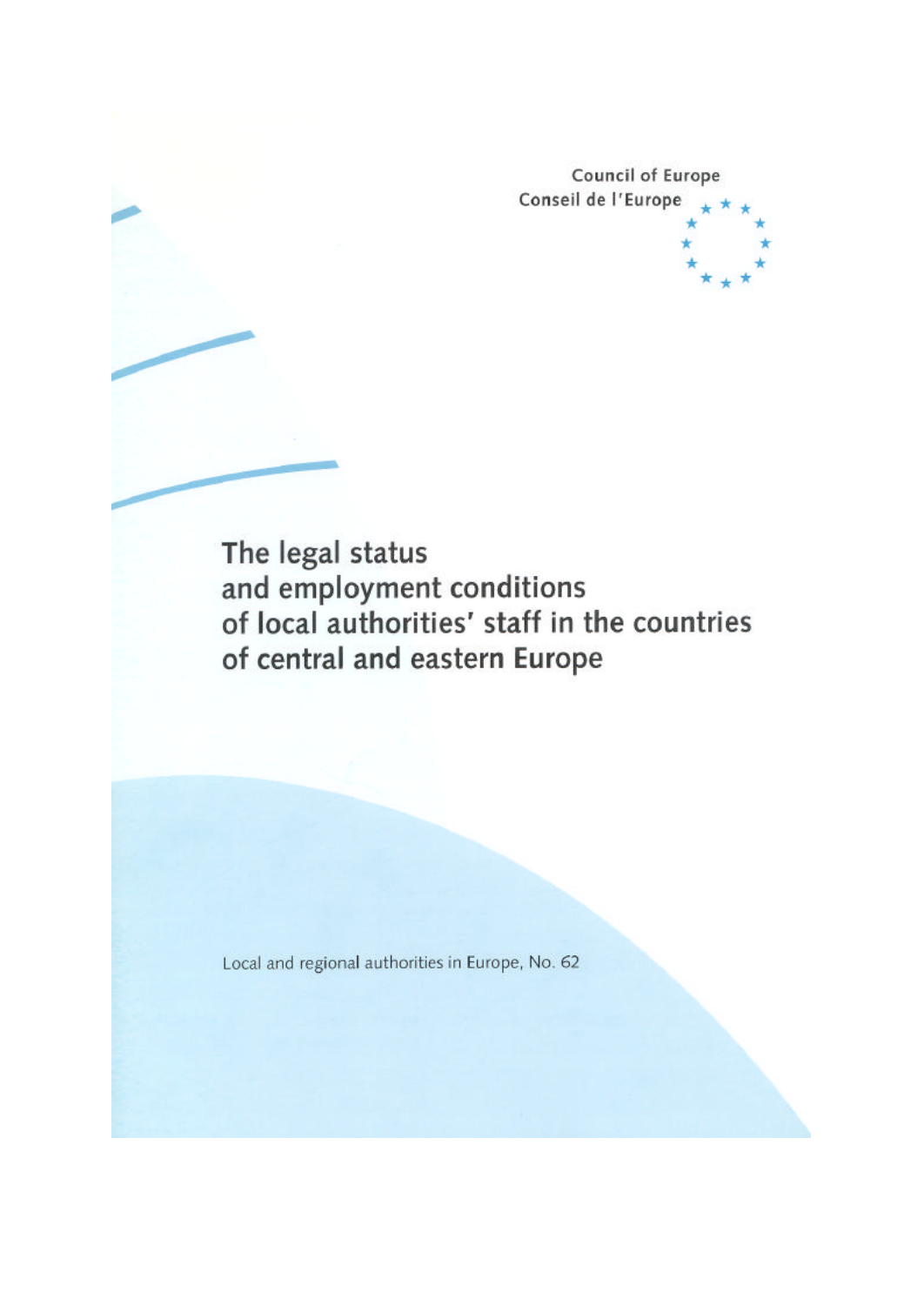# **The legal status and employment conditions of local authorities' staff in the countries of central and eastern Europe**

Report by the Steering Committee on Local and Regional Authorities (CDLR)

Local and regional authorities in Europe, No.62

Council of Europe Publishing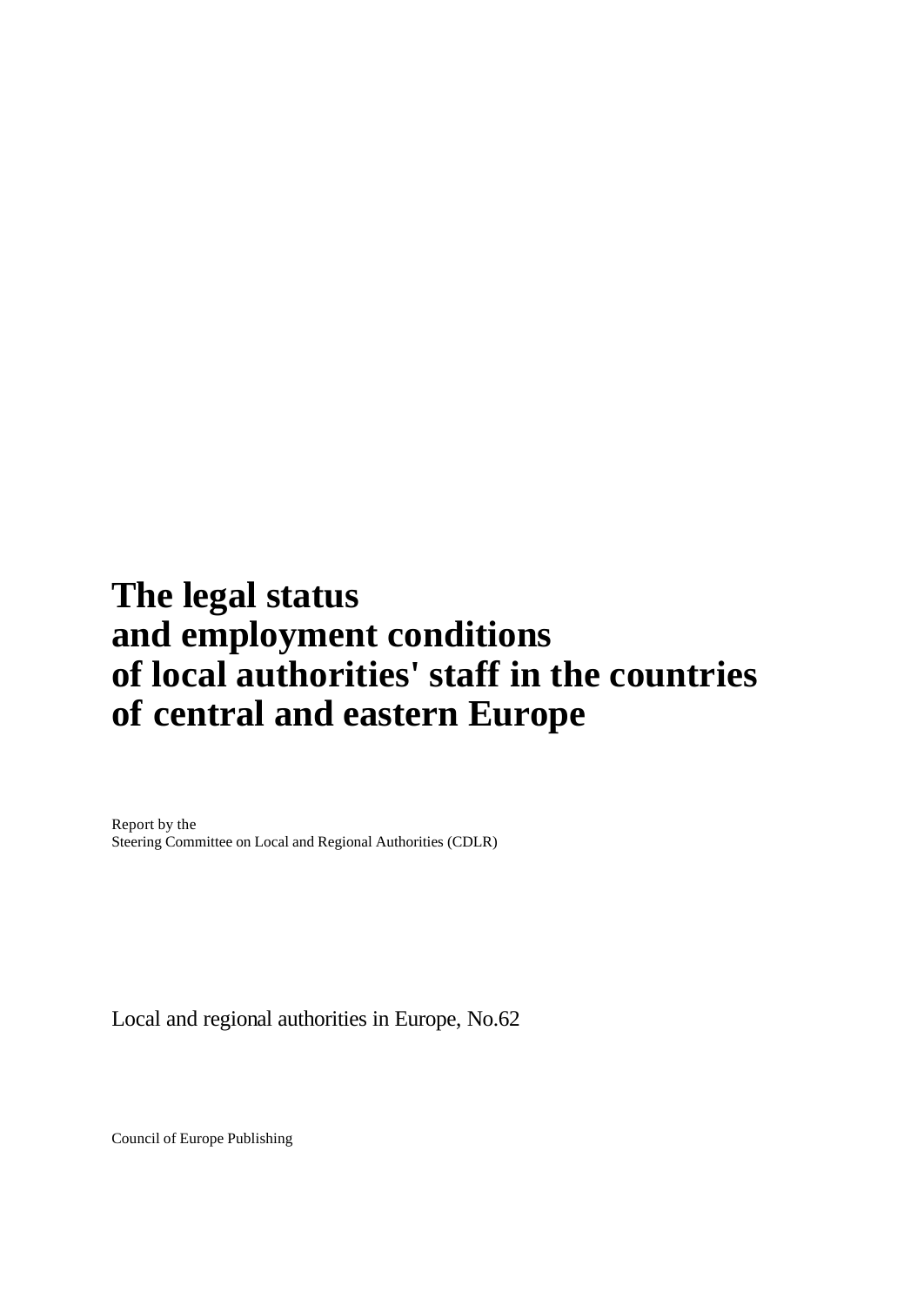French edition:

Le statut et les conditions de travail du personnel des collectivités locales dans les Etats d'Europe centrale et orientale ISBN 92-871-3212-7

control of the

125 C

#### Publications appearing in the same series:

Local referendums, No. 52 ISBN 92-871-2396-9

Access to information about local authority decision-making, No. 53 ISBN 92-871-2490-6

Participation by citizens-consumers in the management of local public services, No. 54 ISBN 92-871-2492-2

Definition and limits of the principle of subsidiarity, No. 55 ISBN 92-871-2522-8

The size of municipalities, efficiency and citizen participation, No. 56 ISBN 92-871-2658-5

Economic intervention by local and regional authorities, No. 57 ISBN 92-871-2871-5

Local authorities' budgetary deficits and excessive indebtedness, No. 58 ISBN 92-871-3034-8

The status of major cities and their peripheries, No. 59 ISBN 92-871-3140-6

Environment and local and regional authorities, No. 60 ISBN 92-871-3164-3

Local finance in Europe, No. 61 ISBN 92-871-3206-2

Council of Europe Publishing F-67075 Strasbourg Cedex

ISBN 92-871-3213-5 Council of Europe, 1997 Printed at the Council of Europe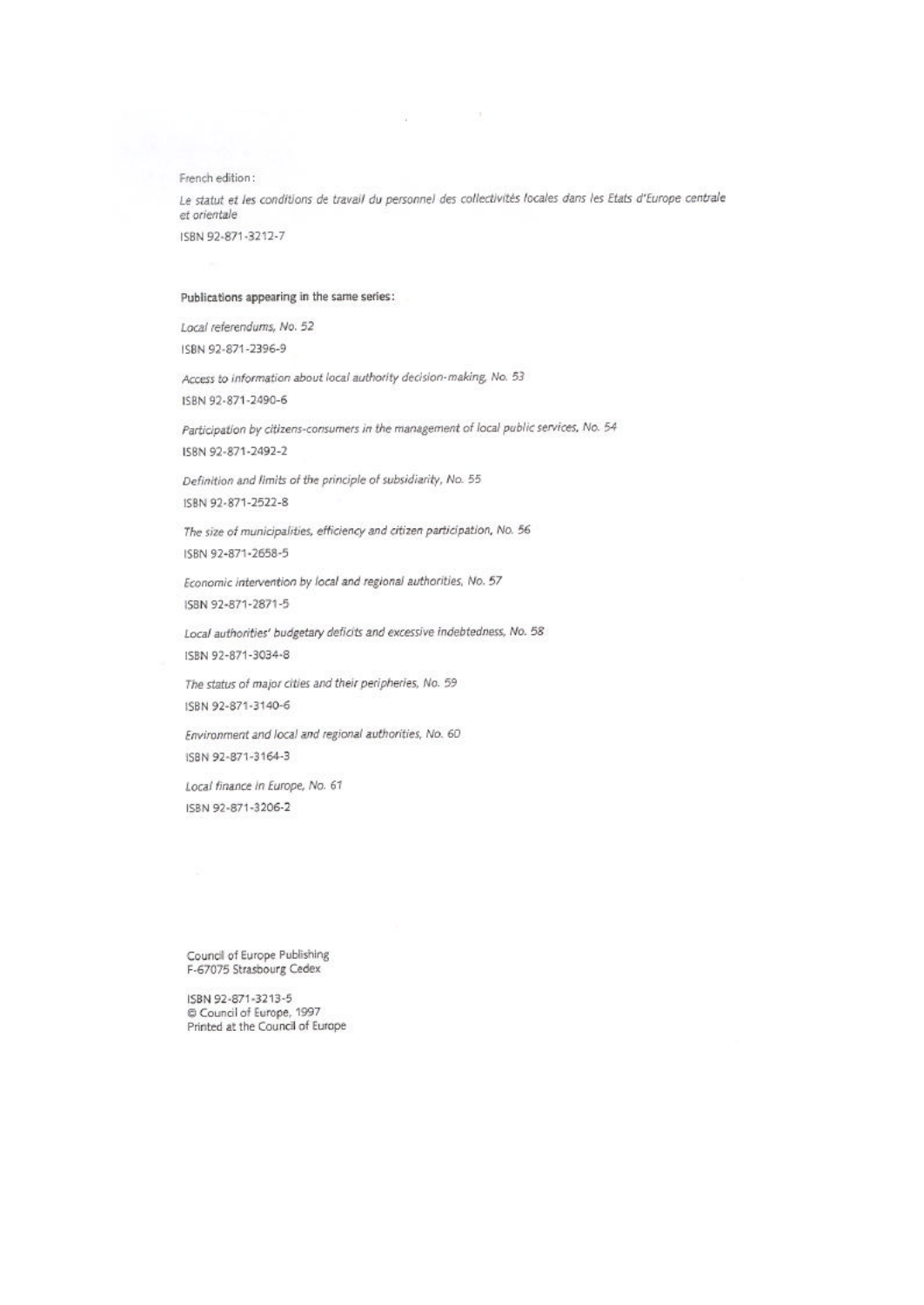# 3

# **TABLE OF CONTENTS**

| Part 1: Guidelines for the drafting of legislation covering the status and |                                                                                    |  |  |
|----------------------------------------------------------------------------|------------------------------------------------------------------------------------|--|--|
| I.                                                                         |                                                                                    |  |  |
| Π.                                                                         |                                                                                    |  |  |
| Ш.                                                                         |                                                                                    |  |  |
| IV.                                                                        | Elements which it seems appropriate to make uniform through                        |  |  |
| V.                                                                         | Elements which it seems appropriate to harmonise through the adoption              |  |  |
| VI.                                                                        | The areas in which local authorities have absolute organisational                  |  |  |
|                                                                            | Part 2: The situation of local authorities' staff in western European countries 14 |  |  |
| I.                                                                         |                                                                                    |  |  |
| Π.                                                                         |                                                                                    |  |  |
| III.                                                                       |                                                                                    |  |  |
| IV.                                                                        |                                                                                    |  |  |
| V.                                                                         |                                                                                    |  |  |
|                                                                            | Part 3: The situation of local authorities' staff in central and eastern           |  |  |
| I.                                                                         |                                                                                    |  |  |
| Π.                                                                         |                                                                                    |  |  |
| Ш.                                                                         |                                                                                    |  |  |
| IV.                                                                        |                                                                                    |  |  |
| V.                                                                         |                                                                                    |  |  |
| VI.                                                                        |                                                                                    |  |  |
| VII.                                                                       |                                                                                    |  |  |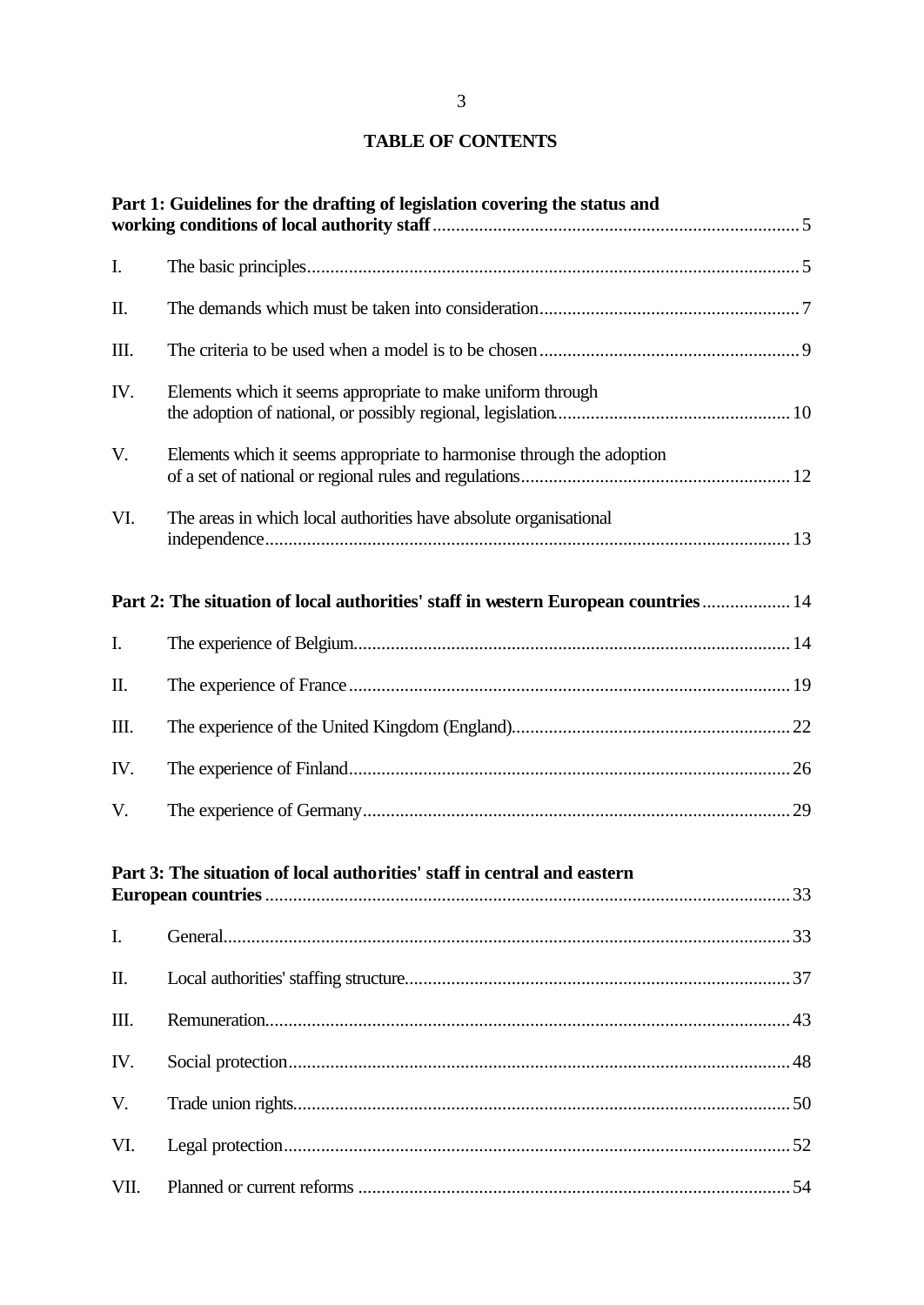# *PART 1***: GUIDELINES FOR THE DRAFTING OF LEGISLATION COVERING THE STATUS AND WORKING CONDITIONS OF LOCAL AUTHORITY STAFF**

Three kinds of factors have to be taken into consideration by anyone drafting legislation on the status and working condition of local authority staff. They are the basic principles on which policy decisions should be based, the demands which must be met regardless of the approach adopted and, lastly, the criteria which may be useful when a choice is to be made between the various models and when these are adapted to suit the context in the country concerned.

### **I. The basic principles**

An analysis of the situation of local authorities' staff in the countries of central and eastern Europe and a study of experiences in Belgium, France, the United Kingdom, Finland and Germany in this field show that, however wide the differences between the adopted or envisaged solutions, all seem to stem from the same idea, that of how best to reconcile local authorities' organisational independence with the uniform protection of certain rights of local authority staff for the sake of equal treatment.

The point at which a balance is struck between these two principles differs from one country to another and indicates a preference for a greater or lesser degree of co-ordination but it does not seem possible to find satisfactory solutions by adopting one and not the other.

### *Organisational independence*

The organisational independence of local authorities is an expression of the principle of subsidiarity, taken up in Article 4.3 of the European Charter of Local Self-Government, according to which: "Public responsibilities shall generally be exercised, in preference, by those authorities which are closest to the citizen. Allocation of responsibility to another authority should weigh up the extent and nature of the task and requirements of efficiency and economy."

There is a very specific reason for organisational independence: it is essential so that each authority can make its administrative structures appropriate to its own management requirements and particular tasks.

This is clear from Article 6.1 of the European Charter of Local Self-Government, which states that: "Without prejudice to more general statutory provisions, local authorities shall be able to determine their own internal administrative structures in order to adapt them to local needs and ensure effective management."

As can be seen from the models described in part 2, this principle clearly underlies the solution adopted in Belgium, where local authorities are allowed very wide room for manoeuvre in respect of not only the definition of administrative structures but also the employment conditions of their officials.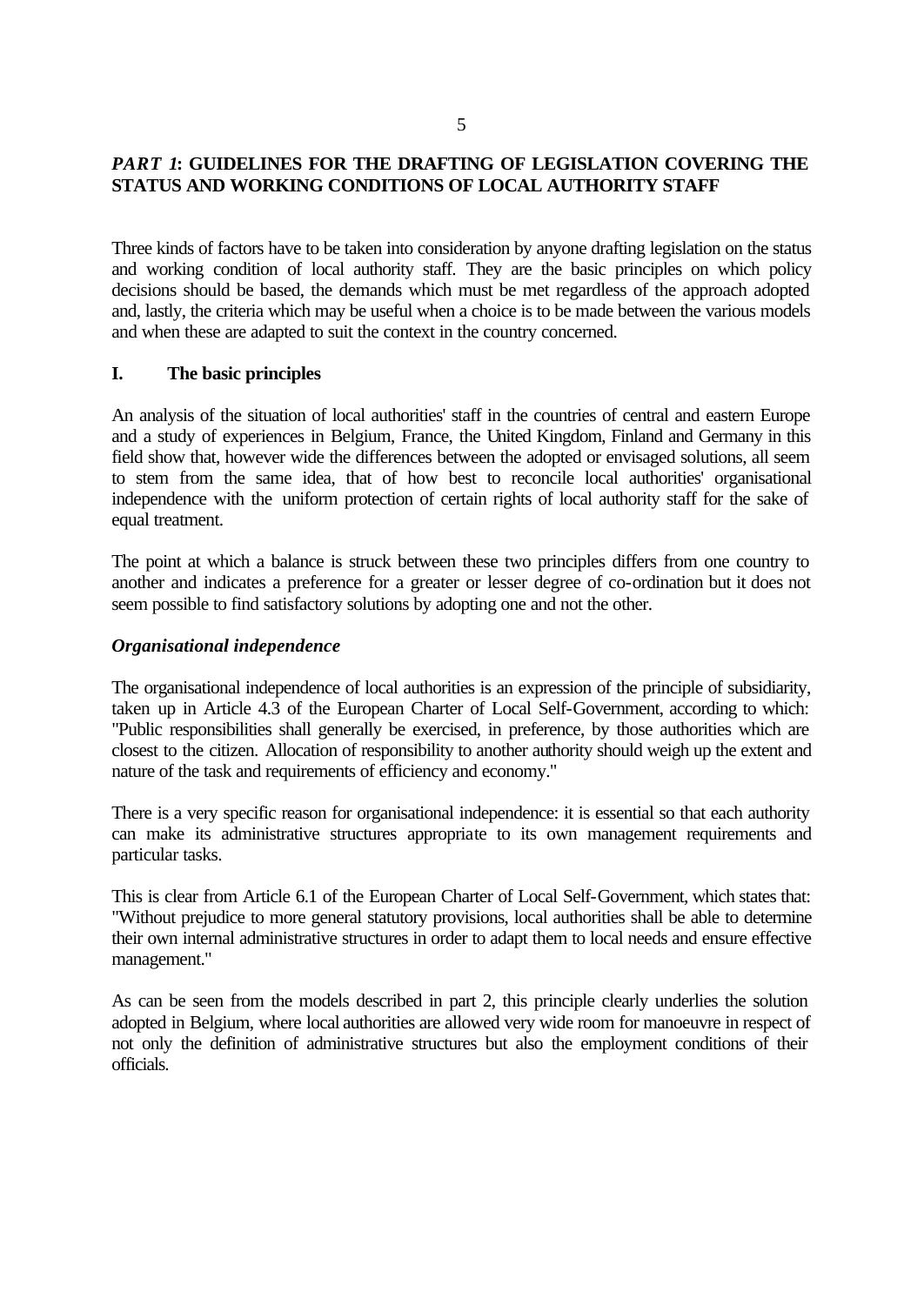The situation is similar in the United Kingdom, where local authorities have virtually as much freedom as private employers in determining their contractual relationship with the members of their staff.

In Finland, the social partners at local level have extensive powers to agree at local level on terms diverging from the national collective agreements. Moreover, the flexibility required at local level is provided by many clauses of the national collective agreements as well.

In Germany, local authorities' freedom, for organising their staff and for administrative matters (e.g. appointments, promotions and dismissals) is one of the central issues of the local self-government system. Besides, most of the local authorities' staff members in Germany have an employment relationship governed by collective agreements between the associations of public employers and the workers union, which belong to the private law.

In France, a willingness to take account of particular local features was demonstrated by the amendments made to the local government service regulations by the Act of 27 December 1994 (including the extension of the management framework through the lifting of the threshold for the affiliation of municipalities to departmental management centres, the adoption of less complex recruitment procedures and the new opportunities for recruiting part-time staff). Furthermore, even within the framework of a single local public service, the local authorities are responsible for defining their own administrative structures.

It thus seems, whichever approach is adopted, that the principle of organisational independence plays a key part in the regulations relating to local authority staff.

This finding tallies with the pattern observed in all the countries of central and eastern Europe studied for the purposes of this document. Some currently have a contract-based model, obviously giving great freedom to the local authorities, but in every case, it is these authorities which determine how their administrative structure is organised and are responsible for staff administration.

## *Equal treatment and the uniform protection of certain rights*

Organisational independence is not unlimited, being exercised within a general legislative framework which guarantees the uniform protection of certain fundamental rights and consequently ensures that, at least in some respects, the staff members of the various local authorities receive equal treatment.

It has to be stated from the outset that the scope of equal treatment is broader where a large number of detailed general provisions exist and where local authorities have limited room for manoeuvre.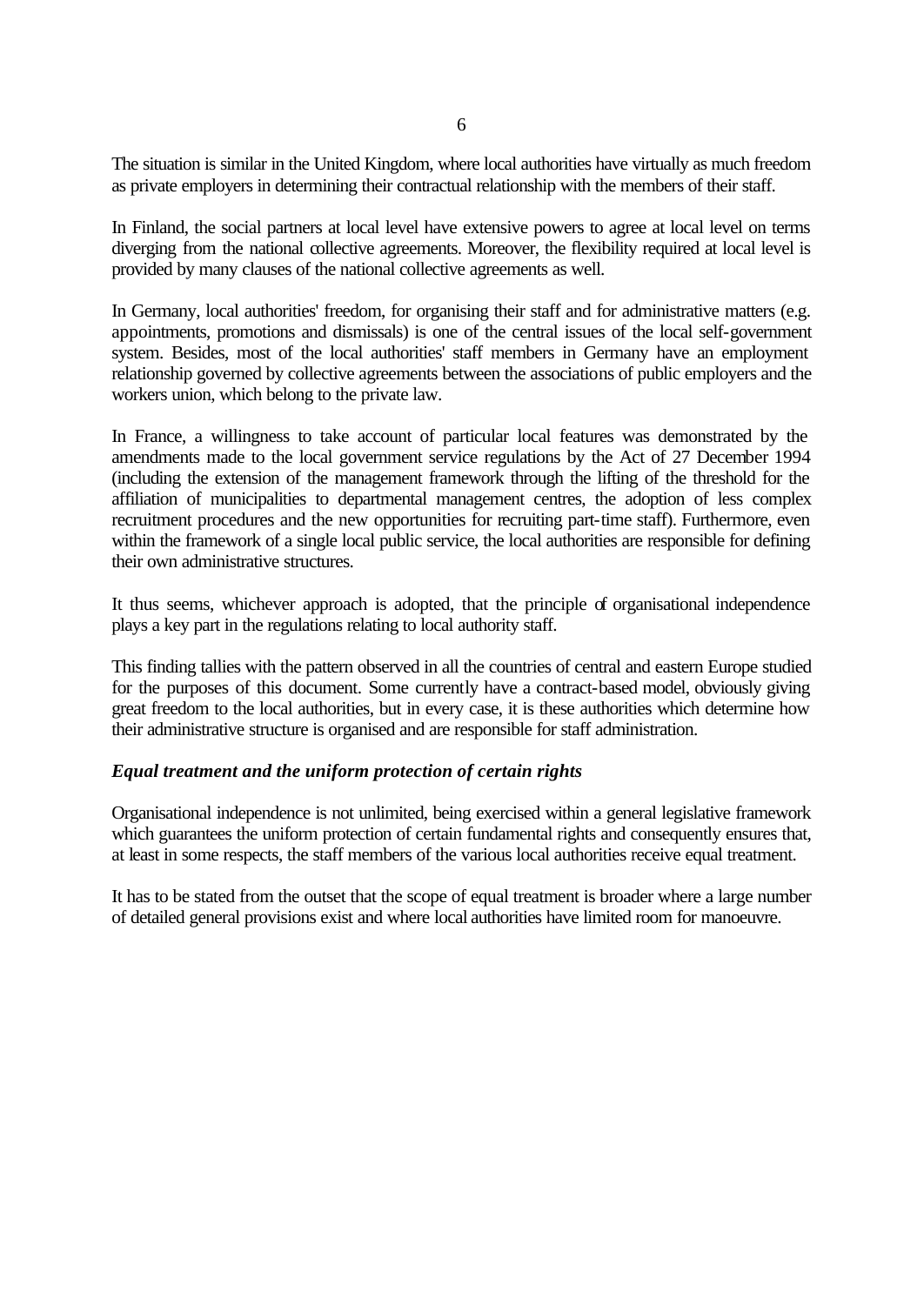The principle of equality underlies the French statutory model to the point at which there is a "single" local/departmental/regional government service; in addition, equal treatment also applies between local/departmental/regional and national government service (so France has been able to dismantle barriers and build bridges between the various administrative departments). The employment conditions of local authority staff are substantially the same as those of central government staff in several countries of central and eastern Europe, making their model close to that adopted in France.

The equal protection of certain rights is the proper aim of all labour legislation, and the contractual freedom of local authorities in countries where the situation of these authorities' staff is governed by labour law, ends where such protection begins.

Moreover, experiences in England and in Finland have clearly shown that the collective bargaining process may have the effect of extending or strengthening, if not the uniformity, then the harmonisation of employment conditions, through the setting of standards intended to influence the terms of individual contracts.

Such an effect is more obvious when the principal employment conditions set up by collective agreements have been adapted to civil service law, as is the case in Germany.

Even in Belgium, which has different kinds of public service with various regulations, equal treatment is a basic principle, particularly in respect of citizens' access to their local government service, welfare coverage, legal protection and trade union rights.

So general rules are regularly adopted, covering certain aspects at least, to set limits to the independence of local authorities where the status and employment conditions of their staff are concerned.

This does not conflict with the principle of subsidiarity, which is a principle that has to be put into practice in conjunction with other principles relating to the organisation and functioning of the state, particularly that of the consistency and unity of application of public policies for the benefit of all  $citizens<sup>1</sup>$ 

# **II. The demands which must be taken into consideration**

j

In spite of the difference between approaches, most of the situations studied revealed a common concern to comply with certain requirements. These demands therefore deserve careful consideration when the legal status and employment conditions of local authority staff are defined.

<sup>1</sup> Cf. Recommendation No. R (95) 19 of the Committee of Ministers to member states on the implementation of the principle of subsidiarity.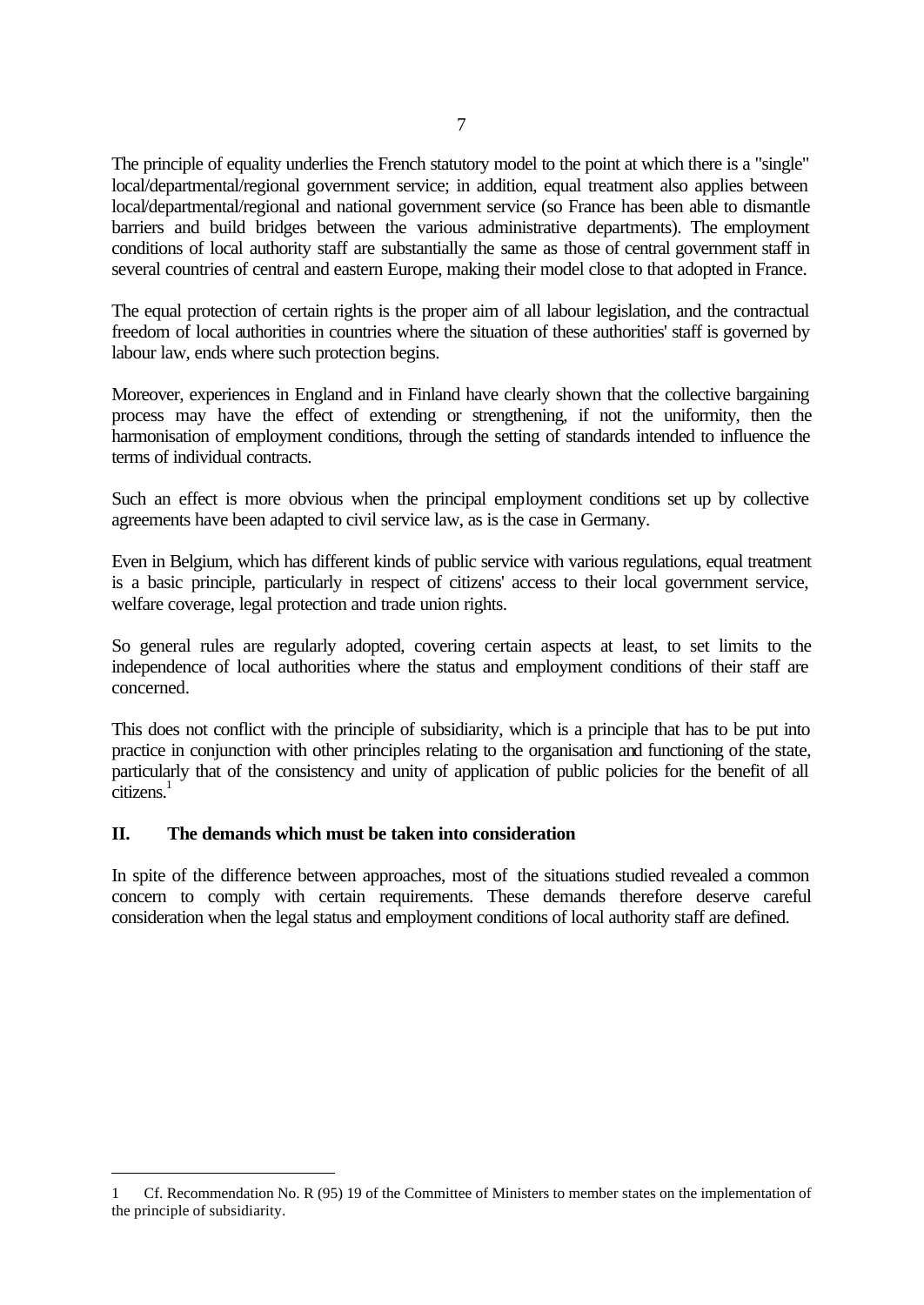## *The independence of local authority staff*

The first aim is a guarantee of the independence of local authority staff vis-à-vis central government. Such independence is a corollary of the principle of autonomy and is given concrete form through an exclusive hierarchical link between the staff and the local authority, the latter holding the power to appoint staff. There should be very few exceptions to this rule and, if possible, none at all, and very few appointments of senior officials by central authorities.

### *The permanence and impartiality of local authority staff*

The next step is to guarantee the permanence and impartiality of local staff in the face of political change. This is where the provisions governing the exercise of the power to appoint come into play. It may be noted that, in many countries, recruitment involves competitive or public examinations and that employment is of unlimited duration; promotion is (or should be) usually based on merit.

There is no doubt that these tendencies deserve support, for a local authority which appointed staff on the basis of "partisan" decisions would likely be less efficient and unable to act consistently.

Appointments based on personal considerations (such as those of members of the mayor's personal staff) and the freedom of a new political majority to replace certain senior officials of a local authority (this is allowed in France) are accepted in exceptional circumstances. These should be justified only if they are necessary to ensure that administrative action is consistent with the political aims of the elected majority.

The impartiality of local authorities' staff is also the aim of the incompatibility provisions and the restrictions on the exercise of the duties of elected local representatives. The question which arises is that of whether and to what point, it is acceptable for members of a local authority's staff to hold at the same time elective office within the same authority.

Some of the possible solutions are more stringent than others. All are based on the need to avoid conflict of interest, and the selection of one rather than another may be shaped by certain details such as, in particular, the size and membership of the local authority staff (which may, for example, include teachers and nurses).

As far as possible, the holding of a local elective office and of a post as a member of the staff of the authority concerned should be declared absolutely incompatible. At the very least, there should be such incompatibility where the staff concerned are directly in the service of the organs of the authority or are responsible for implementing their decisions.

Furthermore, wherever such combinations of offices are allowed, safeguards should exist to prevent conflicts of interest from arising, which certainly means an obligation for the elected representatives concerned to refrain from taking part in the debate and voting whenever such a conflict is possible, as well as a system of penalties to ensure that this obligation is complied with.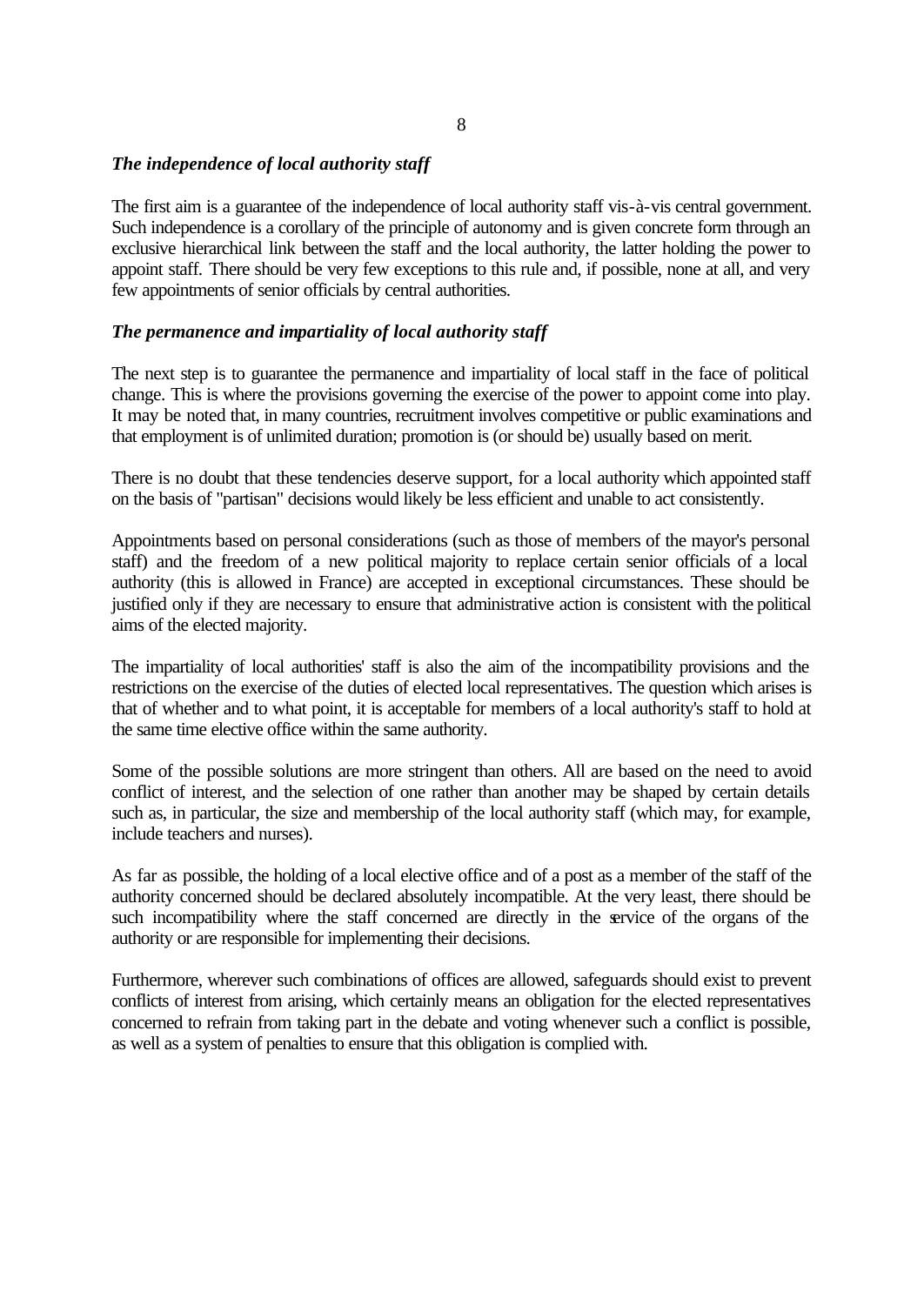Similar rules should of course exist in order to avoid a local authority staff member dealing with a file which directly or indirectly concerns their own interests or the interests of their relatives.

### *Supervision to avoid loss of control and arbitrariness*

A third requirement, all the stronger in local authorities which have greater freedom of action, is for supervisory procedures ensuring that control is not lost and arbitrariness does not occur, particularly where wage costs are concerned.

In this context, the applicable legislation must set limits to local authorities' discretion and state which bodies are empowered to carry out the said supervision. This task may, as in Belgium and France, be carried out by the ordinary supervisory body or by an agent or agency with specific powers in this field, such as the "district auditor" in the United Kingdom.

# **III. The criteria to be used when a model is to be chosen**

The question remains of whether or not it would be preferable to adopt a uniform system. This depends on the actual situation in each country. However, a position may be adopted on a number of points.

It should first be noted that allowing status to differ is consistent with the idea of strong local autonomy and does afford local authorities an opportunity to define the system for their staff in the light of specific local features.

This option may, however, lead to malfunctioning, if not all local authorities are in a position perhaps because of inadequate financial resources - to fulfil properly their responsibilities in this field.

In short, the granting to local authorities of extensive powers relating to the status and employment conditions of their staff may be recommended rather as the culmination of a process to strengthen local autonomy; it may be less appropriate during a transition which is difficult to manage, especially in those countries which face a pressing need for co-ordination.

The alternative of a uniform system not only fully implements the principle of equal treatment, but also makes possible the joint organisation of vocational training, the spreading of good management practice and mobility between administrative departments of different authorities.

Uniform employment conditions can also help to ensure that public services provided at local level are homogenous throughout the country. Finally, it is only if the system is uniform that a general status can be created for both local and regional authority staff and that local and regional government service can be co-ordinated.

On the other hand, a uniform system may result in an unwieldy administrative system and make it more difficult to take account of the particular features of each authority.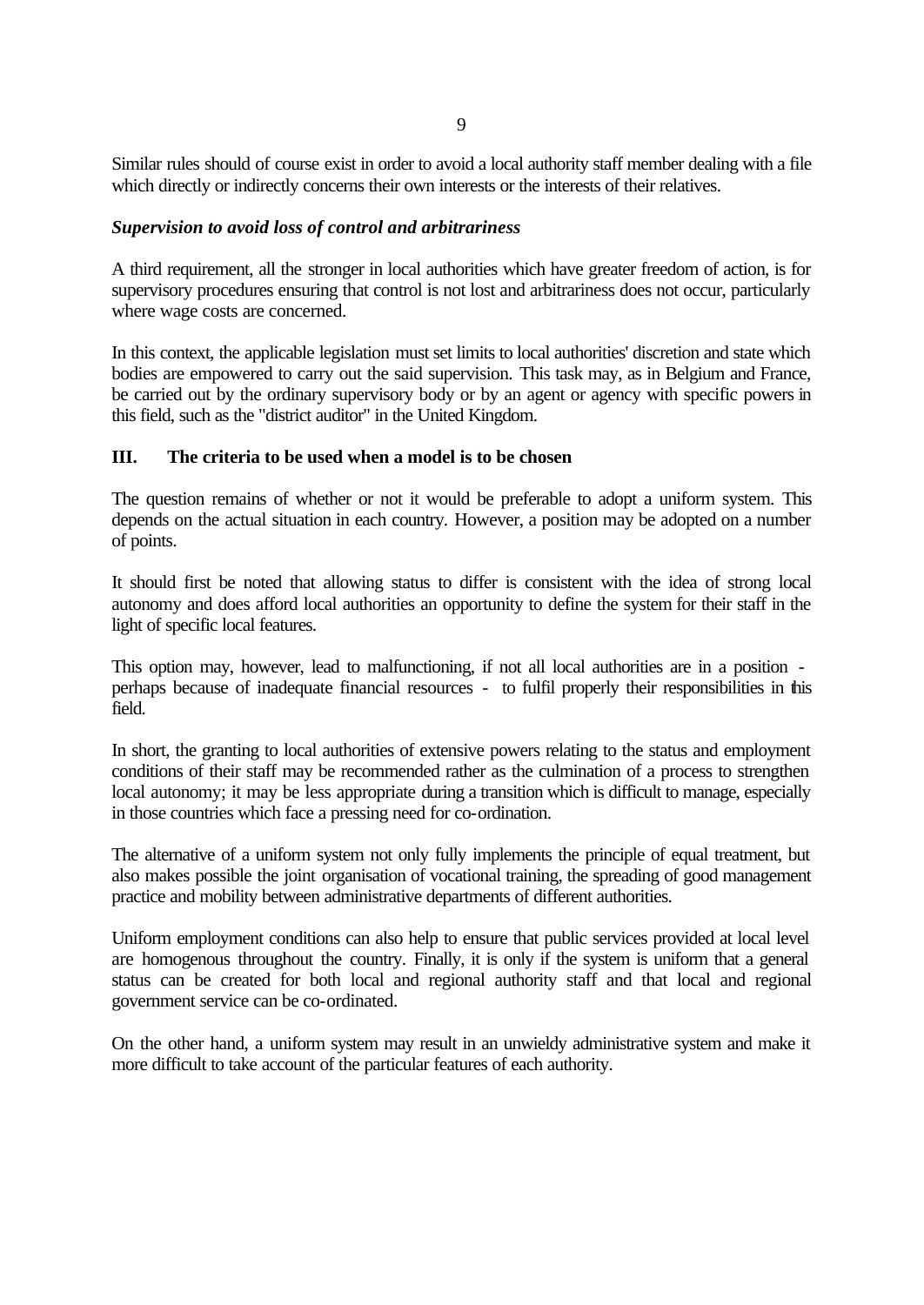A uniform system does not necessarily mean the adoption by the legislator of a status for local government service. A slightly altered centralised negotiations-based model may have similar results: this requires, *inter alia*, the conditions defined during collective bargaining to be binding.

A status fixed by law, nevertheless, has some advantages: it reduces the risk of conflict between local authorities and their staffs as well as that of disagreement within the parties, not all local authorities being in the same situation and therefore not all having the same interests; it makes the solution adopted more stable, since it is laid down by law, whereas negotiated solutions may be called into question again in each round of negotiations; it is, all in all, easier to set up.

In the context of political and economic transition, these advantages should not be overlooked.

In any case, the approach to be adopted (i.e. the choice between a uniform model and a nonuniform one) is not necessarily the same for every category of staff: some degree of integration may seem more appropriate for managerial and senior managerial staff than for secretarial and stores handling staff.

It should also be stated that the choice of a uniform status may just as well be made in a unitary state as in a federation; in the latter, uniformity may be sought within each state of the federation. In a state divided into regions, the same could apply within each region.

Finally, uniformity can - and should - be sought without calling into question local authorities' organisational independence, and they should be guaranteed sufficient room for manoeuvre to be able to adopt solutions appropriate to their own needs and possibilities. Only if they retain this independence can a uniform system foster rationalisation of administrative structures.

This implies the definition of three "areas of intervention": the first has to be taken up by the legislation which guarantees equal treatment and must contain the elements which it seems appropriate to make uniform at either national or, where appropriate, regional level (i.e. within a federated state or a regional authority); the second corresponds to the rules and regulations which are intended to harmonise certain employment conditions, residual discretion being allowed to local authorities; the third is that in which local authorities enjoy organisational independence.

# **IV. Elements which it seems appropriate to make uniform through the adoption of national, or possibly regional, legislation**

It has already been pointed out that the existence of rules and regulations of general scope covering local authority staff status and employment conditions is not exclusive to the countries which have opted for a uniform statutory model. Equal treatment plays an important role, even where the model adopted is a non-uniform statutory one or a contract-based one. The only thing which varies is its scope.

It is therefore necessary to single out those elements which, as a general rule, should be covered by the equal treatment principle (at least at regional level), whichever of the uniform statutory models available is selected.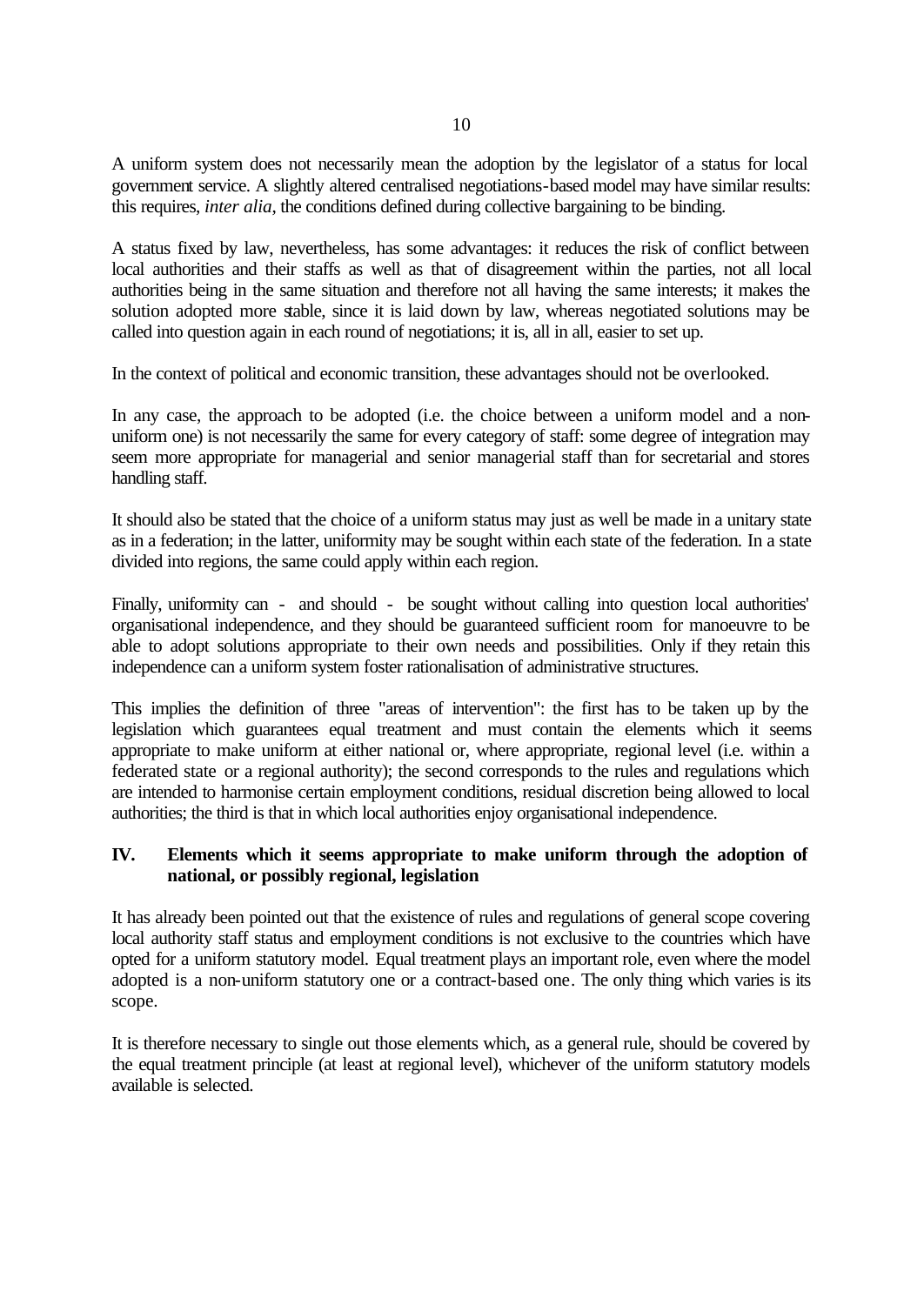# *Minimum scope of equal treatment*

There are fields within which equal treatment in relation to employment conditions should in principle have no exceptions. The first are those of certain fundamental rights:

- nationals' right of access to local government service;
- the right to fair employment conditions (including remuneration and minimum rest periods);
- the right to safe and healthy working conditions;
- the right to welfare coverage (sickness, maternity, disability, death, old-age, unemployment);
- the right to legal protection (guarantee of a judicial remedy) and to fair procedures;
- trade union rights.

There follows certain essential obligations, particularly the duty of impartiality and the obligation to refrain from any action incompatible with an official's functions or loyalty to state.

Last come the liability arrangements (civil, criminal) and accountability of staff members vis-à-vis their official department or third parties, and the arrangements in respect of incompatibility with elective public offices at local level.

# *The scope of the equal treatment principle in the context of a uniform statutory system*

The coexistence of the principle of equal treatment with that of local authorities' organisational independence implies that, even within a uniform system, staff employment conditions in different authorities are not absolutely identical. The situation of each country may also justify a greater or lesser degree of uniformity. There is no set point at which the two principles are in balance.

Taken to its extreme limit, uniformity leaves local authorities no scope at all beyond the minimum discretion which is required if they have organisational independence (see point VI below), but a situation of this kind is not to be advocated in every case. In contrast, it will frequently be preferable to have harmonisation and co-ordination of certain elements of local authority staff status (see point V below).

It nevertheless seems appropriate, in the context of a single local government service, for the elements listed below, at least, like those referred to above, to be made uniform:

- basic conditions for access to the various parts of local government service (education, professional experience, training, age, etc);
- level of guaranteed welfare benefits and of the corresponding compulsory contributions which officials are required to make;
- classification of posts according to duties and pay scales;
- disciplinary arrangements;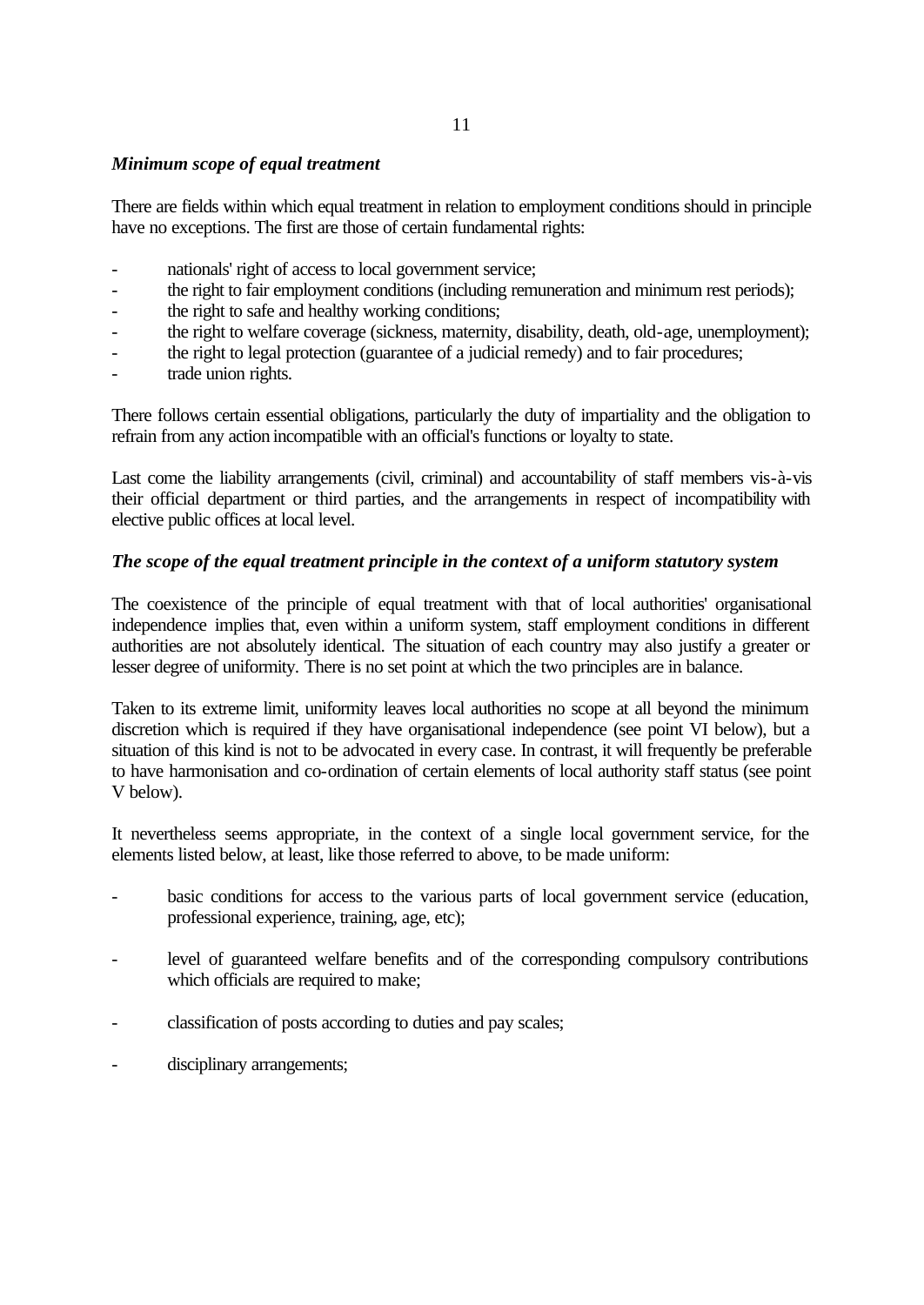- arrangements for mobility between local authority services and, where applicable, arrangements for moving between these services and national or regional government service (the latter being possible where the whole of government service is governed by general regulations).

It should be pointed out that, in the event that a model governed by differing regulations is preferred, the importance of the above elements at least justifies some degree of harmonisation. In other words, even where the system is non-uniform, it would be useful for a general set of rules and regulations to limit local authorities' power over these matters.

# **V. Elements which it seems appropriate to harmonise through the adoption of a set of national or regional rules and regulations**

It is possible to make a uniform system more flexible by providing that certain elements are to be laid down by local provisions, which, however, have to comply with a set of rules and regulations adopted at national or regional level. The aim would be to allow local authorities to adapt these elements in the light of their specific situation, thus making the system adopted more flexible, but without leaving any scope for major differences to prevent the system from being a genuinely single one.

The rules and regulations would lay down the level of harmonisation (through, for example, standards, prohibitions, obligations or minimum requirements ...) depending on the circumstances and, in particular, on the differences which exist between local authorities, their needs and their difficulties.

Among the elements which could usefully be harmonised (rather than made uniform), the first which might be mentioned are the selection, organisation and management of recruitment procedures. The rules and regulations on this subject could indicate alternatives (for example competitive examinations or tests) and require certain principles to be complied with (such as equal opportunities for men and women, appropriate advertising of vacancies, anonymity of written tests), supplementing the provisions relating to the basic conditions which have to be met in order to hold local government office. Within this framework, it would be possible for local authorities to decide which posts to open to competition, the timing and nature of the tests, the selection and assessment criteria, etc.

Some working conditions, such as working hours, extra duties, leave and vocational training also seem to lend themselves to a similar harmonisation exercise. The general rules and regulations, for example, might set total weekly and/or monthly working hours, lay down a ceiling for extra duties which may be required and specify the number of days of ordinary leave and the minimum number of days of training per year. Local authorities would be able to lay down permissible daily start and finish times, regulate opportunities to work part-time, set conditions under which staff may benefit from special leave or training periods, and so on.

Lastly, within certain limits, the level of remuneration may also not be made uniform, enabling local authorities so wishing to introduce merit-based pay systems, for example.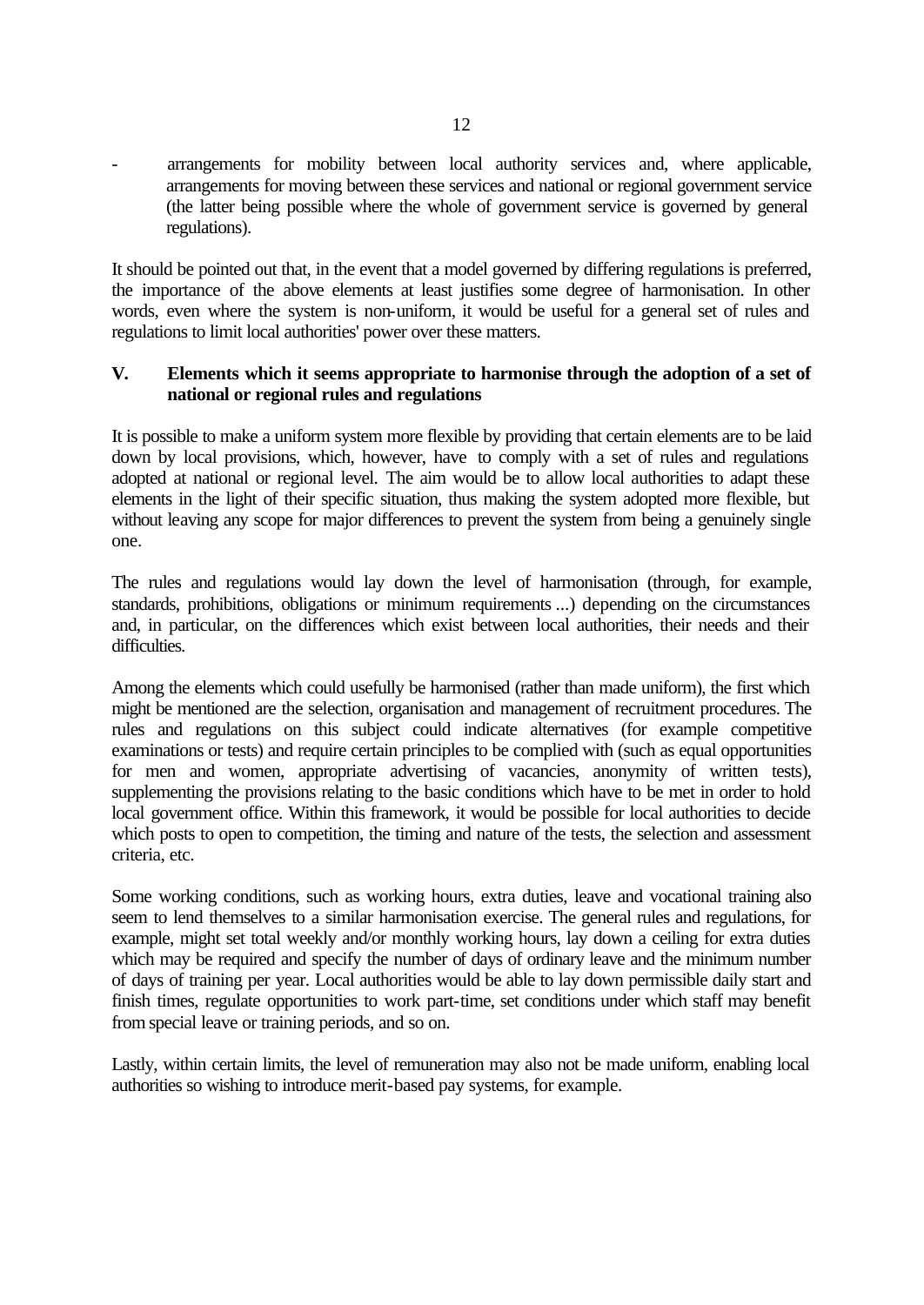### **VI. The areas in which local authorities have absolute organisational independence**

Scope for setting local authority staff employment conditions at national or regional level has to be brought into line with the principle of the same authorities' organisational independence. The minimum scope of the latter principle should therefore be indicated, i.e. those elements which seem an integral part of the concept of organisational independence and which, in any case, local authorities ought to be free to define.

The first such element is the shape of the organisation chart (identifying administrative departments and, in respect of each category and grade, the staff necessary to run them). The regulations may require the administrative structures to include certain senior officials with specific responsibilities (such as the municipal secretary and deputy secretary, the treasurer, the chief accountant), but these apart, local authorities should have sole power to establish these structures according to their own situation.

Local authorities' power to appoint should also be recognised. This does not simply mean the taking of the formal decision to appoint a public servant to a post, but also the granting to local authorities of discretionary power limited only by the principle of lawfulness and the prohibition of arbitrary or improper use of this power. It is doubtless superfluous to point out that the power to appoint relates not only to recruitment, but even more so to transfer and promotion procedures, the organisation and management of which should be a matter for the authorities concerned.

The same should apply to disciplinary power. Where there is a single local government service status, this power must be exercised within the framework of the system decided at national or regional evel; it will, however, be for the local authority to set up the machinery needed for this purpose and to apply penalties.

Closely linked to the exercise of the power to appoint and, more generally, to career progress, merit assessments also come under organisational independence. What is more, unless they have sufficient room for manoeuvre in this field, local authorities so wishing would be unable to introduce a meritbased pay system.

It is also consistent with the principle of organisational independence to leave it to local authorities to evaluate their own staff's training needs, enabling them to give real substance to the right to training, while taking into account the need to improve the efficiency of their service.

Finally, it is self-evident that organisational independence encompasses the possibility of rearranging the operation of services, by, for example, laying down the days and hours at which services are open to the public.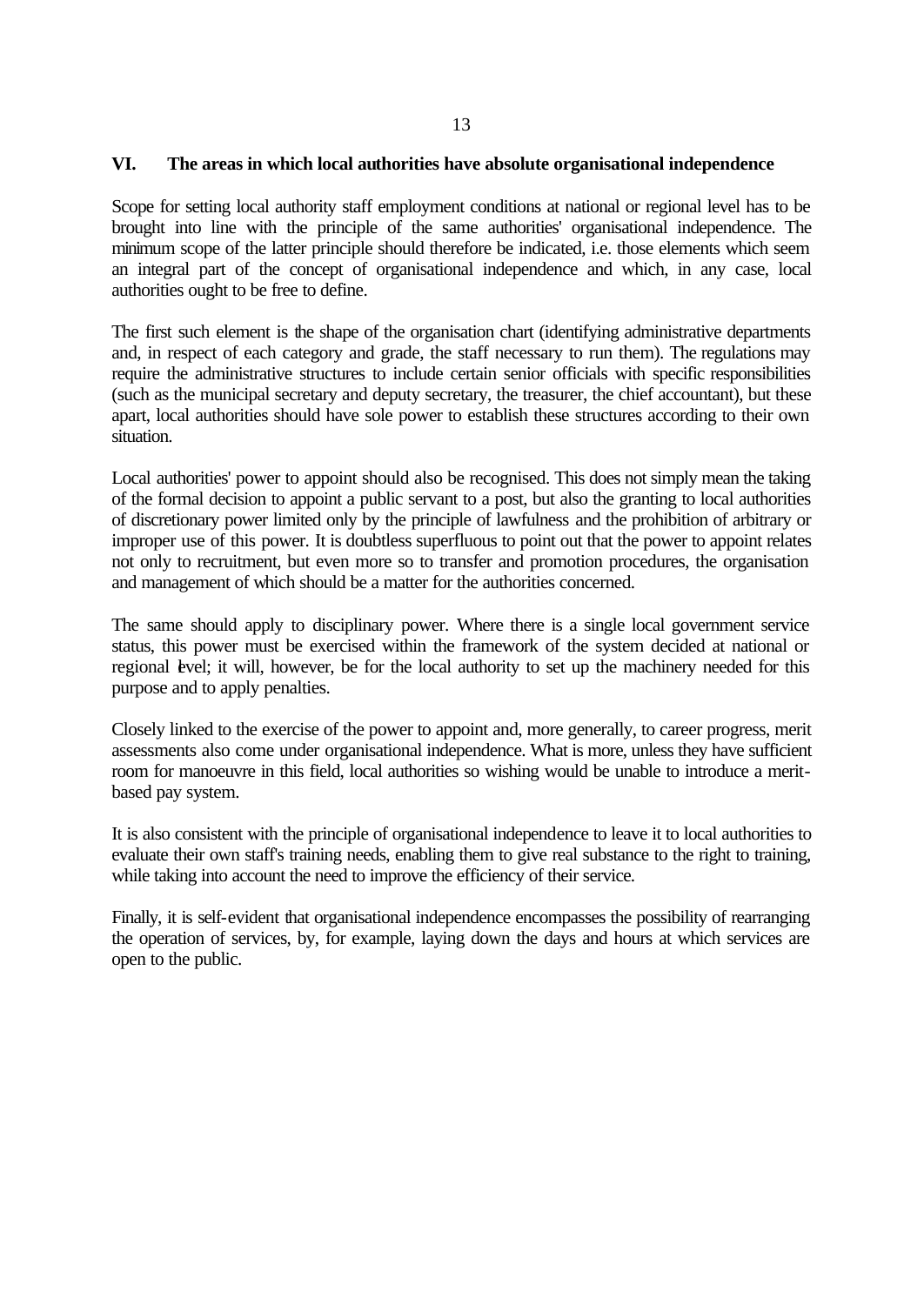# *PART 2***: THE SITUATION OF LOCAL AUTHORITIES' STAFF IN WESTERN EUROPEAN COUNTRIES**

# **I. The experience of Belgium**

Initially local government staff in Belgium were employed on a statutory basis. The local authorities subsequently found they needed to take on non-permanent staff. At first these were called temporary staff and their status was based on that of temporary employees working for the state. The status comprised elements of private law (law on employment contracts) and elements of public law (unilateral decision making on appointments; same rules as for statutory staff concerning salary). At a later date, new categories of staff were recruited on a contractual basis. Their employment contracts differ from those concluded between employers and staff in the private sector. In fact no real agreement is concluded between the parties; it is a *sui generis* contract, the substance of which is governed by the law on employment contracts.

In recent years a new category of contract staff, on subsidised contracts, has swelled the ranks of the local authorities. Their contracts are subsidised by the regional authorities with a view to creating new jobs for the unemployed.

In certain municipalities staff hired on such subsidised contracts make up 50% of total local authority staff, so generous are the subsidies the authorities receive to take on unemployed people in a wide variety of capacities.

The Belgian Constitution has enshrined the principle of independent self-government at the provincial and municipal levels, a principle hammered home by provincial and municipal law, *inter alia*. Under the provisions of these laws, provincial and municipal authorities are responsible for decisions concerning the administrative status of their staff. This has given rise to a multitude of different statuses.

Of late, however, the Regions have been trying to use their powers over the municipalities to gradually iron out these differences in the status of local authority employees. A deliberate policy to harmonise statuses is being pursued in every region of the country.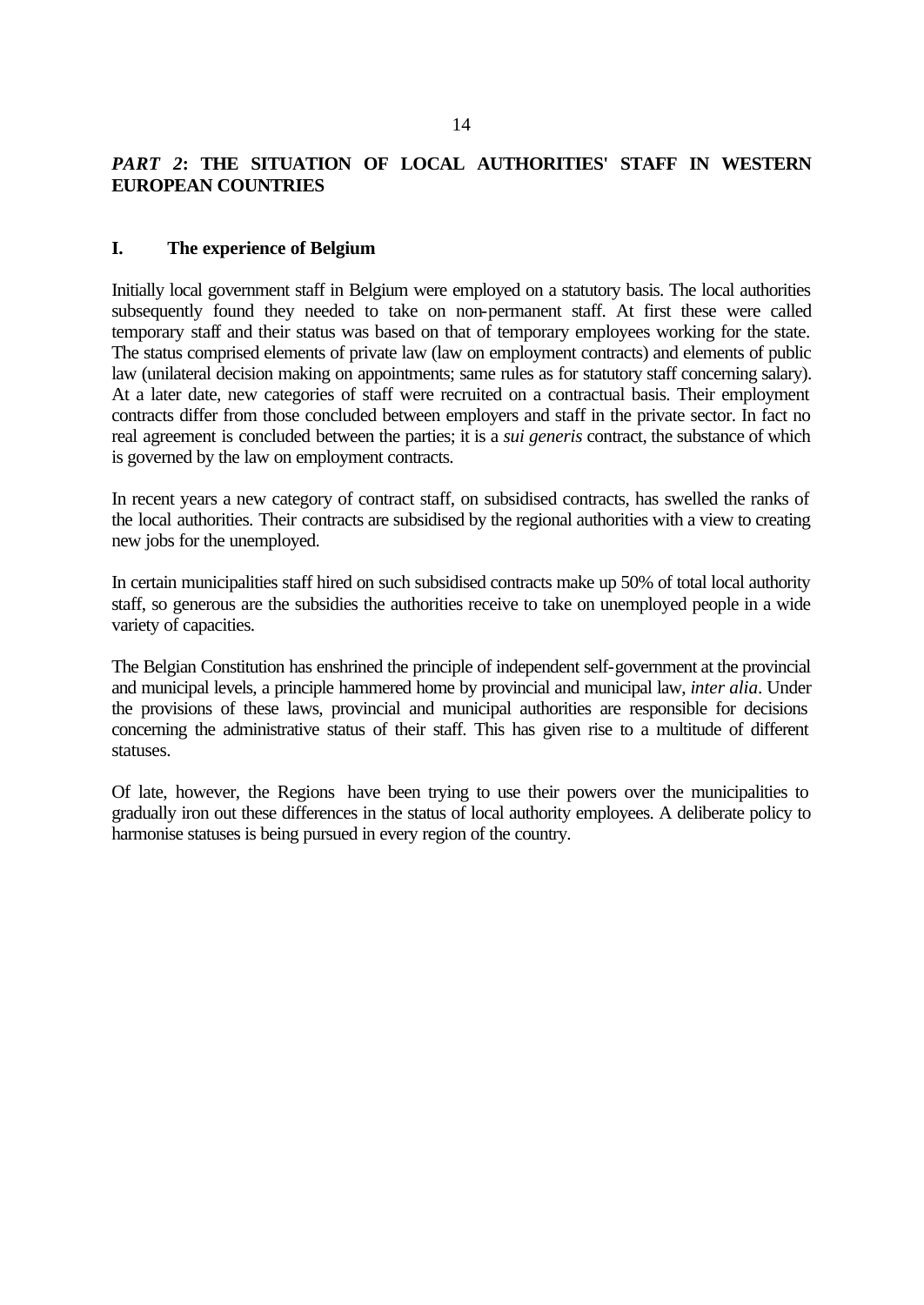These guidelines on the status of local authority employees laid down by the regions are not an attempt to undermine the independence of the local authorities. The regions provide the local authorities with substantial financial aid in a variety of areas (public works, environment, spacial planning, etc.). The regions also provide the municipalities with an annual grant to be incorporated into their budget and used at their discretion. It is only natural, therefore, that in exchange the regions should recommend a degree of moderation in local authority spending, particularly on staff.

Generally speaking it can be said that the foundations have been laid in the regions for a partnership between regional and local governments. A partnership whereby both partners undertake to keep spending within reason, to avoid the burden of excessive debt.

### *The legal framework*

Under federal law the local authorities have the power to lay down rules governing the organisation of their own services and the status of the staff in their employ.

The constitution guarantees equal access to government service and the right to form trade unions to all Belgian nationals. The subject of trade unions is also governed by a federal Act of 19 December 1974 and by royal implementing decrees.

There is also federal legislation governing the municipal disciplinary system and setting the salary scales for municipal secretaries, their deputies and municipal collectors of taxes. Royal decrees lay down the conditions for the recruitment and promotion of emergency services staff and the financial arrangements.

Regional regulations complement federal legislation in certain fields. In the region of Flanders, for example, a decree of the Flemish Council governs the procedure for appeals against disciplinary decisions. The same region has sectoral agreements binding on local authorities; supervisory bodies ensure that these are complied with.

### *Overview of the legal situation of local authority staff*

The description which follows relates particularly to the Flemish and Walloon regions.

Under the terms of the federal law on municipal government, municipal councils are responsible for the administrative framework and status of their staff and for their salaries. At the provincial level these matters are the responsibility of the provincial councils.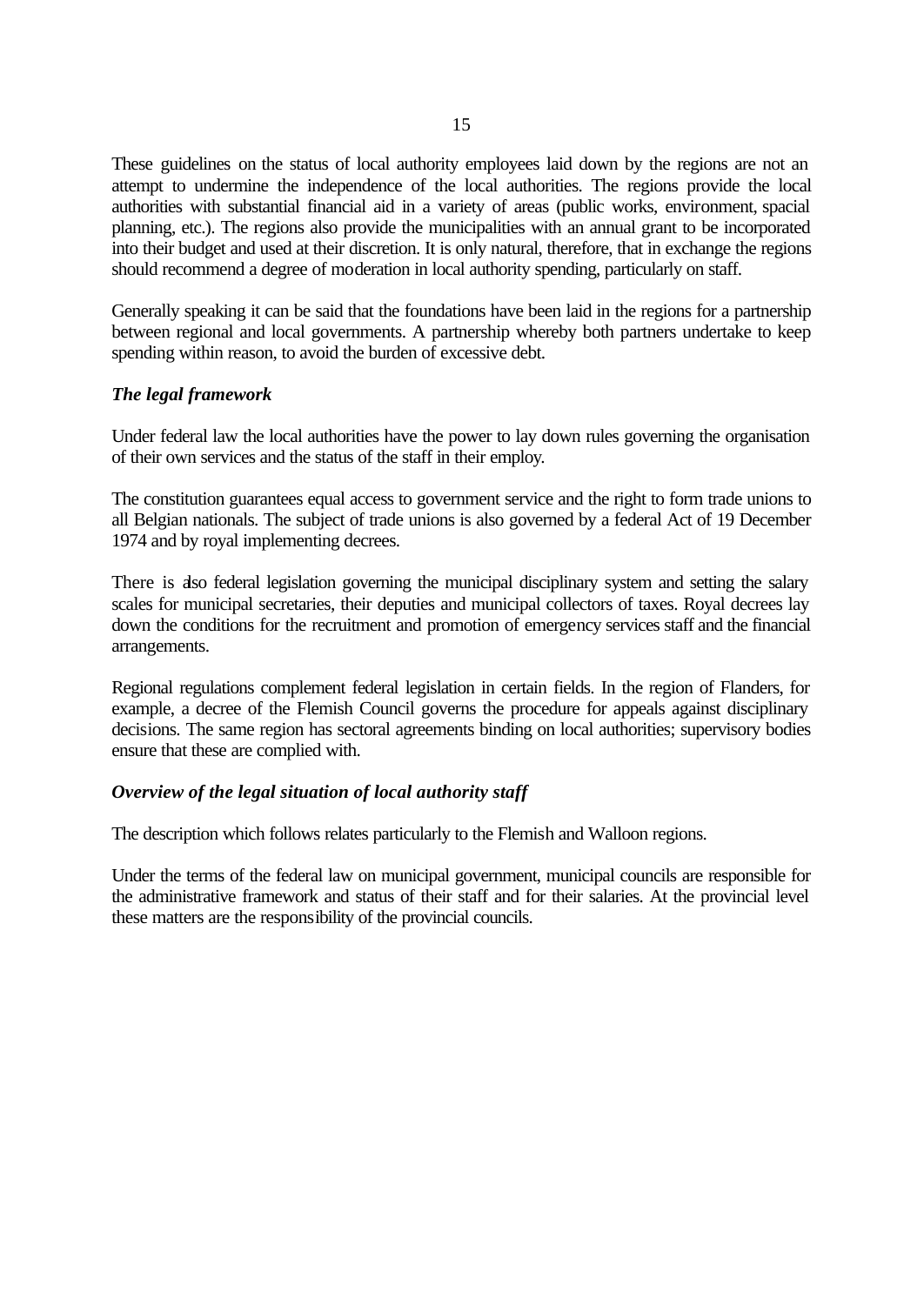During the general review of salary scales the regions used their regulatory powers to recommend new organisational structures for local authority services. *Inter alia* the reorganisation affected the grading system of local authority staff. The regions also set upper and lower limits for local government salary scales.

The general review of salary scales negotiated with the unions led to slightly different situations in the Flemish and Walloon regions.

The sectoral agreement concluded on 18 June 1993 in Flanders settled the following issues:

- number of levels<sup>1</sup>;
- number of grades per level<sup>2</sup>;
- salary scale for each grade;
- minimum qualifications required for access to the different grades (diplomas, experience);
- the right to training;
- the minimum number of hours' training;
- the principle (and certain minimum procedural rules) of assessment;

Local authorities are at liberty (within the limits set by the supervisory authority) to determine:

- further conditions of access;
- the organisation and content of tests and competitive examinations;
- the content of training;

j

- assessment systems and procedures;
- other aspects of administrative status (leave, availability).

In the Walloon region the sectoral agreement concluded on 27 May 1994 regulates the same issues, with the exception of the minimum number of hours' training. As for the other powers of the local authorities, it should be noted that in the Walloon region training content and assessment systems and procedures are determined by the regional authority.

Recruitment procedures are organised by each municipality, the municipal council holding the power to appoint. Recruitment involves "competitive examinations" or "tests" and is based on the pattern described below:

- the municipal council decides on recruitment conditions;
- vacancy notices are published in the press;
- once applications have been received, examinations or tests are organised;
- after examinations or tests have taken place, lists of candidates considered suitable are drawn up and the posts are filled.

<sup>1</sup> Local authority staff in the region of Flanders are divided into five categories (A, B, C, D and E) according to entry qualifications (a full course of university study being required for admission to category A); within every category except E, different grades are allotted according to levels of responsibility (four grades within category A and two in each of B, C and D).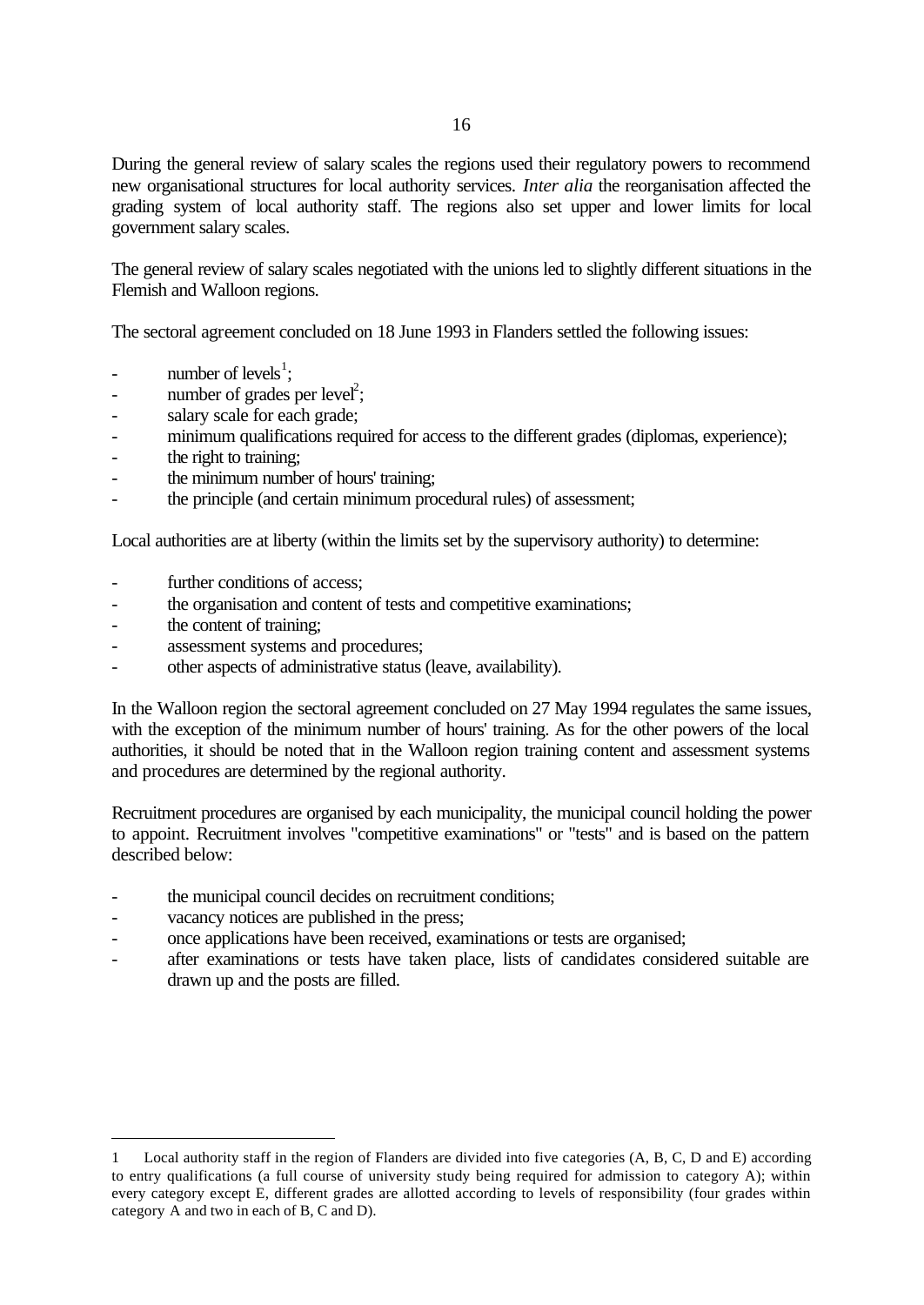The order in which candidates are placed on the list following a competitive examination has to be respected, whereas there is no need to place successful test candidates in order, and the listing order does not have to be followed if the competent body has compared candidates' "qualifications and merits" and given reasons for its selection. These decisions are monitored by the supervisory authority.

Transfer and promotion conditions and procedures are laid down in rules adopted by municipal councils. A test has to be taken by candidates wishing to change category. The supervisory authority's only role in this respect is to make sure that the general principles are complied with.

Pay is the responsibility of local authorities, which enjoy a broad measure of independence in this sphere; supervision is exercised by the region solely to avoid financial excesses.

Public servants' wages are based on scales according to grade. There may be more than one scale for a grade. Advancement depends on seniority, training and an appraisal of merits (professional abilities). Apart from advancement of this kind, wage increases depend solely on seniority, and are given every two years in principle. Wages are also indexed to the cost of living, an increase being automatically triggered when the reference index rises by 2%.

Pay also includes allowances and bonuses to cover certain expenditure incurred in the work context (such as official travel expenses) or to compensate for non-standard service (overtime, night work, performance of duties of a higher grade, etc).

Public servants are covered by the general health insurance scheme, with the employer contributing 3.80% of gross wage and employees paying 3.55%. They are also covered by the general family allowance scheme, into which their employers pay a contribution equal to 5.25% of their gross wage.

In the event of sickness, the municipality is obliged to pay wages in full for a period based on seniority, following which the wage is gradually reduced over a second period, at the end of which the official is placed on the inactive list and receives no pay.

Public servants are entitled to old-age pension. The employer is obliged to ensure that pensions are paid, either by contributing to the general fund (contributions to which are 21% for the employer and 7.5% for the employee), or by organising an in-house fund. A pension is paid in the event of permanent disability.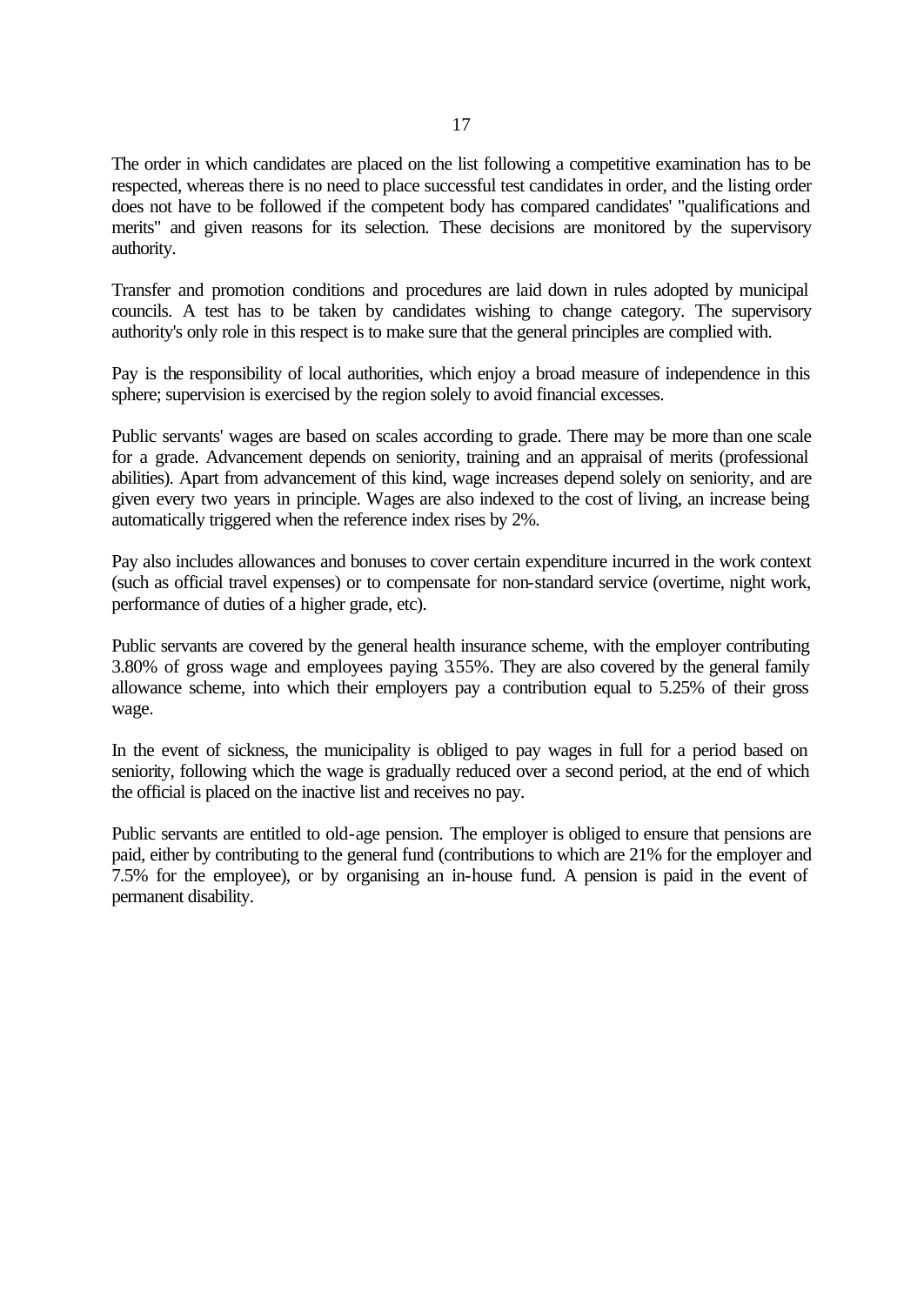When public servants' rights are challenged or disciplinary measures taken, the supervising authority is obliged to check the procedure and declare it void if a procedural defect is found, so it may even take action "ex officio". Public servants believing that they have suffered as a result of an administrative decision may also apply to the administrative court (Conseil d'Etat) for the decision concerned to be stayed and declared void.

Public servants are entitled to set up trade unions and enjoy the right to strike. The Act of 19 December 1974 regulates relations between authorities and unions, which play a very important role. *Inter alia*, local authorities must negotiate with them about provisions relating to pay, pensions and disciplinary procedure, although they are not under an obligation to reach an agreement.

Regulations governing what local authority staff should and should not do are fairly limited (possible incompatibility with commercial activities, ban on all commercial activities). How these duties and incompatibilities are interpreted is largely a question of legal precedent.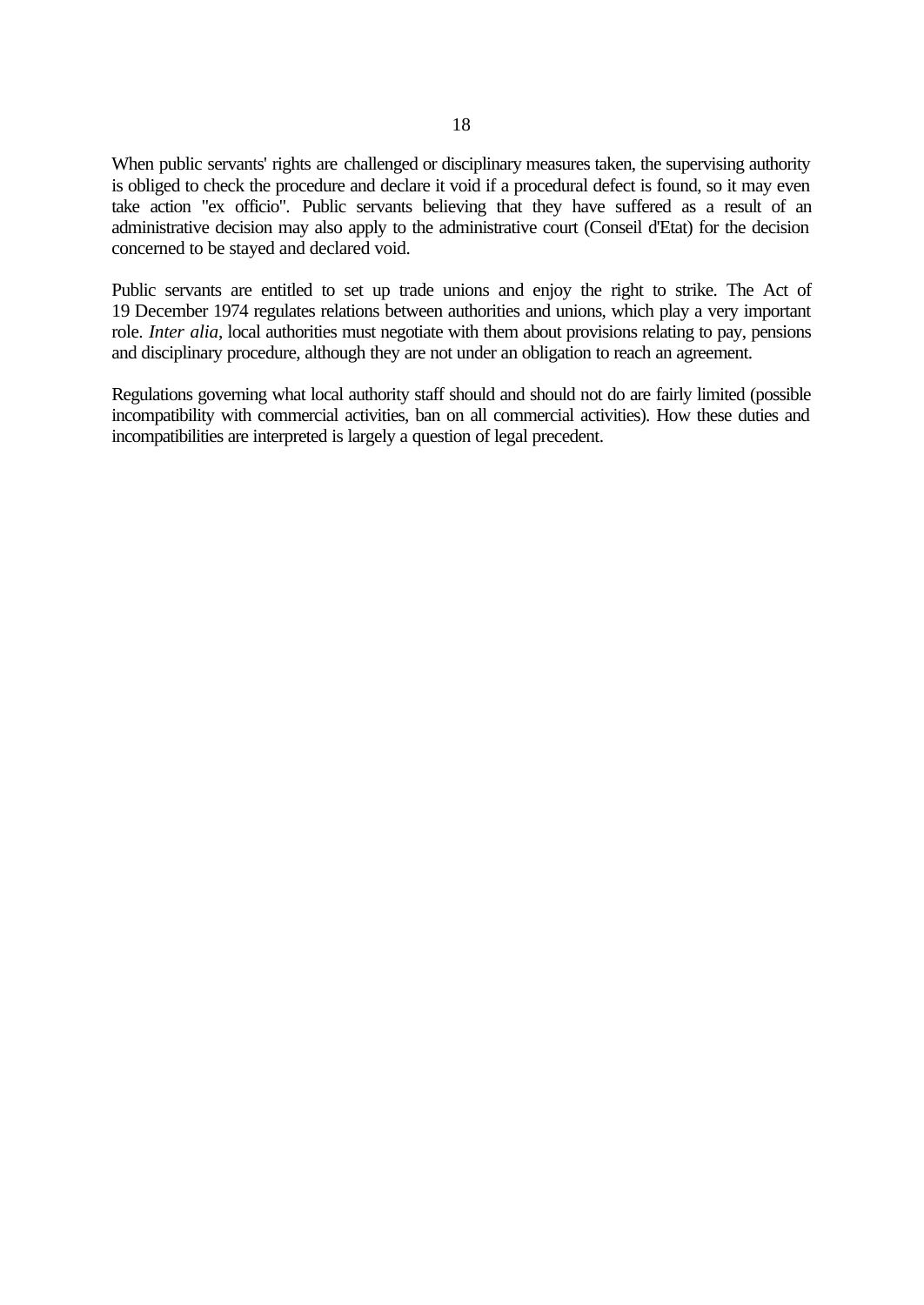# **II. The experience of France**

France's local/departmental/regional government service (comprising over 1370 000 officials) is based upon the principles of unity and parity with the central government service, although it does have some specific features of its own.

# *Unity of the local/departmental/regional government service*

Act No. 84-53 of 26 January 1984 (most recently amended on 27 December 1994) was intended to create a single status for the staff of municipalities, departments, regions and the public establishments.

This unity is guaranteed by the existence of a single joint body for all public servants who work in local/departmental/regional government, the "Conseil supérieur de la fonction publique territoriale", on which every category of local/departmental/regional authority is represented by elected members and where local/departmental/regional government staff are also represented.

The barriers to moves between authorities have also been removed, so that public servants' career continuity is now guaranteed in any of the authorities or local public establishments (although family commitments in practice also stand in the way of mobility).

The unity of the local/departmental/regional government service is not negated by the existence of statutory provisions covering each specific branch, including those relating to:

- the administrative branch (Decrees of 30 December 1987);
- the technical branch (Decrees of 6 May 1988 and 9 February 1990);
- the cultural branch (Decrees of 4 September 1991);
- the sport branch (Decrees of 3 April 1992);
- the health and social branch (Decrees of 30 August 1992);
- the municipal police branch (Decrees of 24 August 1994).

# *Parity with the central government service*

Legislation exists to place the local/departmental/regional government service on an equal footing with the central government service. Local/departmental/regional authority officials are subject to Part I of the general rules governing public servants (Act No. 83-634 of 13 July 1983), under which they enjoy the rights guaranteed by the law to all public servants (freedom to hold opinions, right to remuneration, entitlement to leave, disciplinary guarantees) and have the same obligations (such as the obligation to act impartially, to refrain from activity incompatible with their functions or loyalty to the state and to obey their superiors).

Like central government servants, local/departmental/regional officials are divided into three categories at different levels (A, B and C), according to level of recruitment and the nature of their duties; they enjoy a career system based upon the principle that grade and post are separate.

Recruitment is usually through competitive examinations, either external (open to applicants holding the specified qualifications) or internal (open to public servants already having a certain length of service). The anonymity of candidates taking the written tests is guaranteed.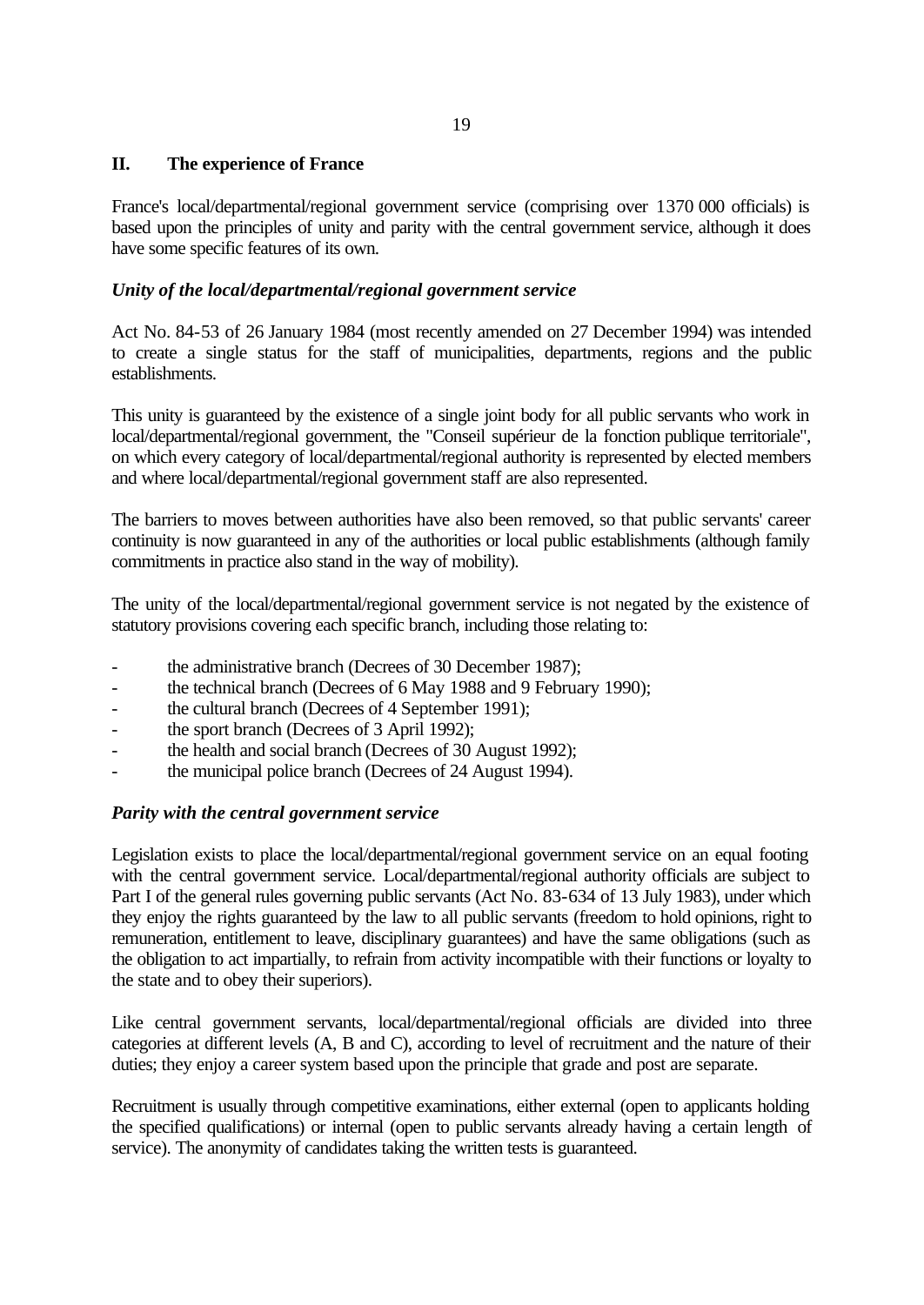New or vacant posts have to be advertised before competitive examinations are held. Local/departmental/regional authorities may then appoint to a post an internal candidate who has applied for it, through transfer, secondment or - where appropriate and if the duties are those specified by the applicable set of rules - internal promotion and advancement of grade.

Generally speaking, recruited staff undergo a probationary period before being established in post.

Wages depend on rank and grade, and bonuses may be payable. Allowances are tending to be reduced and incorporated into wages, so that they can be taken into consideration for pension purposes.

Staff move to a higher rank, bringing a wage rise, on the basis of seniority and merit; advancement of grade is achieved either after an assessment of the official's merit or on the basis of selective testing.

Should public servants lose their post, they continue to hold their grade, remain in local/departmental/regional authority service and may be assigned to any post corresponding to their grade; where a local authority is unable to offer such a person a new post, specific structures exist to deal with the case (see below).

The abolition of the statutory "partitioning" which existed prior to 1984 has made possible not only transfers from one local/departmental/regional authority to another, but also moves from local/departmental/regional to central government service; moves in the opposite direction are more frequent, however.

# *The specific nature of local/departmental/regional government service as compared to central government service*

Local/departmental/regional government service nevertheless has some specific features, the main one being the large number of employers (50 000, ranging from the smallest municipality of under 100 people to large departments and regions), so the statutory rules need adapting accordingly, but within the unitary government service framework.

There is also a national jointly managed public establishment known as the CNFPT (national centre for local/departmental/regional government service) which deals with local/ departmental/regional authority staff training and is responsible for staff movements and competitive examination coordination (categories A and B) and for the pay of staff without posts and the reclassification of officials unsuited to their posts (category A only).

Departmental management centres perform the same tasks in respect of the other categories of public servants, except for the organising of competitive examinations for the largest municipalities (employing over 350 full-time public servants), which may opt not to affiliate. For these unaffiliated municipalities, they also run the joint administrative commissions and draw up lists of suitable applicants.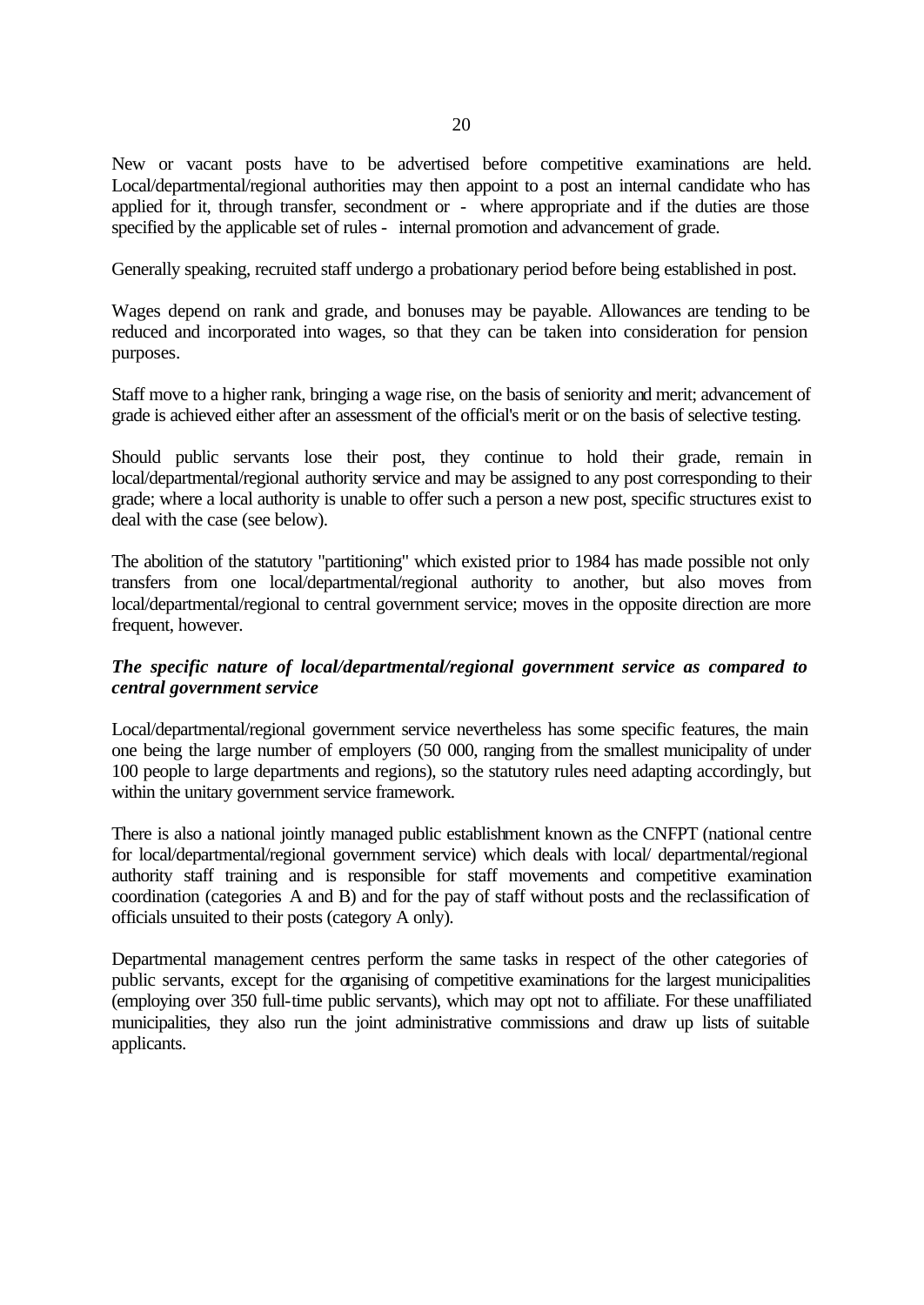Competitive examinations are organised by the CNFPT, management centres and unaffiliated municipalities. Successful candidates are placed on a list of suitable applicants in alphabetical order, from which a local authority may select its future officials. There is no order of preference to be respected.

It also has to be noted that the Act lists a number of management posts to which officials may be assigned on secondment and from which local/departmental/regional authority staff may be removed in certain conditions for which the law provides.

When new mayors are elected, for example, they have six months to decide whether they wish to keep the senior officials in post or replace them. Public servants not confirmed in post are relieved of their duties and dealt with by the CNFPT (to which the municipality removing them has to pay the equivalent of 150% of their wage for a specified period). The CNFPT finds and offers them new assignments in posts of their own grade. The employment of any who refuse three offers is terminated.

Finally, the Act of 27 December 1994 considerably expanded the scope for recruitment on a part-time basis.

Contract-based employment is exceptional and is for a fixed period. Mayors of major municipalities recruit their private office on a contractual basis, but their members do not enjoy the guarantees associated with public servant status.

While central government servants are affiliated to the general Social Security scheme for health insurance, local government servants are not, but have to be provided with the same guarantees by the local authorities. Large municipalities organise mutual insurance schemes, while optional private insurance schemes for small municipalities have been set up at departmental level. A national retirement pension fund exists, financed by employers' and employees' contributions.

In the disciplinary sphere, a departmental disciplinary board with joint membership was set up in 1987; since 1994 this has been chaired by an administrative magistrate.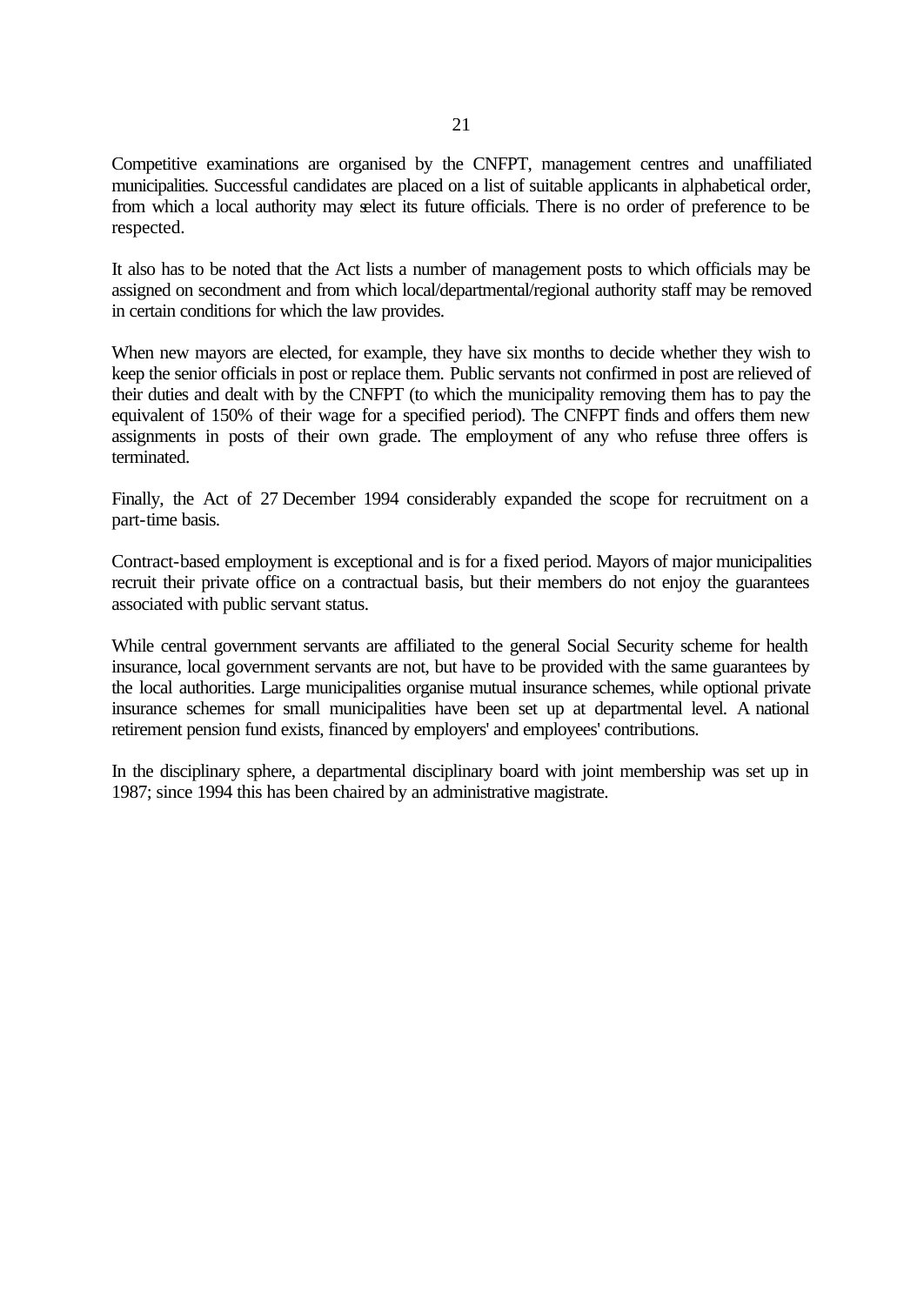## **III. The experience of the United Kingdom (England)**

In England, local authorities are responsible for staffing their operation. Employees of local authorities are not "civil servants" and, although there are some points of resemblance, central government staff (civil service) and local government employment regimes should be regarded as separate and distinct<sup>1</sup>.

The Local Government Act of 1972, section 112, deals with the appointment, and terms and conditions of the staff of local authorities. Subject to the exception established by  $\text{law}^2$ , local authorities are empowered, under subsection 112 (1), to "appoint such officers as they think necessary for the proper discharge (...) of their functions". Moreover, subsection 112 (2) provides that any officer appointed under subsection (1) "shall hold office on such reasonable terms and conditions, including conditions as to remuneration, as the authority appointing him think fit".

This means that, subject to the constraints of national statute law on employment, individual local authorities have wide discretion in the recruitment, appointment and employment of their staff.

### *Overall framework for local authorities' administration*

j

Local authorities negotiate the terms of individual contracts of service within the framework of employment protection legislation.

The Employment Protection (Consolidation) Act of 1978 regulates, *inter alia*: the obligation to give written particulars of terms of employment to the employees; trade union memberships and activities; rights of female employees in connection with pregnancy and confinement; minimum period of notice; right to itemised pay statements; right not to be unfairly dismissed; redundancy.

<sup>1</sup> It can be noted however, that both central and local government have recognised the importance of close co-operation and good working relationships and have, in recent years, developed an expanded secondment programme (now being extended to include the private sector).

<sup>2</sup> Subsection 112 (4) of the Local Government Act of 1972 lists certain chief officers as statutory appointments. There is also a duty on local authorities under section 151 of this Act to secure that one of their officers has responsibility for financial administration. Section 4 of the Local Government and Housing Act of 1989 requires local authorities to designate one of the officers as the head of their service. Section 5 of the same Act requires the designation of a «monitoring officer», who has to report to the authority whenever a proposal, decision or omission contravenes any enactment, rule of law or code of practice, or is likely to lead to maladministration or injustice.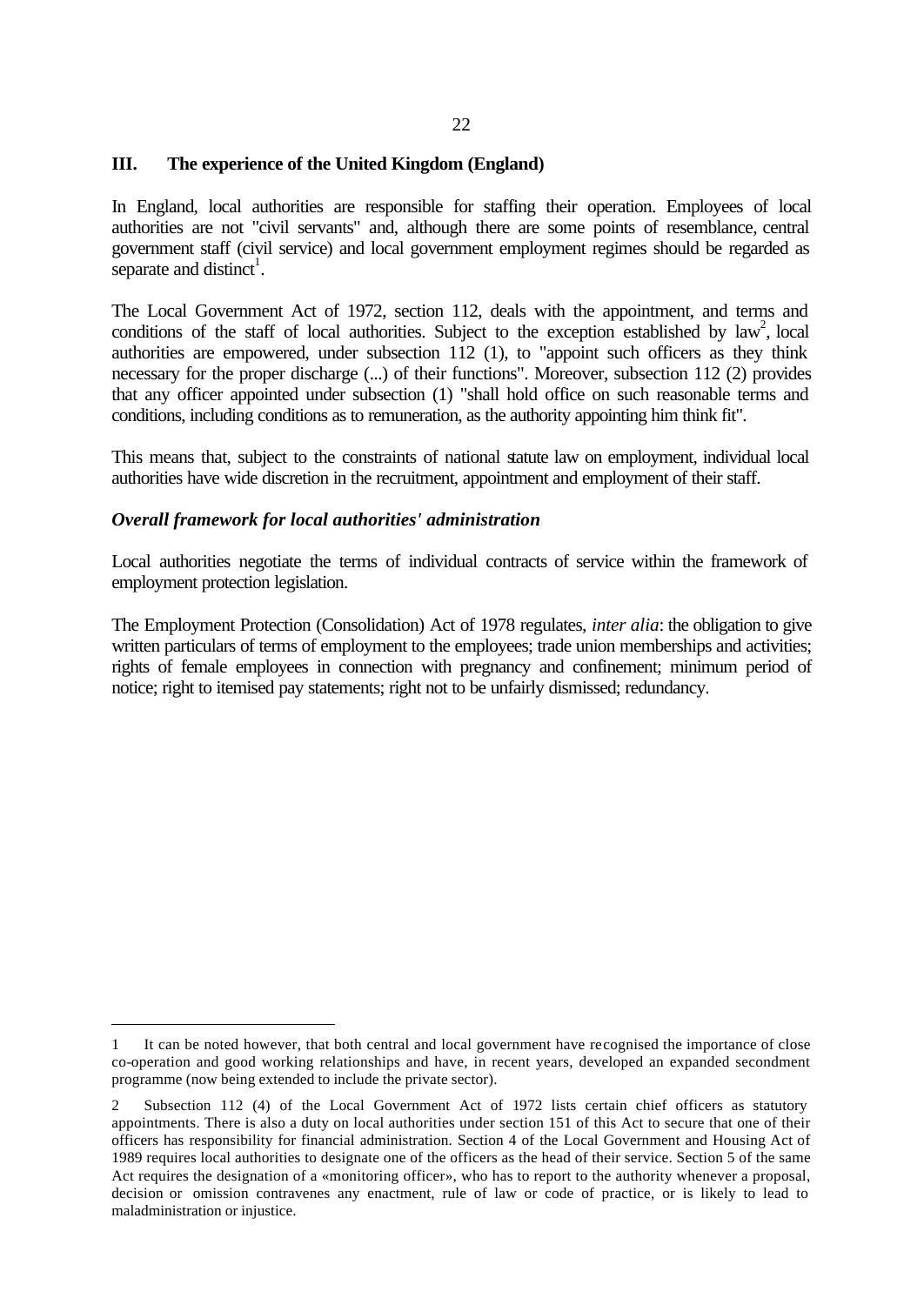The Local Government and Housing Act of 1989 provides that every appointment of a person to a paid office or employment under a local authority shall be made on merit. That provision is expressly stated to apply to all appointments made by, or by any committee of, a local authority. The 1989 Act also enables the Secretary of State by regulations to require local authorities to incorporate such provisions as may be prescribed in the regulations in standing orders relating to their staff, including provisions regulating the appointment of persons or the dismissal of persons.

Other acts which may affect terms and conditions of service are the Equal Pay Act of 1970, the Sex Discrimination Act of 1975 and the Race Relations Act of 1975.

Moreover, the wording of subsection 112 (1) of the Local Government Act of 1972 does not give local authorities unfettered discretion: conditions of service must be "reasonable". Concerning in particular pay conditions, the District Auditor has the right to challenge remuneration which he considers unreasonable.

Although local authorities are free to negotiate the terms of the contracts of service — subject to the legal framework - , pay and conditions of service for local government employees are generally agreed in negotiations between local government and the employees. The main Local Authority Associations band together (operating for this purpose through a joint organisation called the Local Government Management Board) in order to negotiate with unions representing the employees.

National Schemes of Conditions of Service for Manual Staff ("the White Book") and for Administrative, Professional, Technical and Clerical Staff ("the Purple Book") are drawn up jointly by the Associations and Trade Unions, which meet in National Joint Councils of employers and employees. Central government is not a party to these joint councils.

These conditions of service are both comprehensive and detailed in their coverage and are constantly updated to take account of developments. The key chapters focus on appointment and promotion, salary and grading provisions and official conduct.

It is nevertheless open to individual local authorities to make their own agreements outside these arrangements if they so wish; and about 40 councils, mainly in the south and south-east of England, have opted out of the national negotiations and reached local settlements instead.

Arrangements for deciding the pay of teachers are different. Teachers' pay and conditions are governed by Act of Parliament. The School Teachers' Review Body advise and make recommendations annually on the remuneration of teachers. The Secretary of State for Education is not obliged to accept the recommendations but will generally do so, unless there are compelling reasons to the contrary, and usually makes an order giving effect to the recommendations.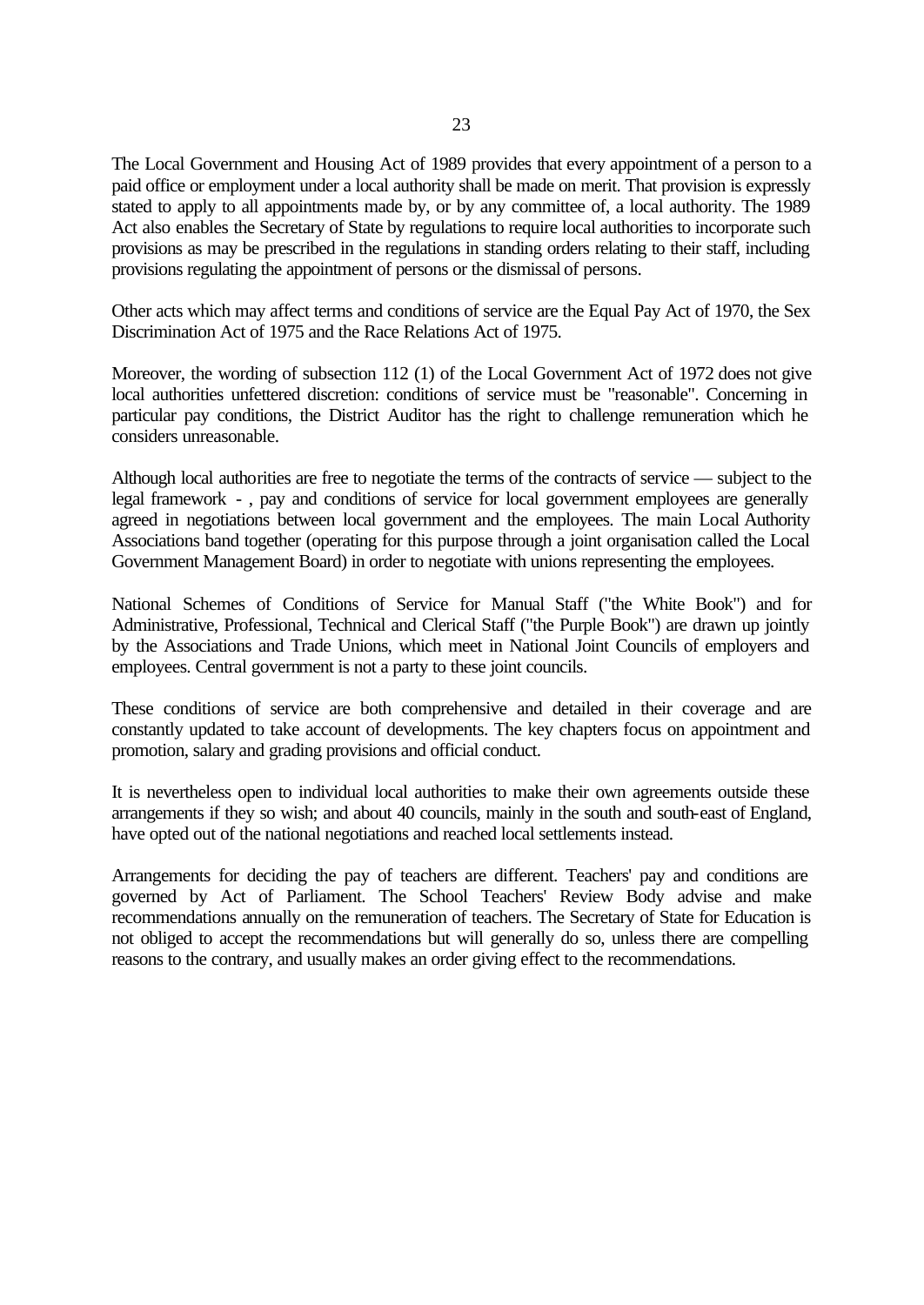With regard to incompatibility and restrictions on elective offices, persons who are employed by a local authority are, under the Local Government Act of 1972, disqualified for election to, and becoming a member ("representative") of, that local authority. The same Act disqualifies a council member ("representative") from being appointed to any paid office by his council. In addition, by virtue of the Local Government and Housing Act of 1989, a local authority employee holding a post which has been determined to be "politically restricted" for the purposes of that Act is prevented from standing for election to, or otherwise becoming a member ("representative") of, any local authority.

## *Overview on the terms of employment of local authorities' staff*

Local Government as a whole is one of the biggest employers in the country. In June 1995 there were some 1.41 million full time equivalent staff in general services in local authorities in England.

The Council (i.e. the elected members) have responsibility for the organisation of the local authority's business, and for the appointment and employment (including disciplinary matters) of staff to discharge those responsibilities. In practice, the senior officers of the local authority take responsibility for most of these matters.

Recruitment (which is normally based on open competition, posts being advertised in the national and specialist press), transfer and promotion of staff are matters for individual local authorities, which determine categories and levels of responsibilities of staff and jobs (subject to statutory appointments). Broadly the main categories of staff are: administrative, professional, technical, clerical, manual and craft.

In accordance with arrangements recommended by the National Joint Councils, the main elements of remuneration consist essentially of basic pay plus a variety of allowances and bonuses. Extra remuneration may be paid where an officer is asked to perform different services from those he is obliged to carry out, or extra services in respect of a specified job undertaken on the understanding that the amount of special remuneration will be determined when the work is complete. Only a minority of authorities operate PRP (performance related pay) schemes.

Many local authorities grade non-manual employees by the use of job evaluation schemes. There is a national job evaluation scheme for the grading of manual workers.

Traditionally annual increments have been paid in accordance with a pre-determined scale. There is, however, now a tendency to move away from this system towards a system of merit pay (i.e. performance pay). Increases directly related to indexes (e.g. cost of living index) have largely been abandoned. Most general increases follow direct negotiations, between the local authorities and the unions representing the employees, often carried out at national level. Promotions do not lead automatically to higher remuneration, although in practice most of them do have such a consequence. Local authorities have discretion to increase remuneration for individual members of staff, but are subject to scrutiny by the external Auditor.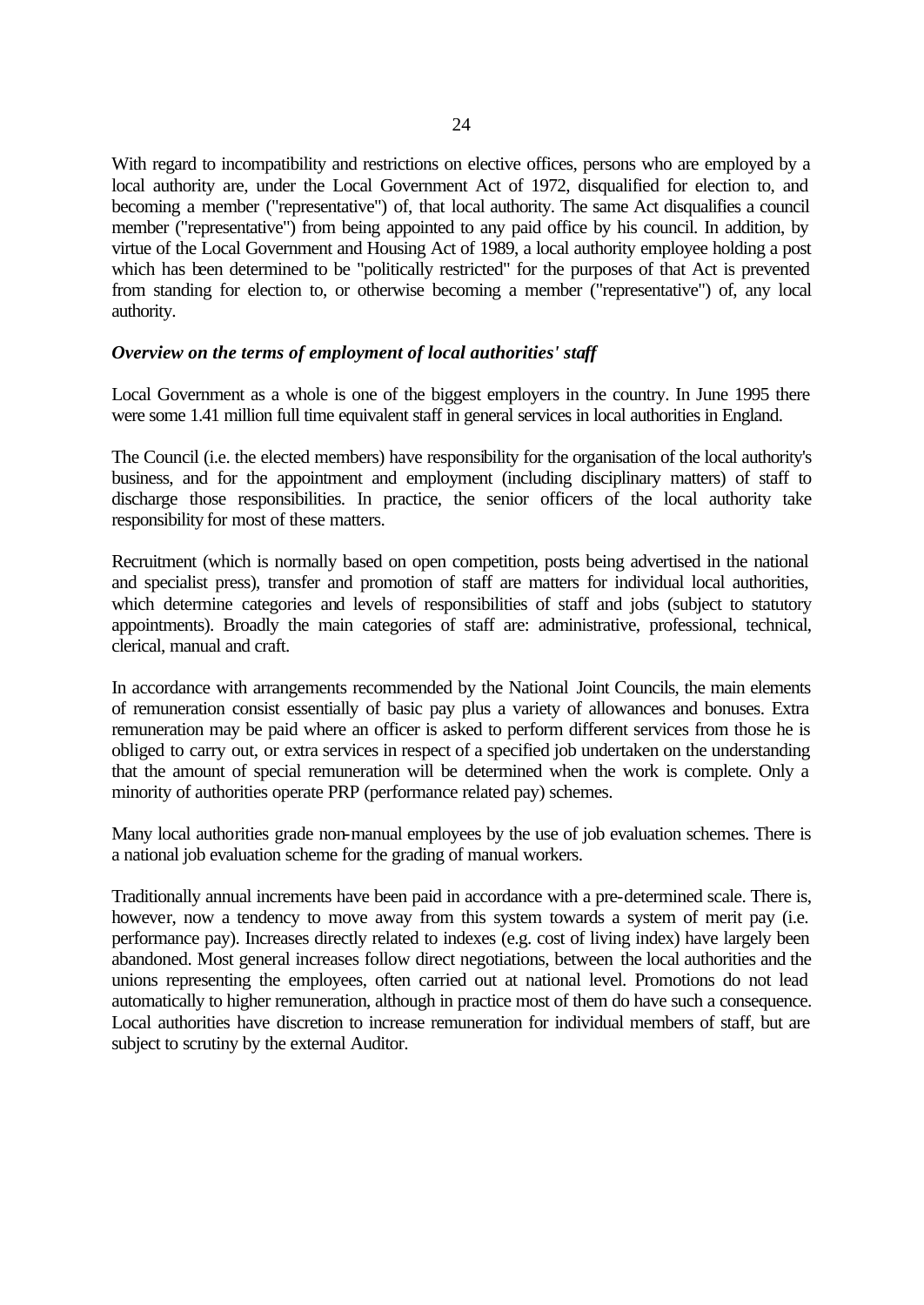With regard to the insurance scheme for sickness, membership of the national scheme is automatic for all eligible local authority employees, except casual employees who may elect to join, unless they say in writing that they do not wish to belong. The contributions payable by an employee are 6% (officer) or 5% (manual worker) of remuneration.

Apart from the state insurance benefits, the conditions of service for local employees include an occupational sick pay scheme and a compensation scheme for death or disablement in service. These provisions would not apply once employment ceased.

With regard to the pension scheme, eligible local authority employees are covered by the Local Government Pension Scheme (LGPS) but it is entirely up to each employee to decide whether or not they wish to be a member of the scheme. They can choose instead to make their own pension arrangements with an alternative pension provider. On the other hand, a local authority employer is statutorily required to provide and maintain the LGPS for their employees. The provisions of the scheme are laid out in the Local Government Pension Scheme Regulations 1995.

Local authority staff are entitled to join a trade union. The right to strike is recognised within the framework of the relevant statute. There is, however, no legal obligation for an employer to recognise the union. The National Joint Councils for administrative, professional, technical, clerical and manual workers recommend employees to joint a trade union and recommend employers to recognise them at local level.

Disputes about employees' statutory employment rights can be pursued through the Industrial Tribunals procedure; contractual issues are dealt with in the civil courts.

### *Planned reforms*

The main reform planned is the introduction of single table bargaining and single status employment for white collar and manual workers in local government. The national employers envisage the identification at national level of common core conditions and locally variable non-core conditions. Examples of core conditions would include working time, leave, sick pay, maternity arrangements and the principles of employee conduct and of equal treatment. Non-core conditions could be decided entirely at local level or could be locally decided modifications to national model provisions. Examples would include premium rates for working "non standard" hours, or allowances, like car or subsistence allowances, designed to reimburse expenditure incurred on the authority's behalf.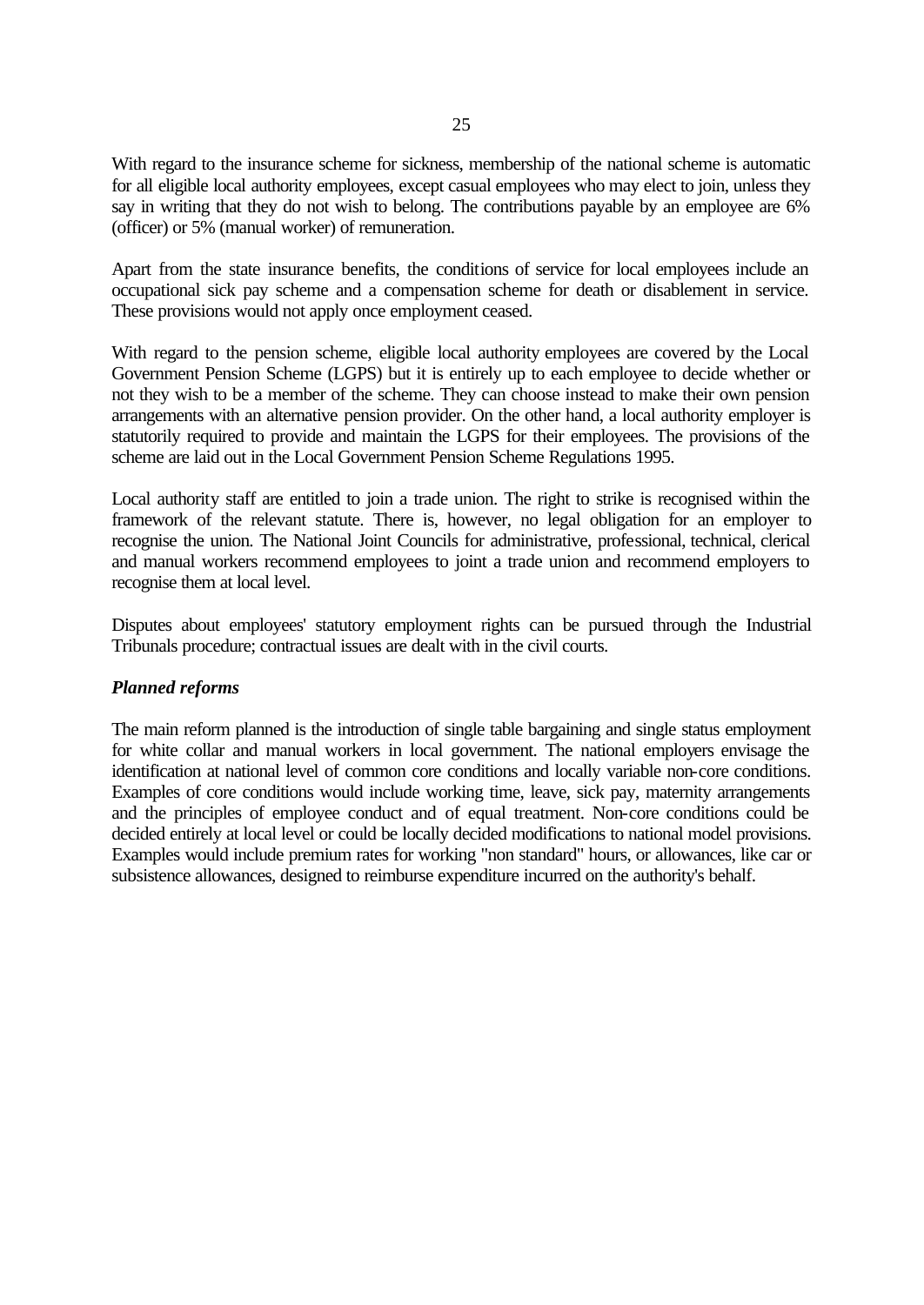# **IV. The experience of Finland**

For local government purposes, Finland is divided into local authorities when the autonomy of residents is safeguarded in the Constitution. Local authorities provide many services, including elementary and vocational education, health and social services, energy and water distribution, firefighting, local planning and building. The local authorities and joint municipal boards employ 395 000 people altogether. The private sector employs about 1 400 000, and the State about 156 000.

The local government personnel system is regarded separate and distinct from the other sectors. According to the Local Government Act persons employed by a local authority shall have a civil service relationship with, or be under contract of employment to, the local authority.

A civil service relationship means a service relationship under public law in which the local authority is the employer and the officeholder is the employee. Offices are created for the local authority's official functions. The council or some other municipal organ specified in the standing order shall decide on the creation or termination of offices. Some 56% of all those employed in the municipal sector are municipal officials. Any stipulations needed on the terms of officeholders' service relationship in addition to the current legal provisions and collective agreements on the civil service shall be issued in official regulations approved by the municipal council concerned.

The employment relationship between the local authority and the employee is based on a mutual employment contract. The legislative background for the municipal employment relationship is provided by the Employment Contract Act which is applied in the private sector as well.

# *Centralised negotiations and collective agreements*

The Finnish model of collective bargaining in the local government sector is characterised by high union tensity and a centralised employer activities.

The Commission for Local Authority Employers (KT) watches over the interests of local authorities and joint municipal boards. KT is part of the Association of Finnish Local Authorities and its position is regulated by a special act.

KT negotiates and agrees on the terms of employment for municipal officials and contract employees on behalf of the local authorities and joint municipal boards. Under the law, all these local government units are required to observe the collective agreements made by KT. KT also issues recommendations on general matters related to the service relationship, on the effectiveness of service provision, and on the quality of working life.

KT's authority is exercised by a delegation. This has eleven members who are appointed according to the relative breakdown of political parties in local government, while also ensuring proper regional and language (Finnish/Swedish) representation and taking into account the size of individual local authorities.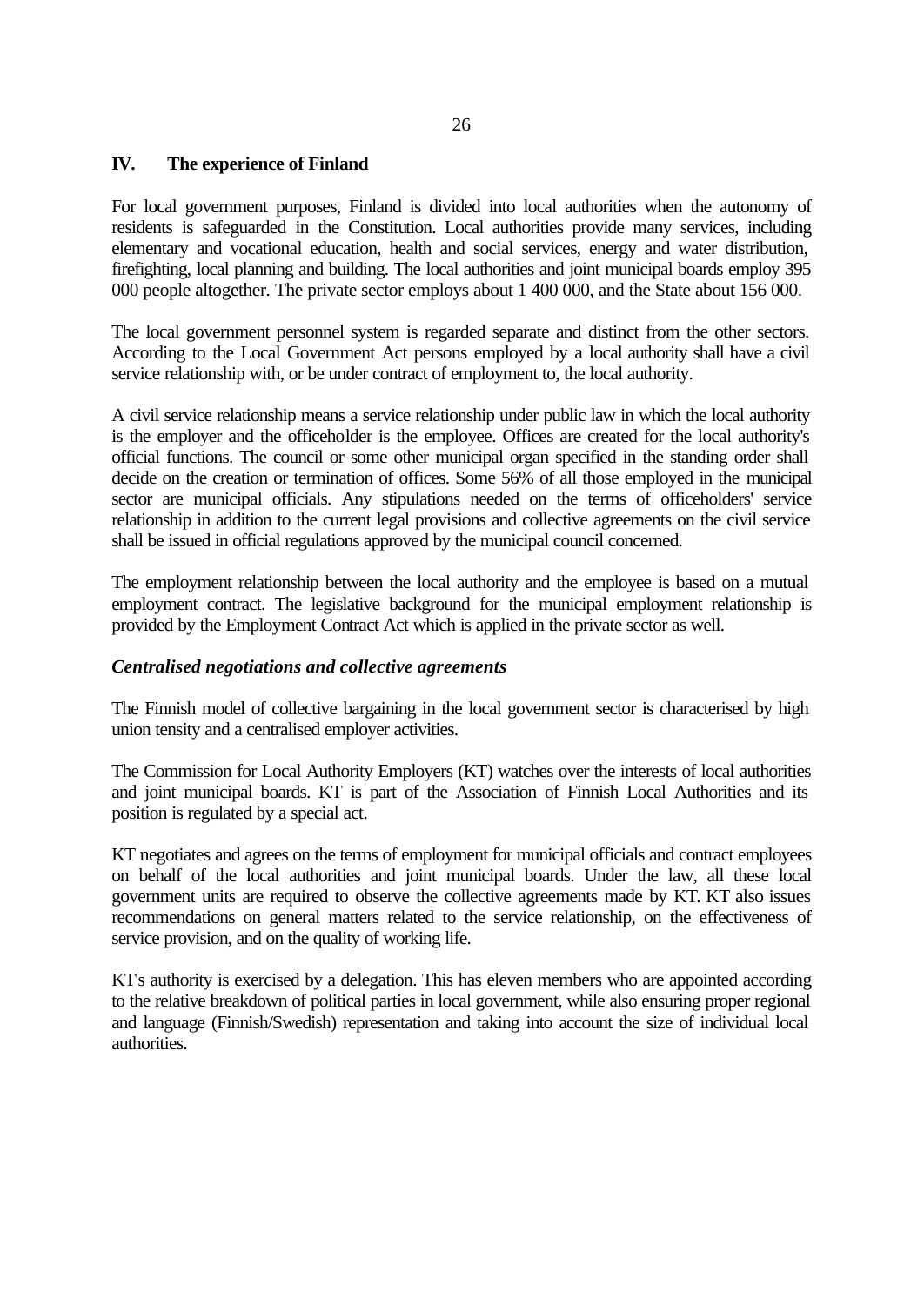Trade unions of the municipal sector have formed four nation-wide negotiating bodies with which KT negotiates and agrees. Negotiations in the municipal sector are independent of other sectors including the State sector. Collective agreements made by KT do not require State approval. Neither is the Civil Servants Act applied in the local government.

Under the Act on Collective Agreements for Municipal Officials (1970), the terms of an officeholder's service relationship can be laid down in an agreement of this kind. However, a collective agreement may not lay down principles for the constitution of government departments and agencies or arrangement of the official organisation, the establishment or termination of an official post, the duties of an authority or its internal division of labour, work management, working methods, and the creation of a civil service or comparable service relationship or its termination, with the exception of notice periods and grounds for dismissal. Likewise, collective agreements may not agree on the qualifications required, or a post, the duties of officeholders, pensions or use of municipal assets.

Concerning the employees a collective agreement can be defined as an agreement to be observed in employment contracts (Collective Agreements Act, 1946). This implies that there are two distinct systems of collective agreements, one for municipal officials and one for municipal employees (contract employees). The terms of employment of officeholders and other employees have been harmonised in the relevant collective agreements, and are currently largely the same.

The main provisions in collective agreements concern pay, working hours, annual holiday and paid sickness and parental leaves, etc.

The pay agreements for the various sectors are usually valid for 1-2 years. As the end of this period approaches, negotiations on a new agreement get under way in good time. At the moment, there are five national collective agreements in force affecting municipal officials and employees (a general collective agreement and separate agreements for education, technical sector and for doctors and the hourly-paid).

# *Local deviation from centralised agreements*

Since January 1993, the social partners at local level have extensive powers to agree at local level on terms diverging from the national collective agreements. This procedure was opened by the Main Agreement between KT and the main negotiating bodies. The flexibility required at local level is provided by many clauses of the national collective agreements as well.

#### *The content of collective agreements and the role of legislation*

Under the general collective agreement for municipal officials and other employees, pay comprises remuneration for the work in question (basic pay), personal supplements (for experience, and languages and an incentive bonus, and service increments), and a productivity bonus.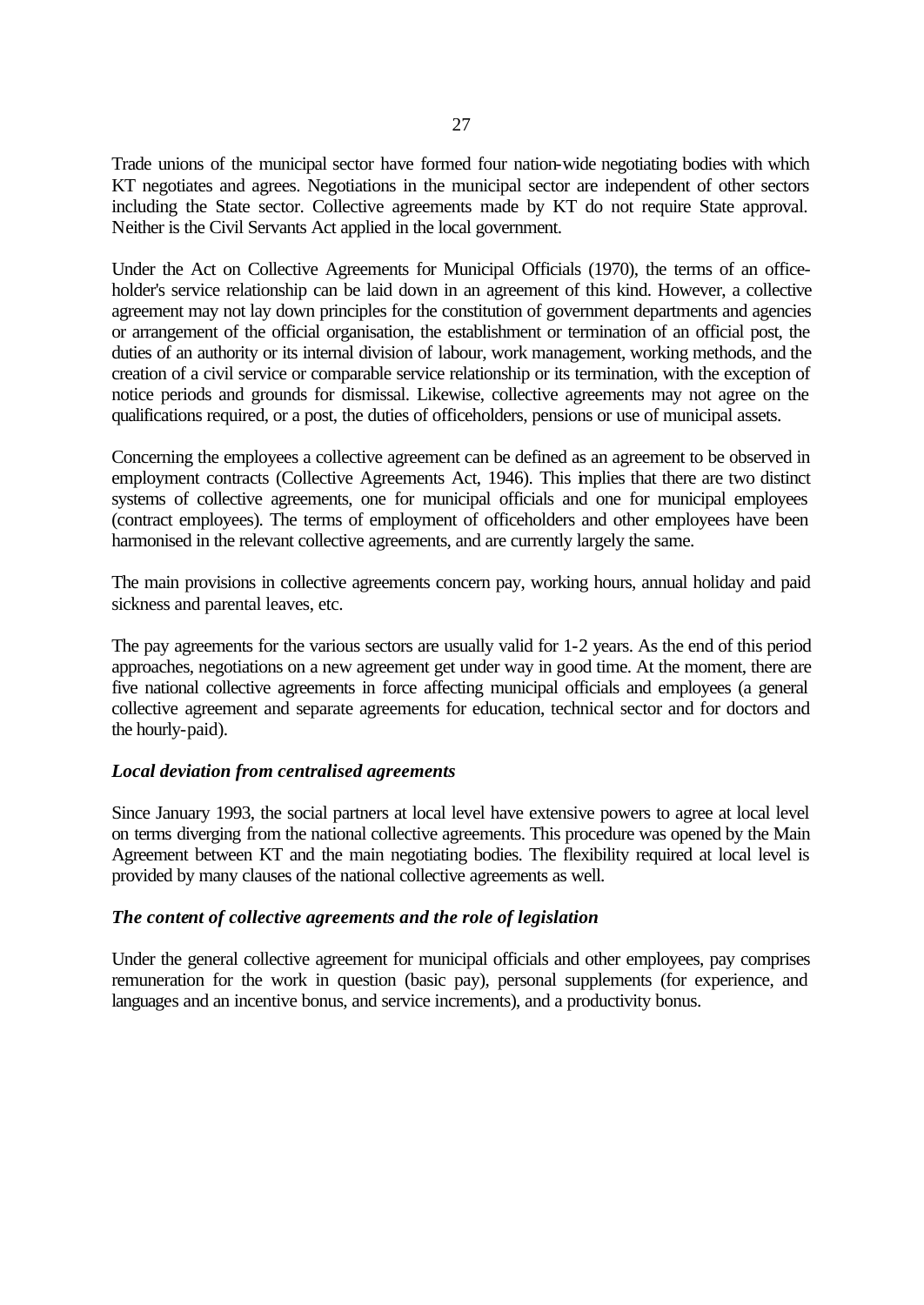The agreement lays down the basic rate of pay in Finnish marks for various job groupings (i.e. upper and lower limits). The pay scale takes account not only of the job description and duties, but also of qualifications, and the cost-of-living within the local authority.

In addition to the Hours of Work Act (1996) working time is regulated by national and local collective agreements. The same applies to the annual holidays where both Act on Annual Holidays (1973) and collective agreements are relevant.

In several other areas of social protection of officials and other employees the social legislation has a more decisive role. This concerns for example sickness security and pensions, safety and health at work. On the other hand the legislation may have been complemented by collective agreements even in these areas. Co-determination between employer and personnel and the procedure to be followed in it has been agreed upon as is provided concerning the conclusion of collective agreement on municipal civil service and contracted employment.

From the most recent developments the proposal for an Act on Employment Security of the Municipal Officials has to be mentioned. This act would largely harmonise the preconditions of dismissals of officials and contract employees. The Local Government Act will also be changed in the near future to protect mayors against dismissals.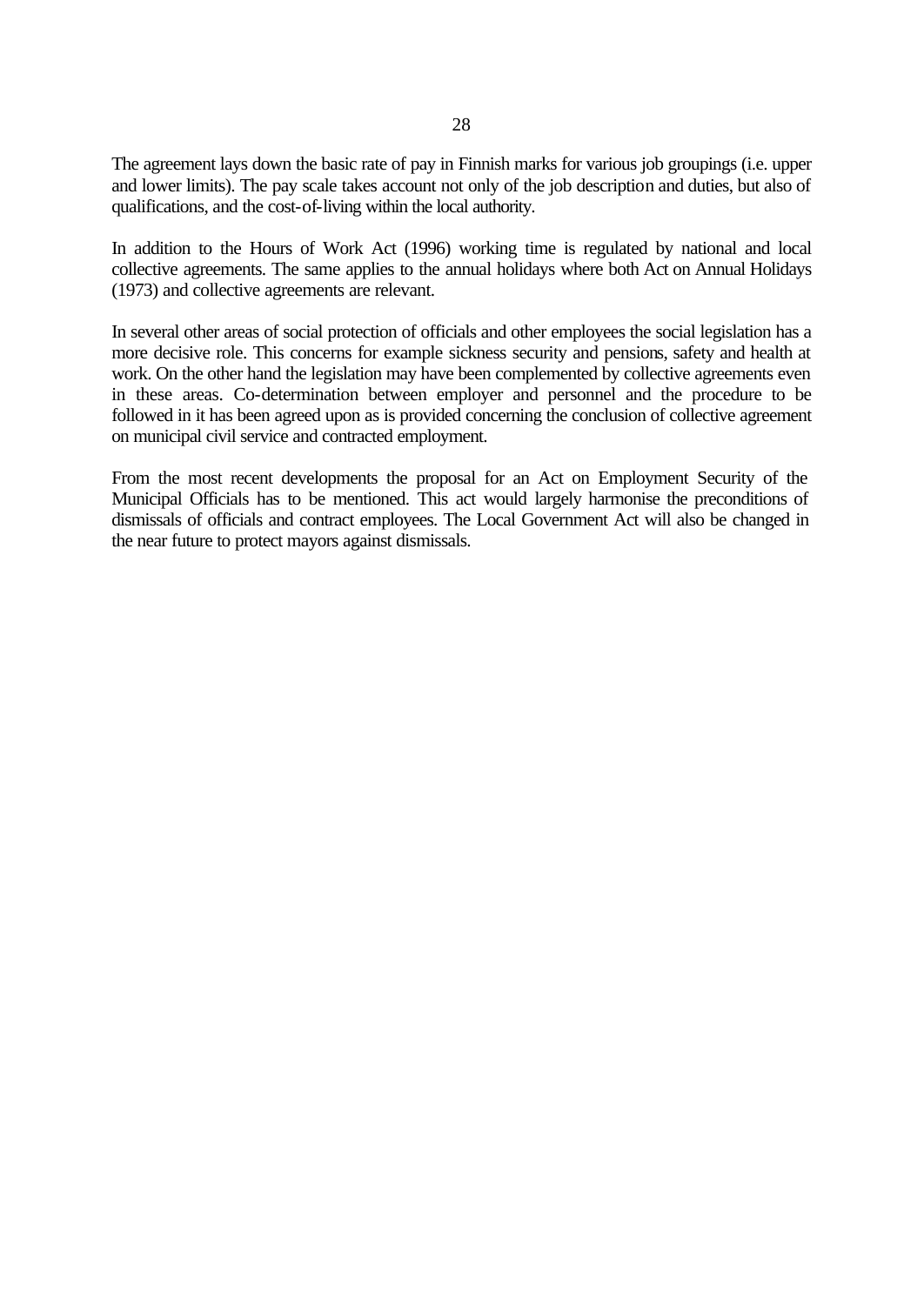## **V. The experience of Germany**

About 6 million persons are employed in the public service in Germany, out of which 1.8 million employees alone work for towns, municipalities, counties (there are three types of local authorities in Germany: *Städte* (towns), *Kreise* (counties) and *Gemeinden* (municipalities). 176 000 persons, i.e. a little less than 10%, are public officials appointed by local authorities, the remaining 90% are workers or employees (as at 30 June 1996). In 1995 the staff costs of towns, counties and municipalities amounted to approximately 30% of the total expenditure of the budgets of local authorities.

As a rule, the administrative body of municipalities, towns and counties are headed by mayors or the chief executive official of a municipality (*Gemeindedirektor* or *Stadtdirektor*) (in counties the chief executive official is called *"Landrat"* or *"Kreisdirektor"* ). He has the right to take organisational decisions for the entire administrative body. He is assisted by professional deputies called *"Beigeordnete"* (a *Beigeordneter* is a full time professional deputy to the chief executive official) (*Beigeordnete* are also called *Dezernenten* meaning a high-ranking full-time professional local government official who is responsible for a group of functions). The departments (*Dezernate*) which are the areas of responsibilities of the professional deputies called *"Beigeordneten"* are a combination of several functions in a larger department. The area of responsibility of the departments of the professional deputies and thus also the number of departments are determined by the council in the departmental distribution plan.

### *Local authorities' officials*

Mayors, chief executive officials of counties and towns (*Landräte*, *Stadtdirektoren*, *Kreisdirektoren*) and professional deputies are local authority officials elected for a specific term of office (so-called *"Wahlbeamte"*). They have a special status among public officials in the civil service. They are appointed to public official status for a specific term, which reflects the particular importance of the agreement between the local decision-taking bodies, such as the town council (*Rat der Stadt*), municipal council (*Rat der Gemeinde*), county council (*Rat der Kreistag*) and the chief executive officials to the administrative body.

The employment as public official in the public service, also in local authorities, is the type of employment which is distinctively different from the private sector of the economy. Legally the relationship between employer and public official is principally based on an employment for life, which is characterised by specific features:

the remuneration of public officials is meant as alimentation and not as a monetary equivalent for the work performed. It is the state's obligation to take care of the welfare of public officials and the remuneration is intended to guarantee public officials a subsistence appropriate to their status. Only for this reason it is justifiable that also the marital status and other living conditions are taken into account in determining the remuneration;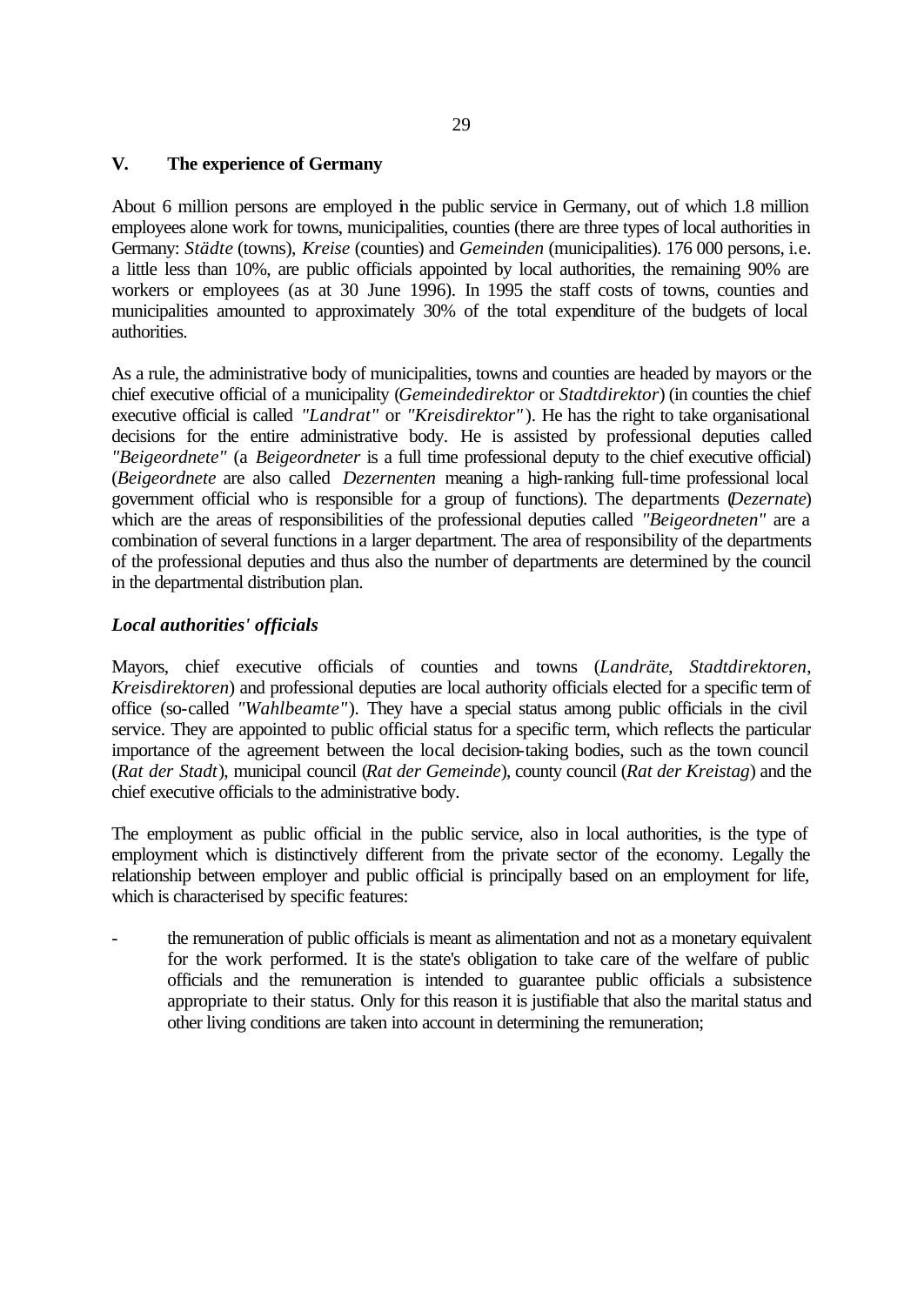- the educational background is the primary restriction for the admission to the status of public official. Consequently, there are four separate career structures, in which the admission to the lowest position of each functional hierarchy depends above all on different education preconditions. Apart from the post of entry to a career structure, there are as a rule four graded posts with different remuneration to which an official may be promoted within the four career structures of sub-clerical service, intermediate service, higher intermediate service and senior executive service.

The Basic Law of the Federal Republic of Germany defines that the civil service relationship is one of "service and loyalty... and governed by public law". Article 33, paragraph 5 of the Basic Law demands that "public service shall be based on the traditional principles of the professional civil service" submitting the characteristic features of the civil service law described above. The long-term employment relationship of public officials working for towns, counties and municipalities results in the need for flexible deployment of public officials to posts in different groups of function in local authorities.

The influence of local authorities on the public service law is rather limited by legal provisions. This results from the fact that the public service is to contribute to homogeneous action by the administrative bodies on the national level. Therefore, the staff policy of local authorities responds to a large extent to the rules set by the state. Local authorities are free to plan their staff requirements only with respect to the administrative aspects, such as selection, appointment, internal transfer, promotion and dismissal of public officials. The sovereignty of local authorities in personnel planning is considerably restricted by provisions on the ceiling of posts. These provisions determine with binding force the number of posts with a possibility for promotion within the career structures of the intermediate, the higher intermediate and the senior executive service of the public service and among others, they are to ensure a uniform method of application for the evaluation of posts nationwide.

### *Local authorities' employees*

By far, most of the persons employed in local authorities in Germany, are employees and - only to a minor extent - workers. The prototype of a public official in the public service dates back to the time when it was a typical function of the state to exercise its power by means of intervening administrative authorities, whereas in the meantime the totality of services has to an increasing extent become the characteristic feature of the functions of local authorities. With the ever-increasing totality of services the number of public officials has decreased in the public service of local authorities.

Persons whose employment is governed by collective agreements have an employment relationship under private law similar to the one in the private sector of the economy. The Basic Law also proceeds from the assumption that there are sovereign as well as non-sovereign tasks in the public service. This is expressed in Article 33, paragraph 4 of the Basic Law; according to this provision, the so-called "functional reservation" rules that the performance of sovereign tasks is as a rule to be reserved for public officials.

There are more similarities within the employment relationship of the group of persons employed under private law than there are fundamental differences. Whether a person is employed as worker or employee depends on the tasks which are to be performed. These tasks are stipulated in the Collective Agreement for Federal Employees (*Bundesangestelltentarifvertrag* - BAT) or in the Outline Collective Agreements on Working Conditions for Workers (*Manteltarifverträge für*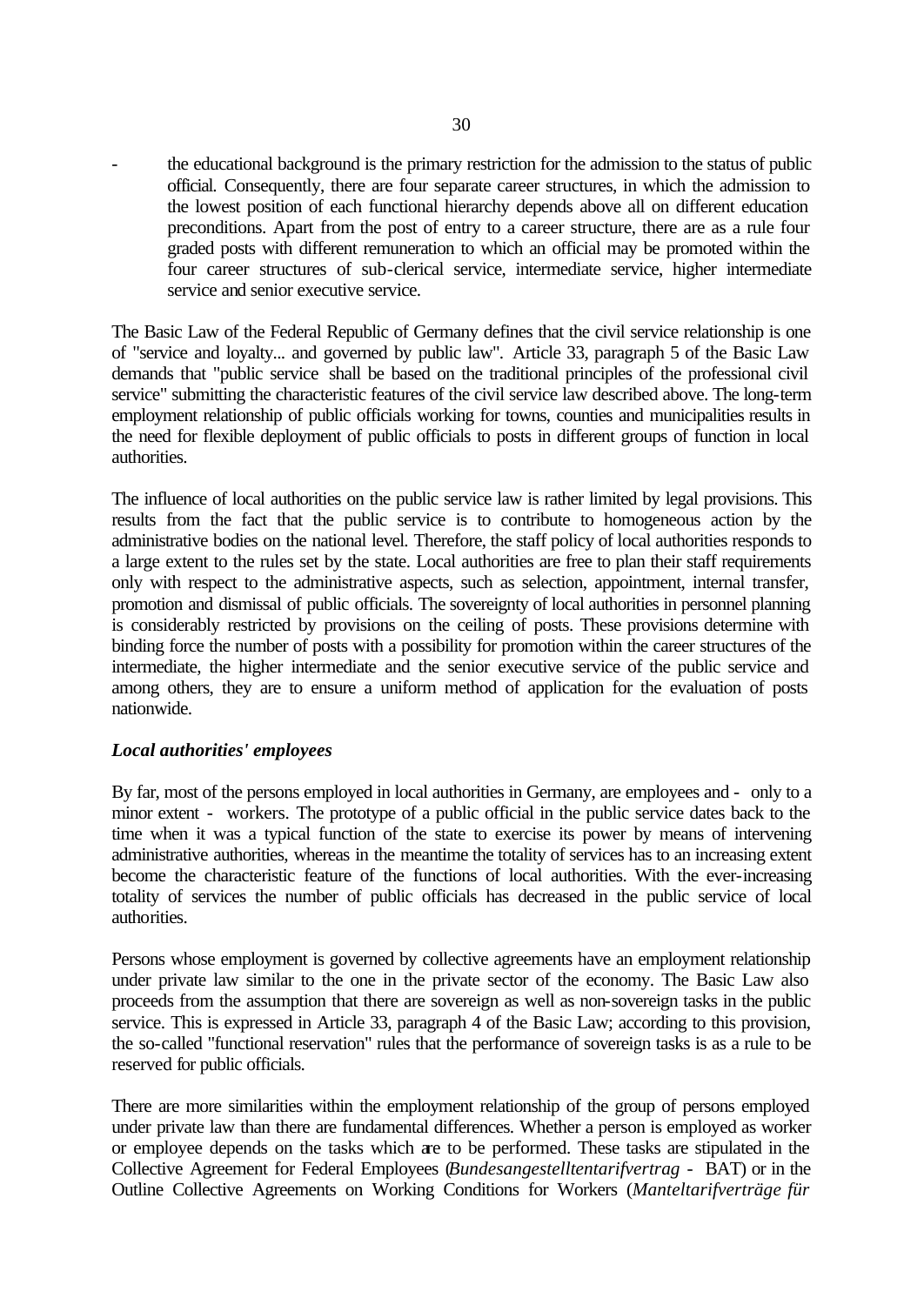*Arbeiter* - BMT - G). In general, the type of tasks performed by workers are usually tasks carried out on instructions rather than managerial tasks, these tasks are more manual than administrative tasks and in general, they are remunerated with a lower average income and comprise less opportunities for promotion in the public service of local authorities.

The most important items of employment governed by collective agreements have been adapted to the civil service law:

- section 53 of the Collective Agreement for Federal Employees stipulates a long period of notice which is graded according to the length of employment. After fifteen years of employment, however, at the earliest upon completion of the 40th year, an employee is permanently employed, i.e. his or her contract may not be terminated by notice. A similar provision for workers is stipulated in Section 52 of the Outline Collective Agreements on Working Conditions for Workers. The collective agreements for the new Federal *Länder* of the Federal Republic do not yet comprise a corresponding provision;
- the "principle of position" applies to the remuneration of employees and workers. According to this principle, remuneration of employees and workers is based on the tasks actually performed by them;
- at present, the remuneration of a public official increases automatically every two years by one incremental point until after a maximum of thirty years the final incremental point is reached. This increase in remuneration is granted regardless of promotion to a higher post. In conformity with the incremental point for public officials, remuneration of employees and workers increases by stages according to age;
- by means of a supplementary pension scheme the old age pensions of employees and workers in the public service are adjusted to the old age pensions of public officials, i.e. by collective agreement on the old age pensions of persons employed by local authorities and enterprises which in the meantime has also been extended to the new Federal *Länder*. After thirty-five years of employment, persons employed in the public service receive, as a rule, 75% of the entire portion of the remuneration which serves as basis for calculating the old age pension. Before that, workers and employees received after forty years of employment on the average little over 60% of their net income as old age pension;
- elements of the public service law have also been included in the employment relationships governed by collective agreements. The Collective Agreement for Federal Employees comprises provisions on the duty of employees not to disclose confidential information, on accepting rewards and presents as well as on secondary activities and liability.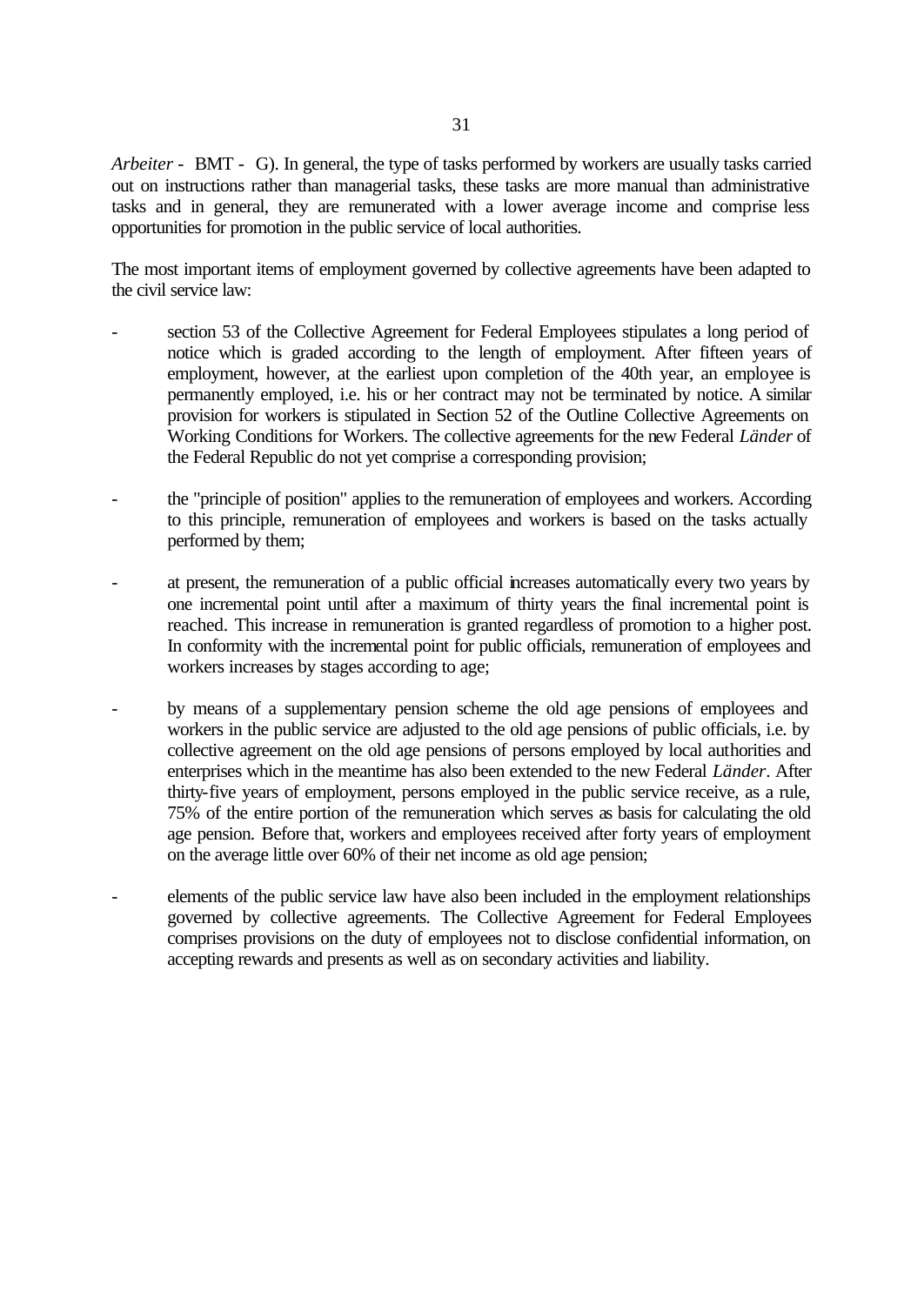Municipalities and associations of local authorities do not exercise autonomously their sovereignty to act as party to a collective agreement, instead they have voluntarily joined employers' associations, which are organised as an association for the region of a Federal Land. Nationwide these associations are united in the Association of Employers' Associations of Local Authorities (*Vereinigung kommunaler Arbeitgeberverbände* - VKA) which as leading organisation pursues collective bargaining policies and concludes collective agreements in its own right.

The councils have certain unrenounceable powers with respect to the personnel of municipalities, towns and counties. The council may not delegate the election of the professional deputies (*Beigeordneten*) (cf. the corresponding provisions of local government laws. Each Federal *Land* enacts its own laws for the organisation of local authorities). This does not apply to employment, form and contents of contracts of employment and dismissal/transfer of other persons employed by local authorities. The local government laws authorise the council to provide for the corresponding provisions in the standing orders. The local authorities make use of this authorisation - depending on the appropriateness of such provisions and the size of the respective local authority. This ensures on the one hand, that the council is only occupied with the most important decisions concerning personnel and on the other hand, that, in particular, larger administrative bodies have a more flexible personnel management.

To a certain extent, the staff of local authorities have the right of participation. These rights are laid down in the Staff Representation Acts of the individual Federal *Länder*. A guiding principle in this connection is that the head of the respective authority and the staff council should cooperate on a trustful basis in the best interest of the respective authority and its staff. The Staff Representation Acts ensure a large variety of possibilities for participation for the staff council and its representatives. Concerning the extent of participation one differentiates between hearing, participation and co-determination. In principle, the administrative body of a town represents one authority, however, especially councils of towns with a large administrative body define sections of the administrative authority as an "independent authority". This may increase the proximity between employer and the persons employed and may lead to a more efficient representation of staff interests within the agency. In this case, individual staff councils are to be elected for the independent sections of the authority and a so-called overall staff council is to be elected for the administrative body as a whole.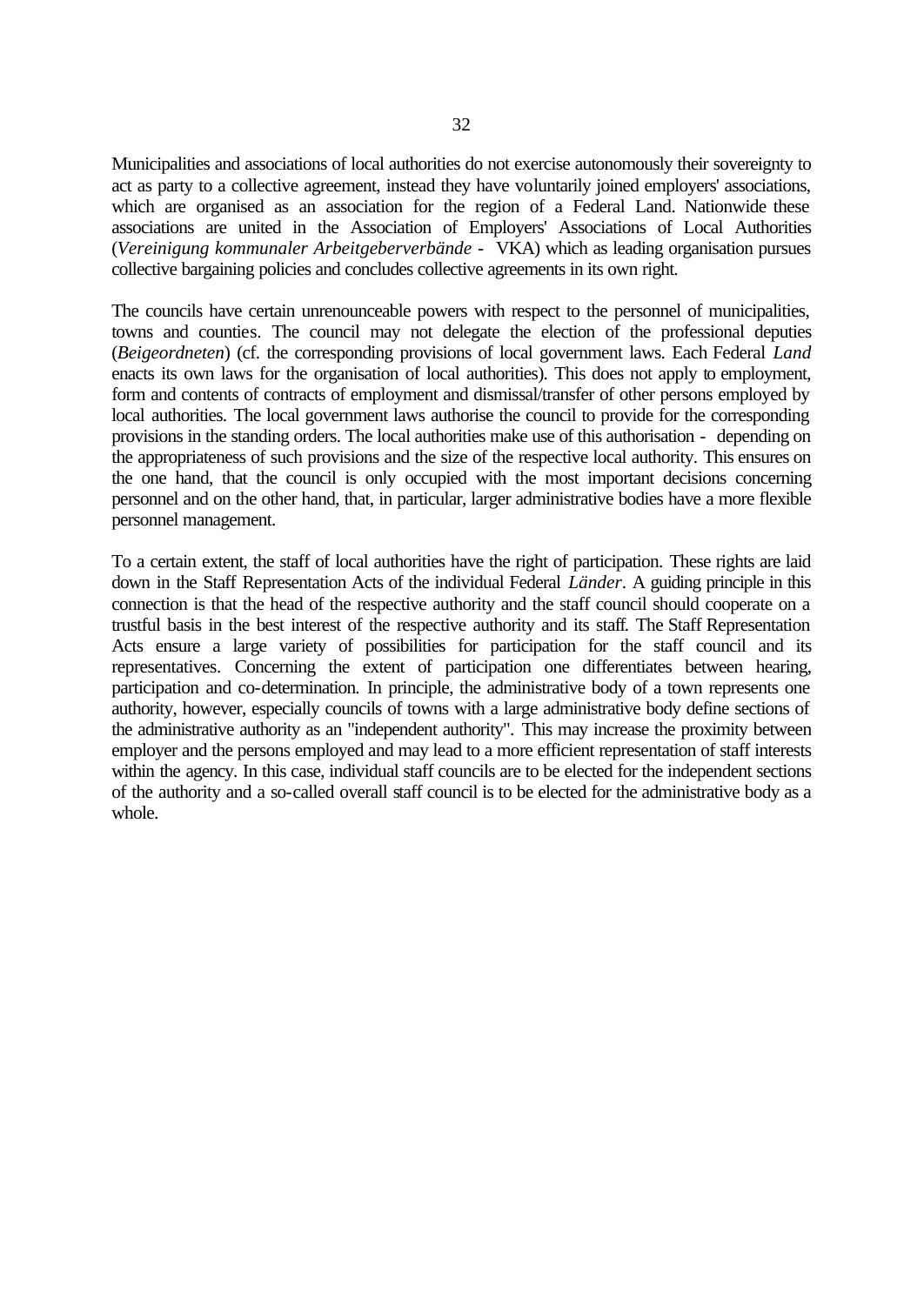# *PART 3***: THE SITUATION OF LOCAL AUTHORITIES' STAFF IN CENTRAL AND EASTERN EUROPEAN COUNTRIES**

### **I. General**

### *Composition of local authority administration*

Local authority administration may be undertaken by seconded central government staff or by staff - whether or not they enjoy public servant status - who do not form part of the national civil service. The latter case applies to local authorities in **Bulgaria, Czech Republic, Estonia, Hungary, Lithuania, Poland, Romania, Russian Federation, Slovak Republic, Slovenia and "the former Yugoslav Republic of Macedonia".**

#### *Statutory texts*

The legal status and conditions of employment of local authorities' staff are generally laid down by law and by government implementing decrees which ensure that standard rules are applied throughout the country even though there may be some differences where local authorities are given some degree of room for manœuvre.

In **Bulgaria**, the 1991 Local Self-Government and Local Administration Act confers on municipal employees the status of public servants. Their conditions of employment are laid down in the Labour Code which applies generally to all employees except where there are special provisions to the contrary.

In the **Czech Republic**, the Act on Municipalities (No. 367/1990 as amended) lays down the administrative framework for the staff of municipal offices. Employment conditions are governed by the Labour Code (Act No. 65/1965, amended in 1994) and by implementing Government Decree No. 108/1994. Remuneration is governed by the Act No. 143/1992 (changes: No. 590/1992, No. 10/1993, No. 40/1992) and the Government Decree No. 253/1992 (changes: No. 78/1994, No. 142/1995 and No. 71/1996).

In **Estonia**, Article 154 of the Constitution lays down that all local affairs are the responsibility of the local authority. Article 160 provides, *inter alia*, that local shall be organised in accordance with the law. This was achieved with the adoption of the Local Government Organisation Act of 2 June 1993. Chapter 7 of this Act concerns the basic principles of local government service, while Section 54 (1) provides that local government service is to be governed by both this Act and the Public Service Act, which entered into force on 1 January 1996. Finally, the 1992 Employment Contracts Act is also applicable, but for technical staff only.

In **Hungary**, the Act No. 23 of 1992 on the status of civil servants lays down the legal status and conditions of employment of local authorities' staff. However, this Act does entitle local authorities to introduce more favourable provisions by decree, particularly as regards working conditions and working hours.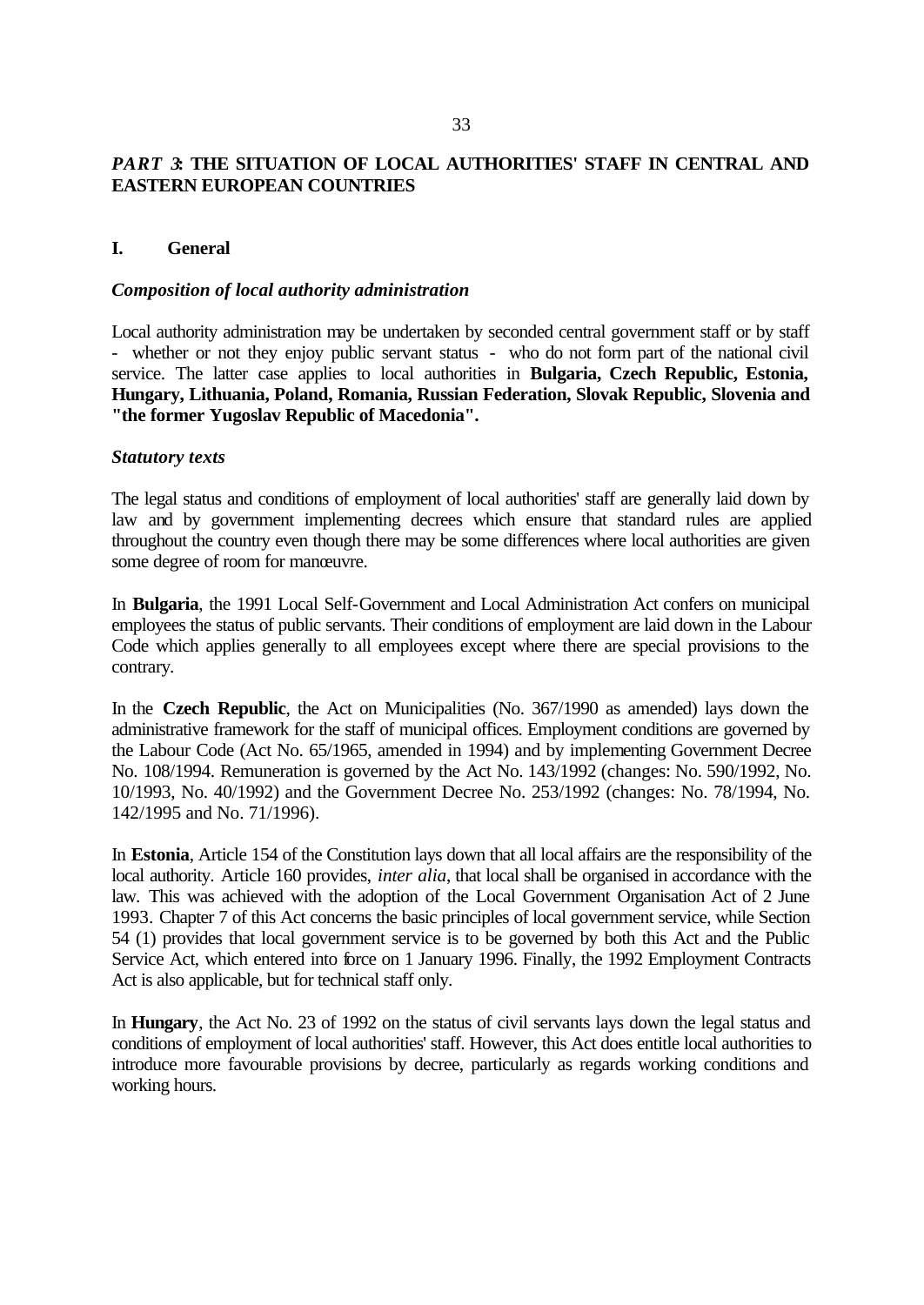In **Latvia**, in the absence of specific legislation on local authority staff, this subject is governed by several pieces of legislation: as well as the Local Government Act and the State Civil Servants Act, the Labour Code and the Acts governing retirement, maternity leave and sick leave apply. Also applicable are the government recommendation on the statutory models of local government and the regulations on state civil servants' remuneration and on employment contracts.

In **Lithuania**, arrangements in this area are governed by several Acts, including those on labour contracts, on civil service and on local authorities.

In **Poland**, the Act of 22 March 1990 on local authorities' staff is the main text governing the status and conditions of employment of local civil servants. It lays down a series of exceptions to the general provisions contained in the Labour Code. Other laws also apply in this area, in particular the law of 16 September 1992 on state civil servants and the law of 8 March 1990 on local authorities. Decrees issued by the Council of Ministers govern matters relating to remuneration and the organisation of disciplinary boards. Certain specific questions, such as periodical staff assessment, are covered by statutes and regulations adopted by the local authorities themselves.

In **Romania**, the legal status and the conditions of employment of local authorities' staff are governed by Law No. 69/1991 on local public administration and Government Decision No. 103/1992 on the functioning of Local Councils.

In the **Russian Federation**, the Labour Code regulates the employment conditions of local authority staff, which do not enjoy the status of civil servants. Nevertheless, the Federal Act of 31 July 1995 on the fundamentals of national civil service applies to some extent, in particular in prohibiting participation in strikes. The Federal Act of 28 August 1995 on general organisational principles of local authorities in the Russian Federation has broadened the rights of the municipalities which are now free to determine the conditions of organisation of the municipal services. Municipal status deal with some matters.

In **Slovakia**, local authority staff employment conditions in general are laid down in the Labour Code (Act No. 65/1965).

In **Slovenia**, various laws contain provisions on local authorities' staff, particularly the laws on local self-government, on the staff of state bodies, on the conditions of employment and on pay scales of public institutions and local authority bodies. The implementing provisions affecting central government staff, particularly those relating to working conditions and remuneration, also apply to local authorities' staff.

In **"the former Yugoslav Republic of Macedonia"**, in the absence of legislation on local government, and, more crucially, on local authority staff, the Labour Code applies in respect of relations between local authorities and their staff.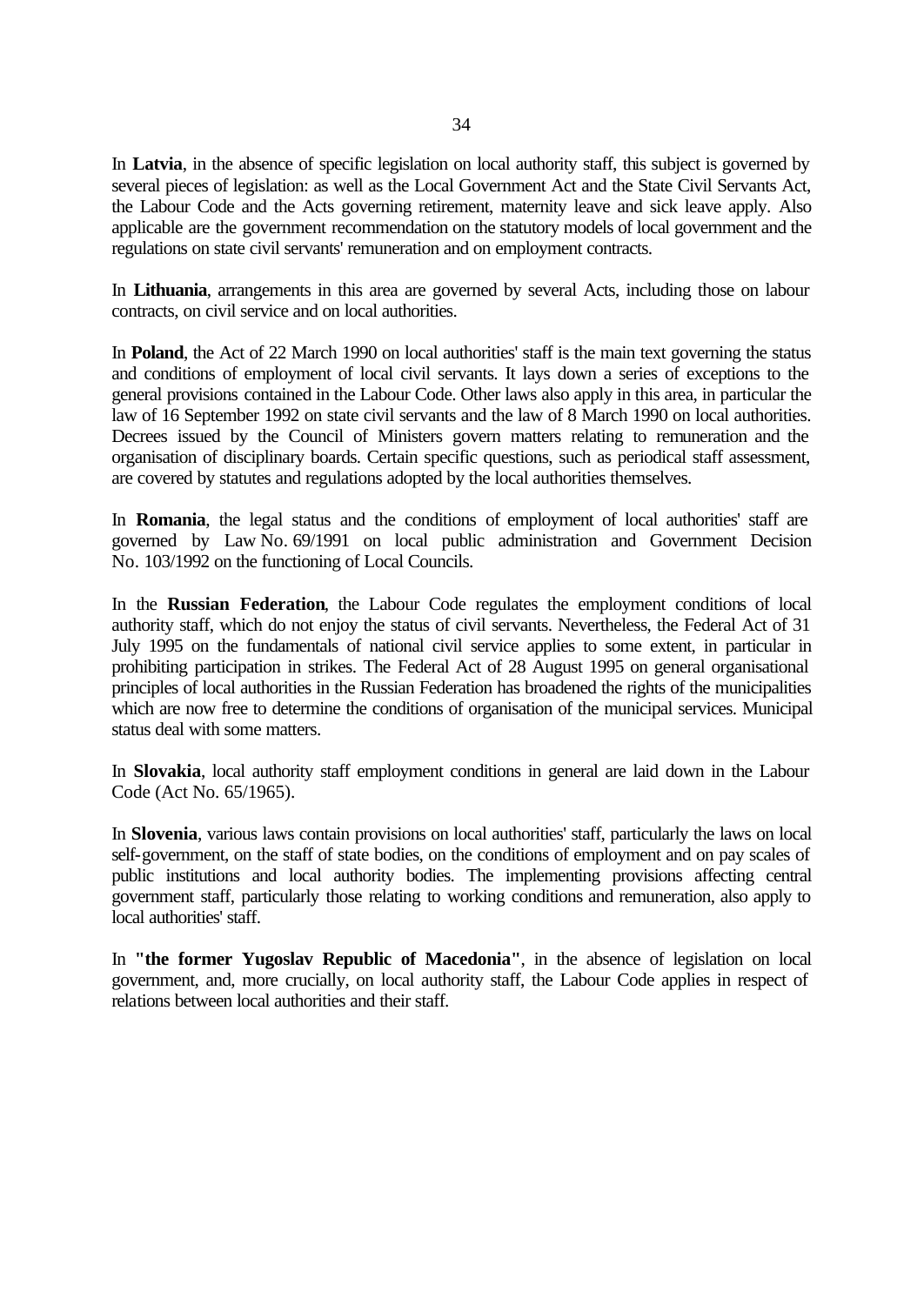#### *Comparison between local authority and central government staff*

In most of the cases under consideration there is no difference between the conditions of employment of local authorities' staff and those of central government staff. This is the situation in **Bulgaria, Estonia, Lithuania, Romania, Slovakia** and **Slovenia.**

In **Croatia**, a number of differences exist between local authorities' staff and central government staff. They concern recruitment procedures, remuneration, working time and disciplinary rules and result from the local authority's competence to regulate these matters in the respect of national legislation, namely the Law on administration and the Labour Code.

There are minor differences in the **Czech Republic**. However, the Labour Code assigns central government staff special obligations which are not applicable to local authorities' employees, so the former have components added to their wages representing a 25% difference over the basic salary of local authority staff.

In **Hungary**, some differences can arise as a result of the room for manoeuvre accorded to local authorities in the areas of working conditions and working hours. In addition, the authorities may alter the salary scales provided they have enough funds at their disposal to cover the extra expense involved. Basic salaries therefore vary according to the financial resources of local authorities.

In **Latvia**, the Government Service Act relates only to central government officials. Consequently the Labour Code applies, and within its limits local authorities enjoy great freedom as regards the status of their staff. As a result, considerable differences exist between local authority staff and central government servants (not the same as the staff of the state administration, who do not have public servant status). There are differences in structure, recruitment procedures, remuneration, welfare coverage and disciplinary system.

There are also some differences in **Poland**. In particular, the employment regulations for local authorities' staff do not prohibit them from joining a union or require them to submit a statement on their financial situation when appointed; the administrative courts have no jurisdiction in cases concerning the employment conditions of local authorities' staff and the latter cannot benefit from the secondment possibilities or from financial advantages for which central government staff are eligible, but, in practice, their situation is generally more favourable than that of national public servants.

In the **Russian Federation**, at present, the legal status and employment conditions of local authorities' staff differ from those of central government staff (civil servants), the status of which is provided for in the Federal Act on the fundmentals of the national civil service.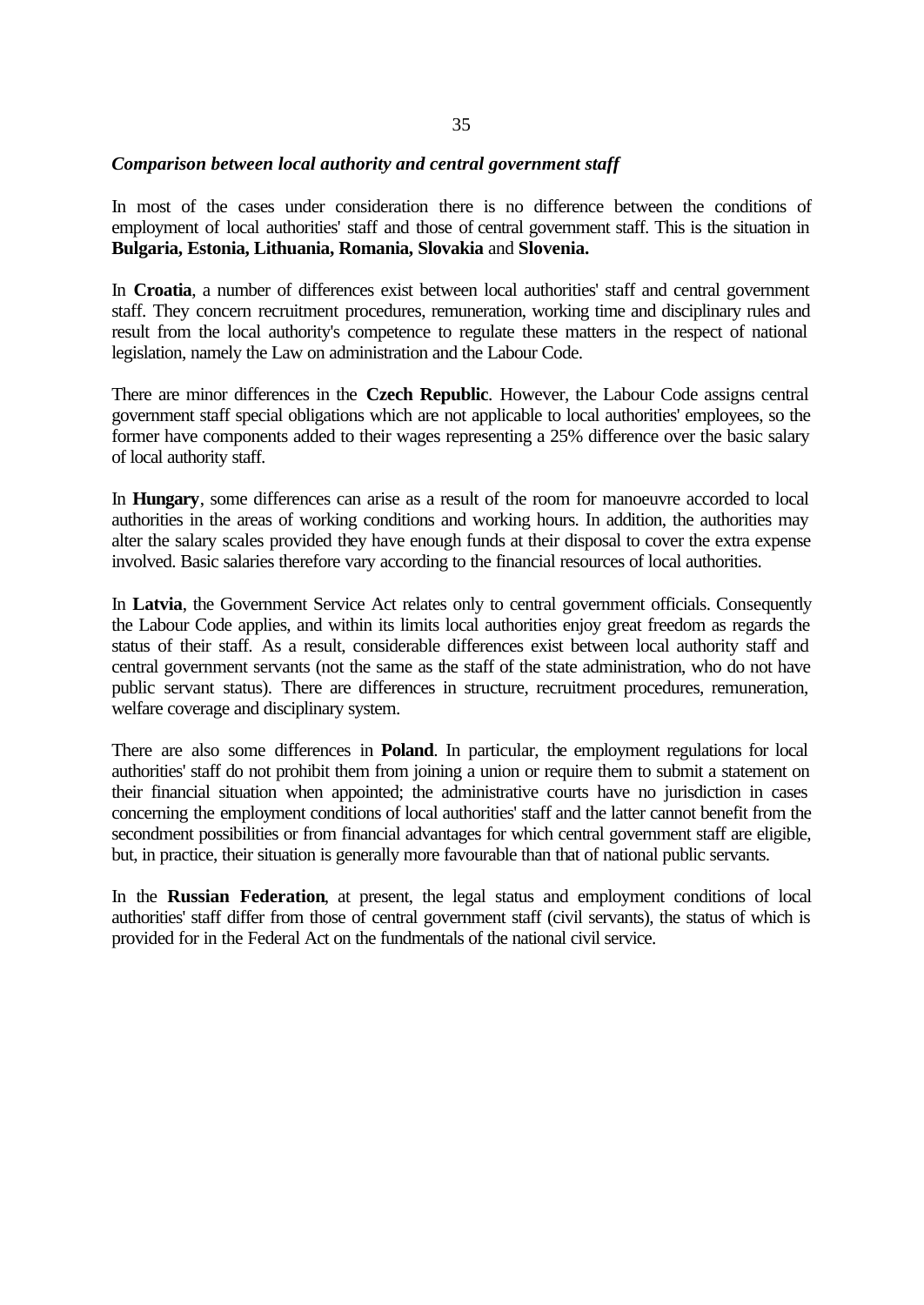In **"the former Yugoslav Republic of Macedonia"**, specific legislation applies to local authority staff. As a result, there are differences between the latter and state staff in respect of recruitment procedures, remuneration and bonuses and disciplinary rules.

### *Authority responsible for establishing the administrative framework*

As regards the authority responsible for establishing the administrative framework, it is the responsibility of the local authorities themselves to define the mode of organisation and operation of their services, whilst of course complying with the legislation and regulations in force.

In **Poland**, local authorities are free to manage their staff within the limits laid down by law. Within each authority, it is the municipal council which appoints the mayor, secretary and treasurer, as well as the administrative committee. This committee is responsible for appointing and dismissing heads of unit and heads of other departments. Responsibility for appointing the rest of the staff is laid down by statute (usually being held by the mayor). Disciplinary authority is held by the disciplinary committees of first and second instance.

In **Slovakia**, in accordance with the law, it is the mayor who bears responsibility within the municipality for administrative questions. He is empowered to prepare and sign the employment contracts of municipal staff in accordance with the Labour Code.

In **Lithuania**, it is the executive body of the relevant local authority (either the committee, the mayor or the chief executive) which decides.

In **Bulgaria**, decisions concerning the structure and general organisation of services are a matter for the municipal council, while the mayor in person (or the district mayor, depending on the circumstances) holds the power of appointment and is responsible for the day-to-day management of services.

In **Croatia**, the general framework is established by the representative body of the local authority and in the respect of natural legislation and its implementation, particularly the internal organisation of staff is the responsibility of the executive body and the heads of the administration departments.

In the **Czech Republic**, the structure and setting up of municipal services is the responsibility of the elected bodies of the local authorities, which, depending on the circumstances, are: the municipal council, the municipal board or the mayor in smaller towns. Where the appointment of staff is concerned, heads of department are appointed directly by the municipal board, while other staff are appointed by the secretary - or by the mayor, where there is no secretary.

Similarly, in **Estonia**, the municipal council, when adopting the municipal statutes, establishes the administrative units and specifies how they are to be organised. In accordance with Section 55 of the Local Government Organisation Act, the municipal secretary manages the municipality's administrative activity. The secretary is appointed by the leader of the municipality or mayor and is always a person who has legal training. It is the mayor who is responsible for preparing proposals on changes to the structures, functions and composition of local government.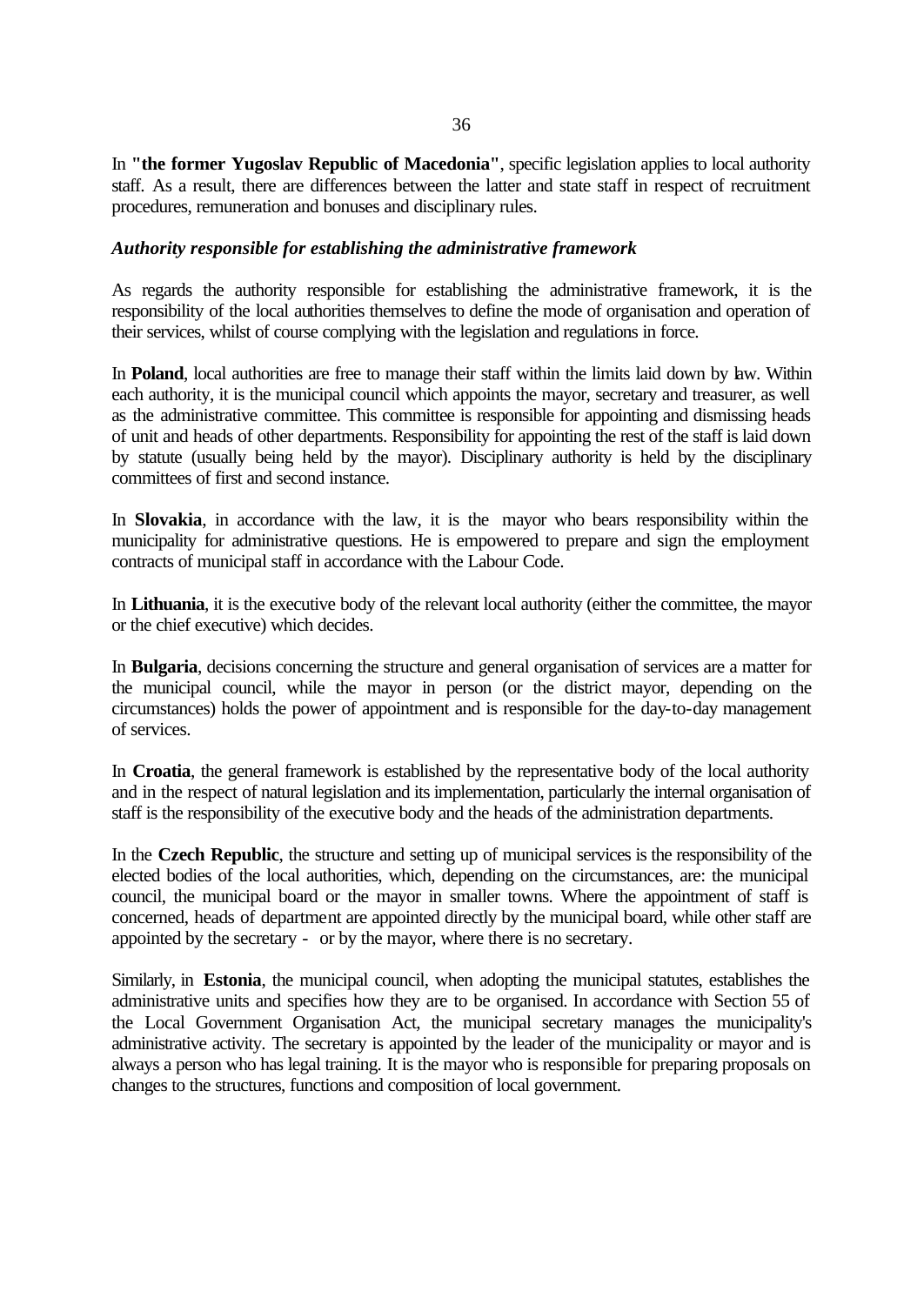Similarly, in **Hungary**, municipal councils hold organisational powers. It is also the municipal council which appoints the general secretary, over whom it exercises disciplinary control while the general secretary or heads of public establishments are responsible for appointing their own staff and applying the disciplinary system to them. In some cases, the consent of the mayor is required prior to the appointment or dismissal.

In **Latvia**, municipal councils are responsible for both the structure and organisation of the authority's administrative services. For this purpose, they may draw on the statutory model of local government advised by the government, but as the State Officials Act is not applicable to local authority staff, the latter have a considerable degree of freedom. The municipal council also appoints the executive director of the local administration, as well as the heads of municipal institutions and enterprises. The chairman of the municipal council or executive director, depending on the circumstances, is personally responsible for appointing the remaining staff.

In **Slovenia**, in keeping with the law on local self-government, in the light of proposals made by the mayor, the municipal council defines the mode of organisation of services and questions within the ambit of the municipal authorities. Regulations concerning appointments is a matter for the mayor. In conformity with these regulations, the recruitment of staff is the responsibility of the mayor, or by delegation, of the municipal secretary, with the exception of certain posts, such as deputy mayors and municipal secretaries, who are recruited by the municipal council, the mayor acting in an advisory capacity.

In **Romania**, it is also the municipal council which, on a proposal from the mayor, establishes the status of staff, the organisation chart and the number of staff to be employed.

One special case is that of **"the former Yugoslav Republic of Macedonia"**, where powers in this field are shared between the municipal council and the mayor. In particular, the latter holds the power of appointment, the exercise of which is problematic where the mayor appoints fellow members of a political party. This means that every change of government brings a change of local authority staff. Disciplinary power is held by a disciplinary committee, the members of which are also appointed by the mayor.

# **II. Local authorities' staffing structure**

# *Staff categories and/or levels*

In all the countries questioned the categories and/or levels of staff functions reflect the nature of the work and the qualifications required.

In **Bulgaria**, the typical functions are: municipal secretary, head of division, chief architect, chief accountant, senior legal adviser, deputy head of division, head of department, senior specialist and specialist. There are five to fifteen functional levels depending on the size of the local authority, divided into five groups according to population size. The category covering specialists without a university qualification is divided into four levels: the lower two are regarded as posts for auxiliary staff, the third as posts requiring a particular qualification and the fourth as posts for which a full secondary education is required.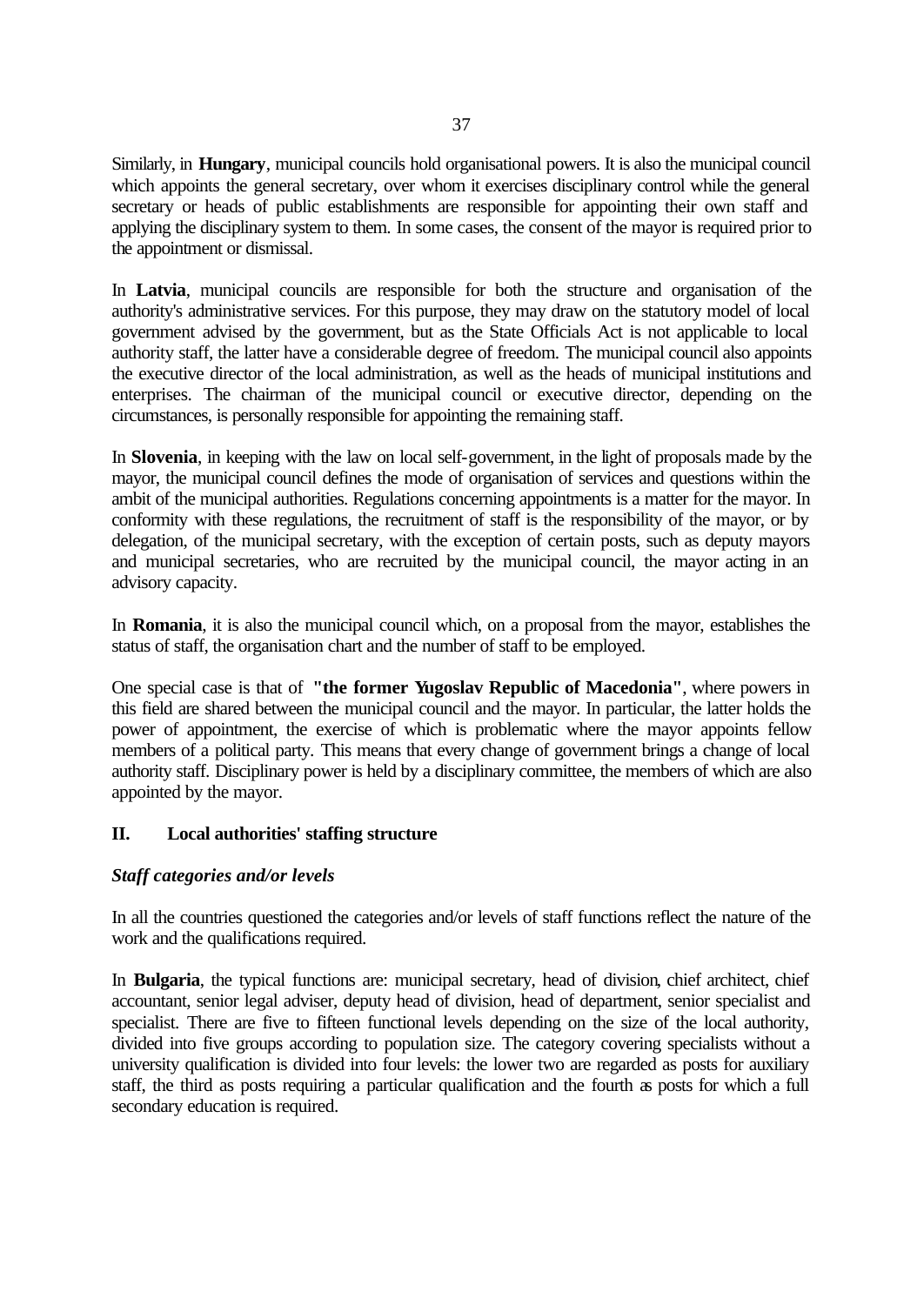In **Croatia**, there are five categories of staff depending on qualifications: staff with a university degree (two categories); staff with college degree; staff with secondary school degree; employees performing tasks of administrative and technical support.

In the **Czech Republic,** staff are divided into three categories: secretary, head of department and other, at ten functional levels. The first category (levels 1 to 3) covers staff with auxiliary jobs which require only a primary or secondary education. The second category (levels 4 to 7) covers specific tasks for which a complete secondary education is required. The third category (levels 8 to 10) covers conceptual activities and complex administrative tasks in local authorities with a population of over 20 000. For level 8 a BA or complete university degree is required; for levels 9 and 10 a complete university degree is essential.

In **Estonia** the functions in medium-sized towns or major rural districts are: municipal secretary, advisers in various fields (e.g. social affairs, land, public order, economic development, etc.), specialists in specific areas (e.g. road management, water supply and sewage treatment, etc.), bookkeepers and secretaries. In small municipalities the same officer can perform a number of different functions.

In **Hungary**, civil servants are divided into four categories according to their academic qualifications and experience: staff with a university degree or a higher education belong to the first category; those with a complete secondary education come into the second category; and the third and fourth categories are made up of secretarial and technical staff. Executives form a separate category and special provisions apply to them in respect of recruitment, appointment, dismissal, remuneration and leave.

In **Lithuania**, local authorities' staff are divided into two categories. Category A is made up of civil servants whose conditions of employment are governed by specific statutes ("controllers", "deputy controllers" and executive heads). Category B covers employees who work under an ordinary contract of employment (administrative staff).

In **Poland**, in the absence of a genuine local government service, local authority staff may be classified according to method of recruitment: election (mayor, deputies and members of the administrative committee), appointment (holders of posts of responsibility and other managerial staff as specified in the regulations), nomination (secretary and treasurer), employment contract (other staff).

In the **Russian Federation**, in the absence of specific legislation concerning local authorities' staff (a federal law on this subject is currently under elaboration), the issues related to categories and grades are not properly regulated. It can be noted that the rural township administration has almost no staff (generally, it is composed of the head of administration, the accountant-cashier and technicians); in towns, in addition to the head of administration and his/her deputies, staff is composed generally of an architect, 1st and 2nd category specialists, technicians; staff in provincial cities is greater is number: it also includes heads of division, heads of department and experts.

In **Slovakia**, neither levels nor categories/functions are explicitly codified, but there are ten levels, and public servants may be divided into three categories: senior managers, experts and administrative staff.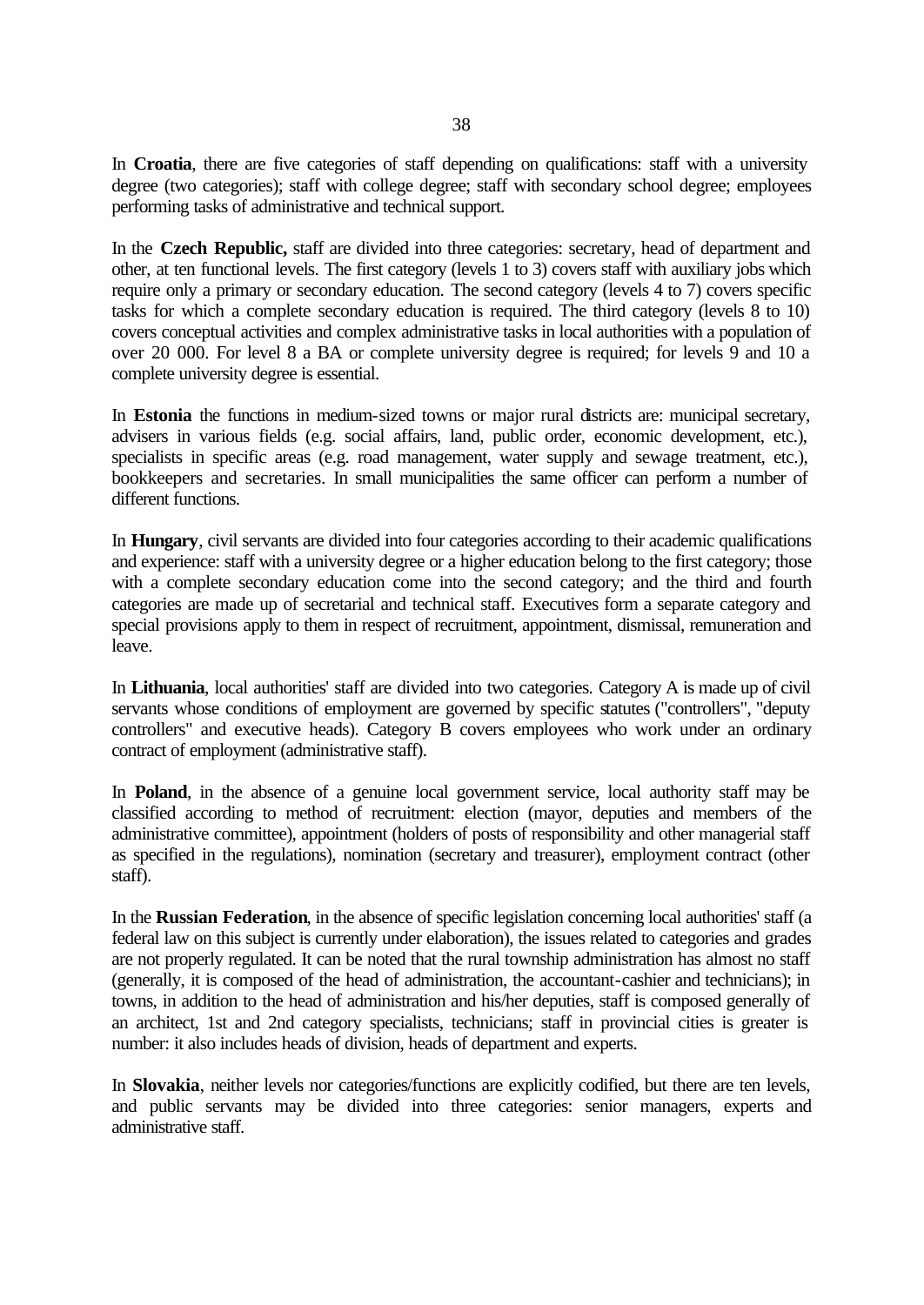In **Slovenia**, local authority staff are divided into four categories: functionaries (mayor, deputy mayor, municipal secretary), senior executives (advisers and senior advisers), executive staff, and administrative and technical staff. Mayors and municipal councillors are elected every four years by direct suffrage; the municipal secretary, deputy mayor and senior executives are appointed by the municipal council, acting on the advice of the mayor. A university degree is needed to qualify for a senior executive post.

In **"the former Yugoslav Republic of Macedonia"**, local authority staff may be grouped in the following categories: managerial, administrative, executive and community services staff.

# *Recruitment procedures*

As far as recruitment procedures are concerned, practices vary a great deal.

In **Bulgaria**, the general principles relating to recruitment are set out by the law. Specific provisions, on the other hand, are established by the municipal councils and the mayor; these provisions usually relate to academic qualifications, professional experience, age, languages and/or other special skills.

The law provides for competitive examinations as the ordinary procedure for filling local government posts.

- The vacancy notice must be published in the local press (or, if necessary, the national press) by the mayor. The notice must include the name of the municipality, the nature and location of the job, the requirements to be met (age, educational background, professional experience, special skills, etc), details of the procedure (the type of test), any documents required, the address and closing date for applications. All the applicants receive a job description before the test.
- Selection of applicants eligible to take part in the tests is carried out by a board appointed by the mayor. Applicants who are rejected at this stage may appeal to the mayor, whose decision on the matter is final.
- The mayor also appoints the members of the board responsible for procedure, which is made up of experts qualified to assess the skills and knowledge of the candidates in relation to the job. This committee ensures that the tests are conducted in accordance with what was advertised, assesses the candidates and announces the results. The employment conditions applied to candidates selected in this way are of a statutory nature.

In cases where recruitment is based on an interview, the mayor selects staff in consultation with the appropriate heads of department. Employment conditions are governed by a contract to which the mayor is a party.

The contract of employment can be for an indefinite or fixed period. In practice the use of fixed-term contracts is not always justified.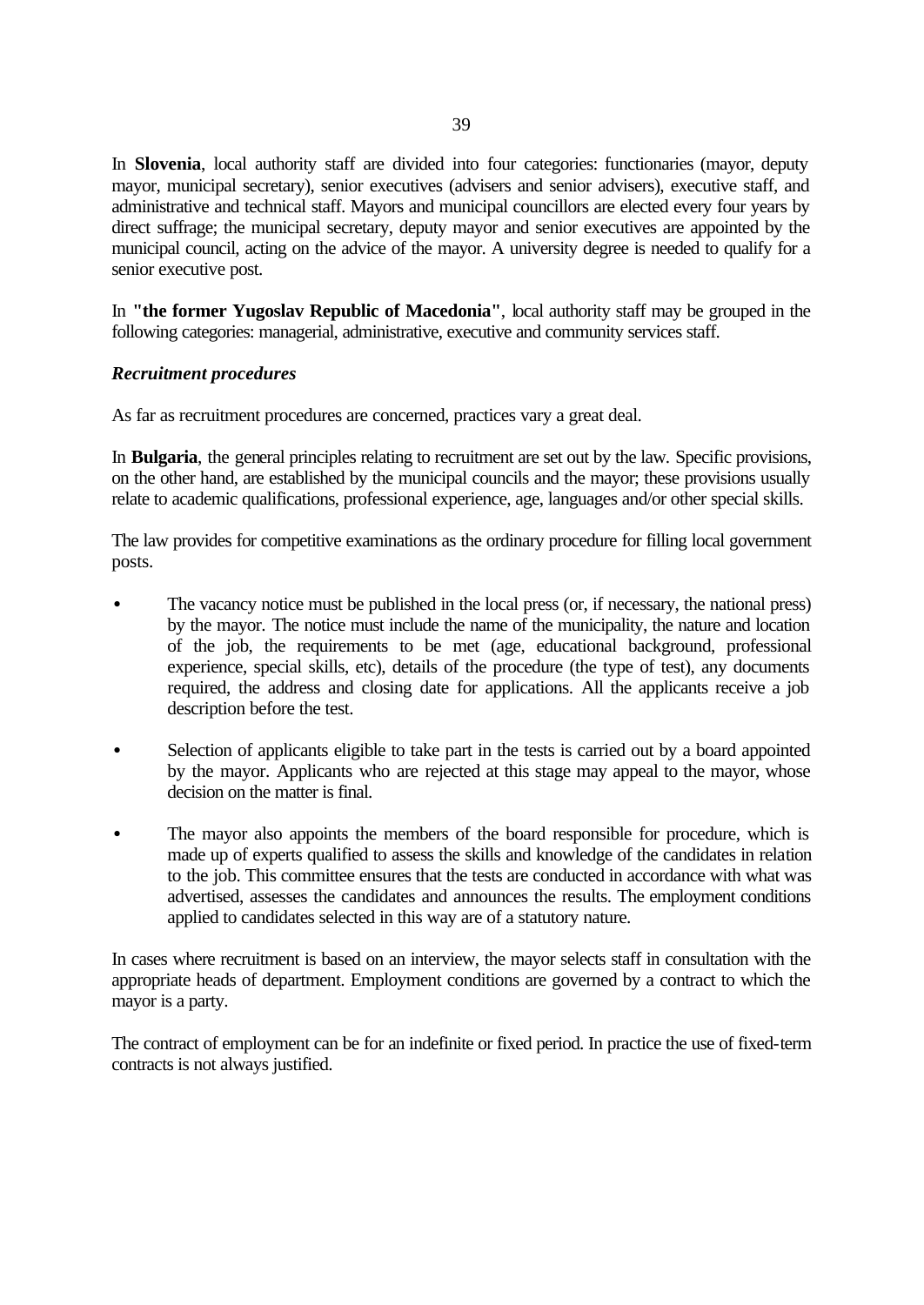In **Croatia**, local authorities' staff is recruited following a public job advertisement in the national Official Journal or in local newspapers. The actual procedure is defined by the advertisement and it may include pre-selection, exams, interviews and possibly a reserve list.

In the **Czech Republic**, the municipal secretary is appointed by the municipal board, with the approval of the head of the district office. Where other managerial staff are concerned, a system is gradually being set up under which vacancy notices are published locally and interviews held. Reserve lists may also be drawn up.

In **Estonia**, recruitment is based on assessment of a written application accompanied by a curriculum vitae and supporting documents. The mayor comes to an irrevocable decision based on this information.

In **Hungary**, government decrees lay down the conditions for admission to the various offices. Recruitment is conducted by the general secretary usually without a competitive examination, except for the post of general secretary itself, which is the subject of a competitive examination after publication of a vacancy notice; job vacancies may nevertheless be advertised in the press.

In **Latvia**, in the absence of specific legislation, the Labour Code applies, and staff are recruited on the basis of a contract between employer and employee.

In **Lithuania**, category B staff are recruited in accordance with general labour law provisions through public competitions or on the basis of examination results. The provisions governing these procedures are approved by the government. Recruitment procedure involves publication of a vacancy notice locally, pre-selection, anonymous tests and interviews. Successful candidates may be placed on reserve lists.

In **Poland**, the law does not specify procedures for recruiting local authority staff, merely laying down the conditions for the various posts. Each local authority is therefore free to adopt its own recruitment arrangements. However, apart from the secretary and treasurer, who are appointed by the municipal council, staff recruitment is often conducted by means of a competitive examination or an interview procedure.

In **Romania**, the secretary of the municipal or city council is appointed by the prefect following a competitive examination. The secretaries of the municipal and district councils of Bucharest must also pass a competitive examination but they are appointed officially by the Department for Local Public Administration. Other staff are appointed by the mayor or the chairman of the district council.

In the **Russian Federation**, staff (excluding elected officials) are recruited in general on the basis of labour legislation: applying for vacancies, presenting (as appropriate) documents, confirming the qualifications (e.g. for architects). Recruitment is formalised in the labour contract and respective act (decree) on recruitment issued by the head of administration.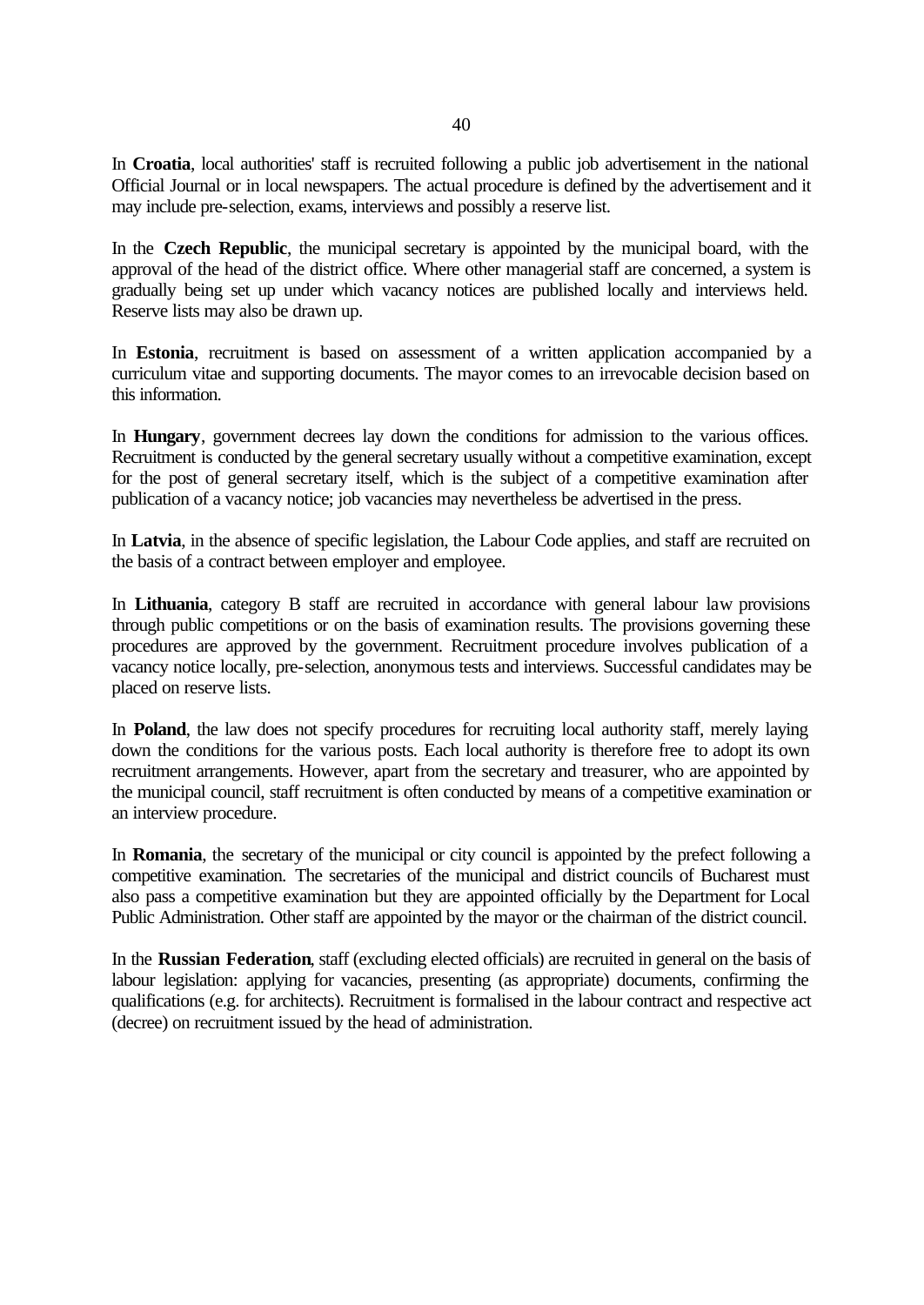In **Slovakia**, senior managers and other specific staff are recruited through personal selection following a public advertisement. Candidates submit a job application form, a curriculum vitae and their educational certificates. The next step is the signing of an employment contract. Other staff are recruited through enquiries, advertisements, notices, written applications and through placement offices following interview.

In **Slovenia**, civil servants may only be recruited by public competitive examination, except where the law provides otherwise. The procedure is laid down in the relevant regulations, which deal in particular with the advertising of posts, the selection of candidates, appointment or recruitment and trial periods. Appointment or recruitment of local authority staff is supervised by the mayor or, on his or her authorisation, by the secretary.

In **"the former Yugoslav Republic of Macedonia"**, local authority staff are recruited in accordance with the Labour Code and with the "local authorities" section of the Procedure Act. The recruitment procedure involves pre-selection by a board and an interview.

### *Transfers and promotions*

Broadly speaking, it is possible to identify two different approaches in the matter of transfers and procedures: either these procedures are established under general provisions with which the local authorities comply, or it is up to the local authorities themselves to regulate this matter.

The latter approach is adopted in **Bulgaria,** where these procedures are governed by provisions at local level and the local authorities (usually the mayor) can lay down the conditions governing local authorities' staff careers. It is not unusual for mayors to grant promotions at their own discretion without any specific procedure being followed (by the mayor or the council). However, in all cases it is necessary for:

- the post to be vacant;
- sufficient funds to be available to cover the salary increase;
- the job to be included in the organisation chart approved by the council;
- the candidate to meet the requirements stated in the job description.

Transfers and promotions may be performed by competitive examination or direct selection. Competitive examinations (which are conducted in the same way as for initial recruitment) are only held if the council or the mayor so decides. The direct selection process is organised in accordance with conditions laid down by the mayor, who can either select staff directly or appoint a committee to assess the candidates.

In **Croatia**, transfers are possible at the staff's request within the same local authority or to another local authority. By decision of head of administrative department's order transfers are only possible within the same local authority. Similarly, promotions can only be granted in the same local authority on the basis of merit and service time.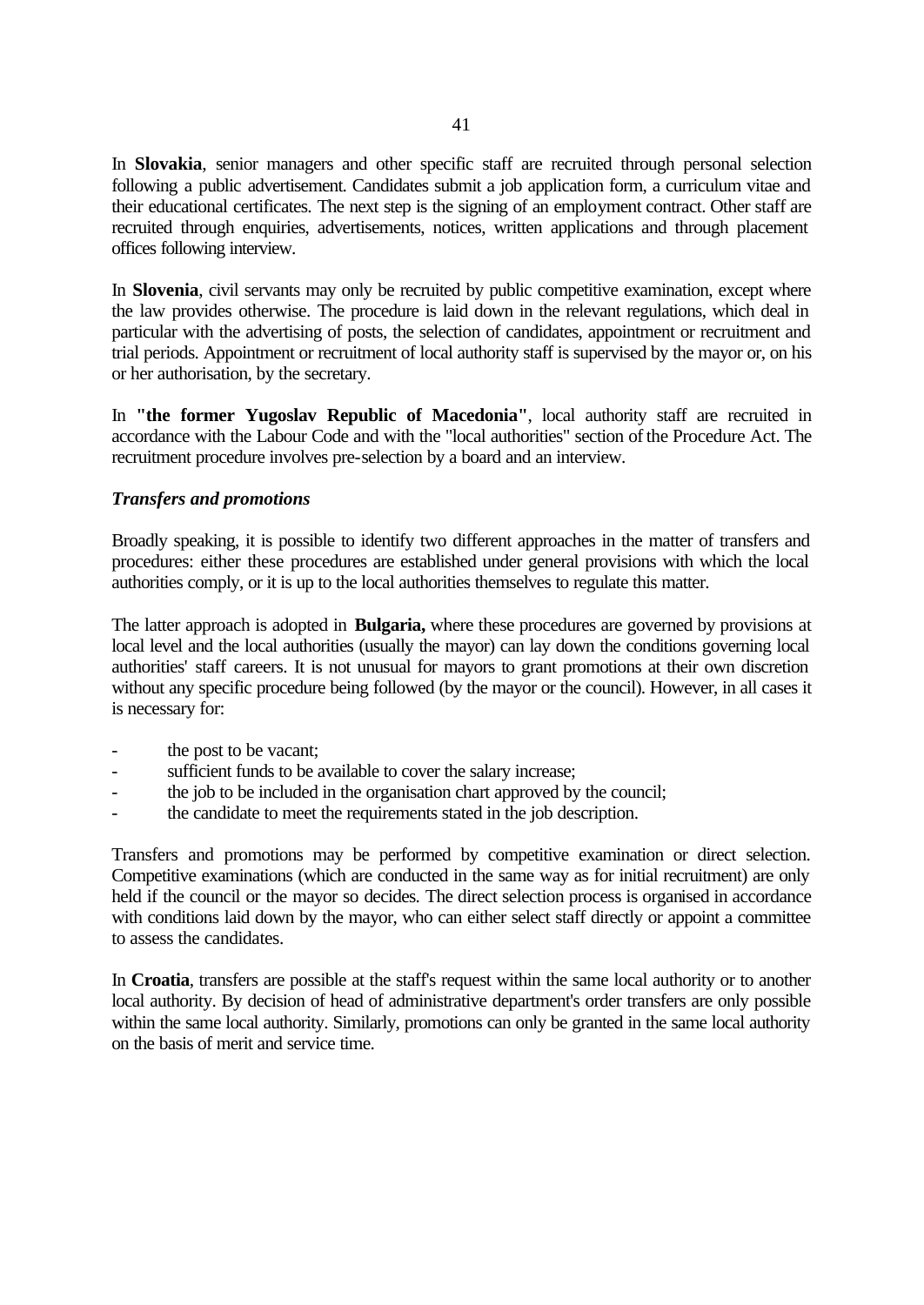In the **Czech Republic**, there are no specific provisions governing transfer or promotion procedures. Therefore the Labour Code applies, and in this context, regulation is the task of the local authorities themselves. According to the Act on Municipalities, special qualification requirements and exams are imposed for the staff performing delegated State responsibilities (State administration).

In **Estonia**, promotion and transfer procedures are governed by local provisions, and local authorities are able to lay down their staff's career conditions. It is possible to move from central to local government.

In **Hungary**, there are no legal obstacles to staff mobility from one local authority to another. The administrative body and the staff member in question can negotiate a temporary or permanent transfer to another department. Staff can be promoted in rank or grade. This depends both on length of service and on merit. To be promoted in grade, a local government officer must:

- be deemed "suitable" for the post;
- have passed the examination provided for by law;
- fulfil the conditions laid down by his or her superiors.

In **Latvia**, transfers and promotions are governed by the Labour Code. However, municipal councils may set additional conditions. Transfers at the request of the person concerned are possible, either within the same service or to other local authorities. Promotion is awarded in the light of merit and seniority.

In **Lithuania**, transfers from a staff member's department to one in another local authority are possible only at the request of the person concerned. Promotion is possible only within a department and on the basis of seniority and merit.

In **Poland**, transfers and promotions concern only "appointed" local government officers (they are not possible for "elected" or "nominated" staff: secretary and treasurer). Transfers can only be temporary and automatic. The new job must correspond to the officer's qualifications (remuneration cannot be reduced). Changes in the conditions of employment of contract employees are governed by labour law. Staff can be promoted to a new post or to a higher step (on the salary scale). Promotion to a new post can only occur if the officer has the qualifications (training and length of service) established by a decree of the Council of Ministers.

In the **Russian Federation**, in most cases, transfers and promotions of staff members are regulated by the labour legislation. As a rule, transfers are possible only with the agreement of staff members concerned. The exceptions are specified in the legislation (a temporary transfer arising from the practical necessity, etc). Promotions are possible if vacancies are available. Due attention is paid to many factors (the length of service, performance appraisal, qualifications, etc.). Competitive examinations are also practised. It should be noted that under the current legislation the employment period in local authorities' administration is included in the length of service taken into account for certain benefits and guarantees. This allows local authorities' staff members to request employment in governmental bodies.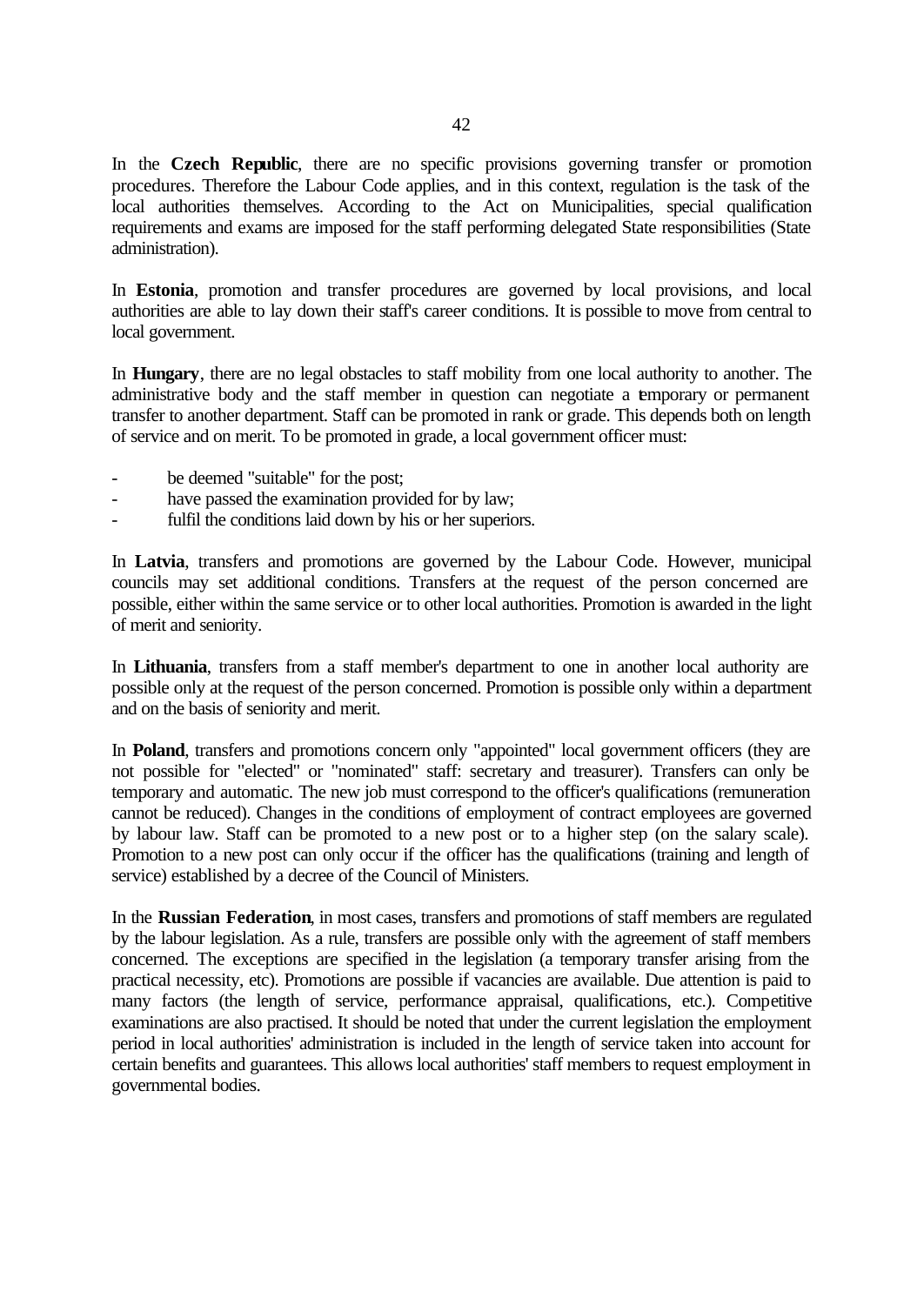In **Slovakia**, in accordance with the Labour Code, an authority may, in a range of specified cases, transfer a member of staff to another post by a unilateral decision, provided that the new post is appropriate to the abilities and skills of the staff member concerned. The employment conditions laid down in the employment contract are binding on the body and

the staff member, and any amendment must be by mutual agreement. An employment contract may be amended by: transferring an employee to a different post, reassigning him or her to another place of work or temporarily seconding him or her to another body.

There are no special provisions governing the promotion procedure. The usual criteria applied are: career record, administrative skill, level of education and the ability to perform higher duties.

In **Slovenia**, transfers are possible at the request of the person concerned or automatically through a decision of the mayor or the secretary (when the latter is empowered to do so). Promotions are governed by the law on salary scales in public institutions and in state bodies and local authorities, and by regulations on the promotion of state administrative staff. The criteria for promotion are seniority, additional knowledge, independence, creativity and good performance over a prolonged period. Staff assessment reports are drawn up every four months.

In **"the former Yugoslav Republic of Macedonia"**, transfers are possible within a department, either at the request of the person concerned or automatically. Transfers to another local authority are possible only at the request of the person concerned. Promotions are possible only within a department and are based on merit.

### **III. Remuneration**

### *Structure of remuneration*

In **Bulgaria**, remuneration of local authorities' staff is composed of a payroll salary, additional pay for length of service (experience), for holding more than one job (internal replacement), overtime, etc., and compensations, in cases of: temporary disability due to sickness, accident, pregnancy, birth, maternity, quarantine, taking care of an ill member of the family, etc.; single aid - with births, deaths, funerals, etc.; monthly allowances for children and other compensations - for business trips, termination of the employment contract without notice, for non-taken paid annual leave, illegal dismissal, etc.

The level of the payroll salary is linked to the functions performed and position held. A unified lower level of remuneration is established for positions of the same type within the groups of municipalities in accordance with the size of population and the metropolitan municipality is separated in an individual group. A decree of the Government also fixes the upper level of maximum monthly remuneration which is up to 50% higher than the starting remuneration for each position.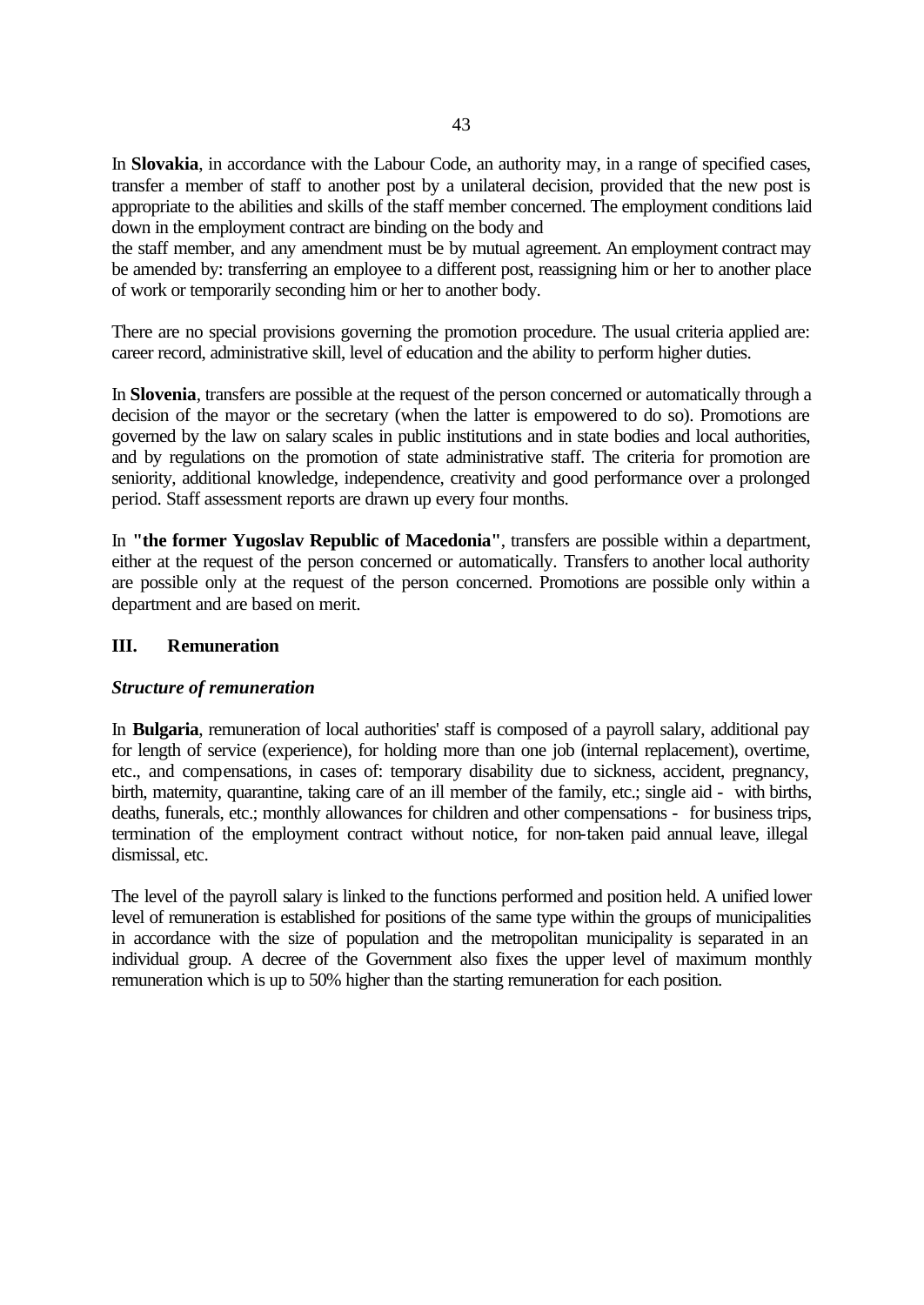Individual remunerations of municipal employees are determined within the limits of the "salaries fund" whose size is determined by the municipal council at the mayor's proposal. In addition, municipal council after mayor's proposal defines the average gross remuneration per person for the municipal administration and its sub-units employees.

Individual remuneration (basic monthly salaries, fixed in individual employment contracts) is defined as follows: by the municipal council for the mayoralties; by the mayor of municipality for secretary and all employees of the municipal administration except for those assisting the functions of mayors of districts and mayoralties; by mayors of districts and mayoralties for employees of the municipal administration assisting their functions. The basic criteria for determining individual remuneration are related to the requirements for the position held - educational background, experience, qualification, additional training, etc., and to the specific functions and tasks performed.

Bonuses to local authorities staff can be provided once annually at the end of the year. The total fund for bonuses is defined within the limits of realised economies from the "salaries fund", as approved by the municipal council, and realised expedient economies from other expenditures of the municipal budget. The Government fixes annually by a decree the upper level of the amount of individual bonuses. Thus, in 1995 the maximum amount of such a bonus is up to two monthly gross salaries per person.

In **Croatia**, remuneration comprises a basic salary that may be supplemented with a bonus payment linked to output and overtime.

In the **Czech Republic**, salary range for local administration staff is determined by the Act No. 143/1992 and by the government decree No. 253/1992, both as amended. By salary all components of the remuneration are understood, i.e. the base salary according to the respective tariff, bonuses for supervising, bonuses for substituting, night work and weekend work bonuses, special and performance bonuses, bonuses for split shift work, overtime and holiday work, 13th and 14th salary, and premiums. Remuneration is based on the character of the job, education, number of years in service, and relevant experience. The said criteria serve to determine placement in one of the tariff groups, and in one of the ten salary slots within each of the groups. In this manner, the base pay is established to which the employee is fully entitled.

In addition, the employer may choose to offer an employee, whose results are superior or who undertakes more work than others, a personal performance bonus of up to 40% of the salary of the highest salary slot within the employee's tariff group, or a personal performance bonus of up to 100% of the salary to an employee who is an outstanding expert and is placed in the highest salary slot. There is no legal entitlement to receive performance bonus, and it is entirely at the discretion of the employer to grant, increase or decrease such a bonus in line with the performance described above.

By a decision of the municipal board, local authority staff may be granted the use of official accommodation.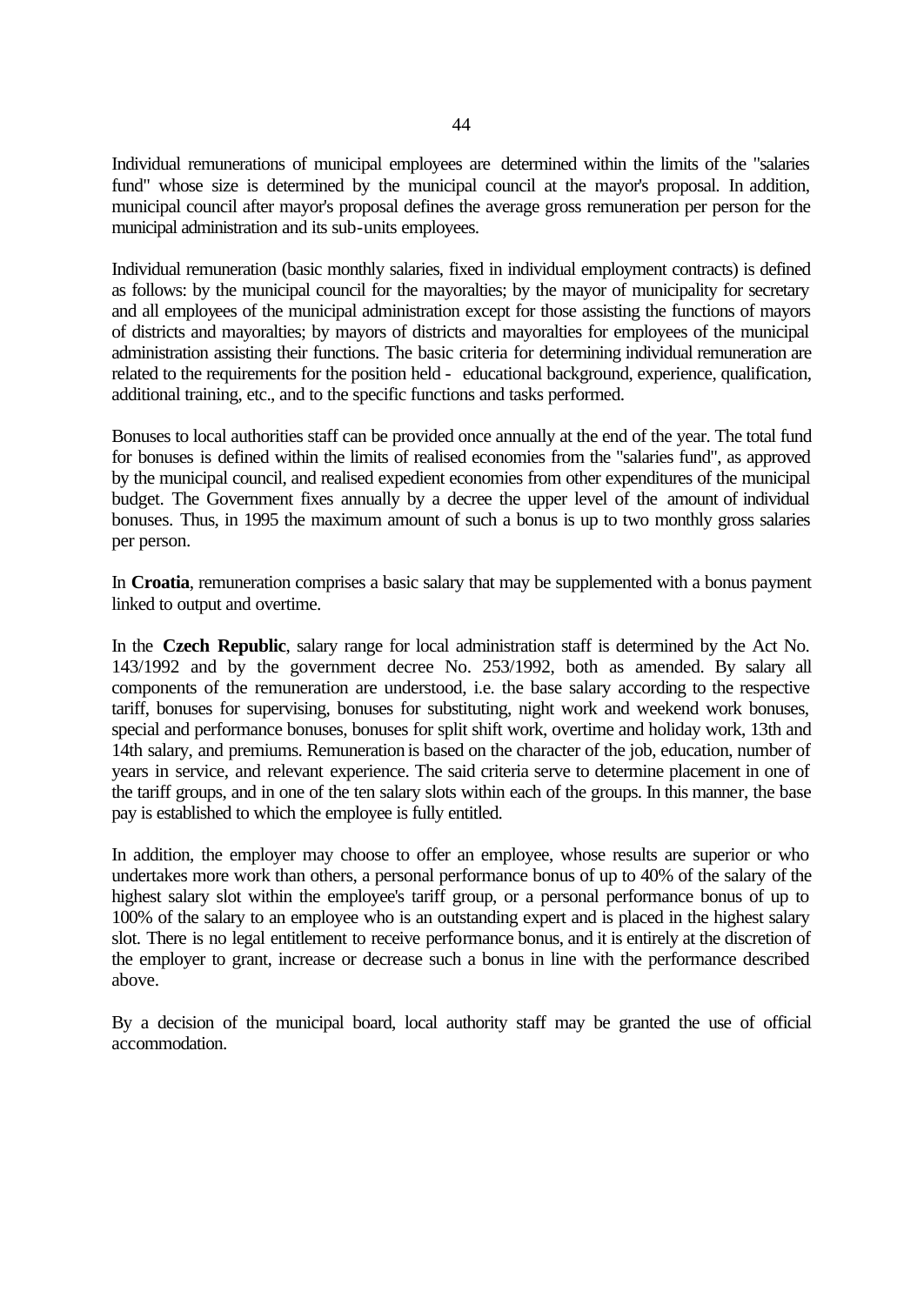In **Estonia**, remuneration consists of a basic salary for the post in question. Other forms of remuneration are: premiums (once or twice a year), holiday pay, travel allowance, overtime pay and additional pay for performance of extra duties.

In **Hungary**, local authorities' staff are entitled to a remuneration comprising: a basic salary, complementary bonuses and allowances. The basic salary is established in view of the post (category of the servant). The staff working for the central administration and the offices of the President of the Republic, the National Assembly, the Constitutional Court, the Audit Court or the Prime Minister are entitled to a complementary bonus of service of 35% of the basic salary. The complement for the staff working for the territorial administration is 10% of the basic salary. Finally, the staff working under difficult or dangerous conditions or holding a foreign language certificate are also entitled to an allowance.

In **Latvia**, local authorities decide on their staff's wage levels. Staff may receive, as well as their basic monthly wage, allowances for specific duties, for arduous work, for good performance, for overtime and in the event of a fatality.

In **Lithuania**, the remuneration of local authorities' staff consists of a basic salary and other additional payments provided for in the law for overtime, the carrying out of specific duties and performance. It is paid from municipal budgets.

In **Poland**, local authorities' staff are entitled to an "adequate" remuneration according to their post and qualifications. This remuneration comprises: basic salary, post bonus, service complement, increase due to seniority, premium (only for service workers), difficult conditions of work or night or overtime bonuses. In addition, local authorities' staff are also entitled to retirement pension and bonuses.

The actual amounts of the basic salary and the post bonuses are established by decree issued by the Council of Ministers depending on the post, qualifications and grade (category within the professional hierarchy).

In **Romania**, the remuneration of local authorities' staff is composed of basic pay.

In the **Russian Federation**, the remuneration comprises a basic salary, special benefits, efficiency bonuses and medical allowances (to be paid as a lump sum before each annual leave). A basic salary is primarily determined by the number of inhabitants in the municipality (that applies in the first place to cities and towns).

In **Slovakia**, municipal officials are paid according to the Wage and Remuneration Act for exceptional work and (subject to the consent of the municipality) according to the government decree on the wages of the staff of budgetary bodies.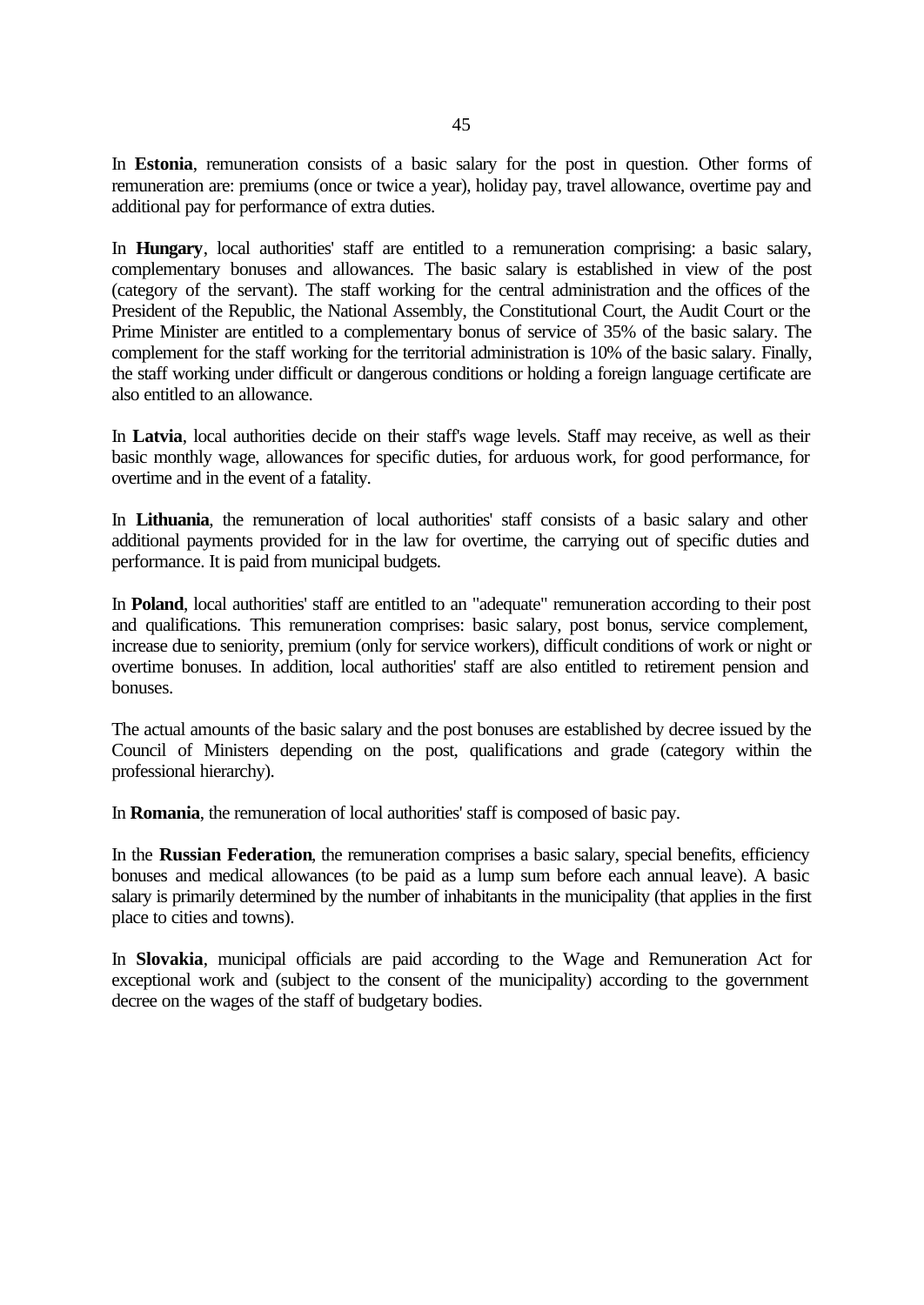Staff are assigned to a wage category and draw the corresponding wage. Provision is also made for extra payments and bonuses for night work, Saturday and Sunday work, work during holidays, work other than a staff member's own and exceptional duties. A bonus is also paid for overtime, and time off in lieu is given.

In accordance with the aforementioned decree, municipal staff may also receive a bonus for management and supervisory tasks or for standing in for another staff member, a special bonus and extra personal pay and bonus. Similarly, a staff member who performs well may be promoted by the municipality to a higher wage category.

Nevertheless, none of the bonuses mentioned are an entitlement, and they are granted on the basis of different criteria.

In **Slovenia**, local authority staff's remuneration is composed of a basic salary, successful work performance premiums, allowances and benefits. The basic salary is determined according to the scale for the calculation of wages (this is the starting salary of the first tariff category, determined with the collective agreement for non-commercial activities) and quotients defined by law. Additional duty payments may also total up to 50% of the basic wage. Senior management staff are entitled to a bonus of 15% of their wage.

In keeping with the law on salary scales in public institutions and in state bodies and local authorities, the coefficients used to calculate base salaries depend on how difficult the job is, and range from 4.20 to 9.00 for municipal functionaries and from 4.00 to 4.70 for senior municipal executives. The quotients for the determination of basic salaries for other employees are classified in tariff categories with regard to the level of professional qualifications required and with regard to the level of difficulty of the job. Within these groups, the quotients are divided into payment categories with the titles of individual jobs within payment categories.

In addition, employees are entitled to benefits during their absence from work (due to illness, annual holidays, education, retraining, etc.).

The starting gross salary for individual tariff categories is determined according to their ratio to the lowest starting salary and is defined in the collective agreement for non-commercial activities. The amount of the starting salary is determined or increased every three months with an annex to the collective agreement for non-commercial activities with regard to the growth of retail prices on the escalation scale. This scale can be replaced with the escalation scale of the social pact or the scale of the collective agreement for the commercial sector, if these are more favourable.

In **"the former Yugoslav Republic of Macedonia"**, the basic wage may have added to it allowances for overtime and for specific duties, as well as temporary performance bonuses. Increases in the basic wage are linked to promotion.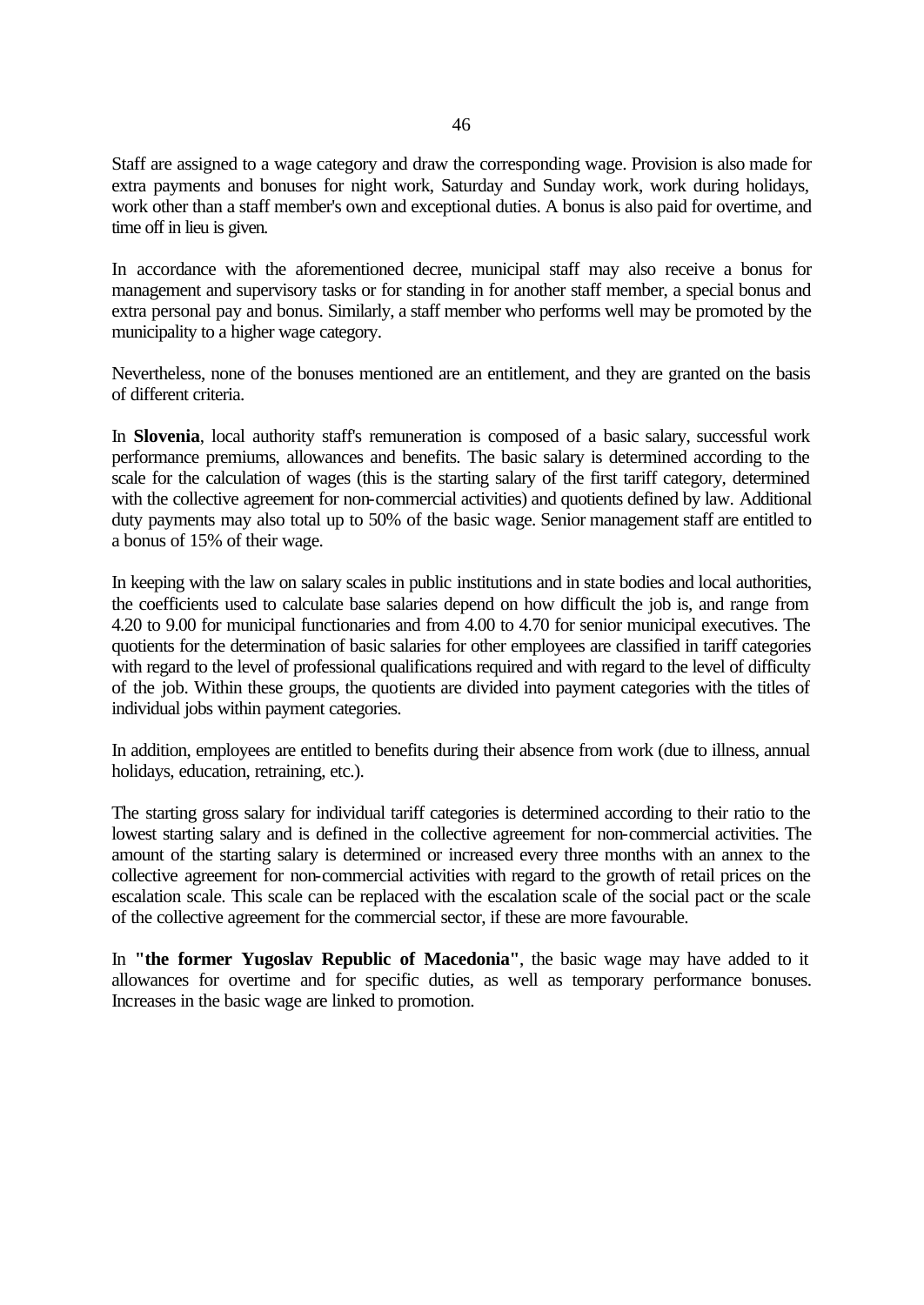### *Wage adjustments*

In **Bulgaria**, various pay adjustment mechanisms have been applied during the last several years, generally reduced to compensation for a certain share of the inflation growth, i.e. application of fixed coefficients to the remuneration defined by the employment contract at certain intervals. In 1995 a new approach was adopted. The average gross salary of a municipal administration employee, as proposed by the mayor and approved by the municipal council, is adjusted in relation to the growth of consumer prices each quarter following a country unified scheme. Thus, the total amount of the working salaries fund is up-dated. Using additional funds from such up-dating to increase remunerations under individual employment contract remains the competence of local authorities.

Each change in the level of the minimum working salary for the country leads to an automatic change of the remuneration of these municipal employees who receive pay at the level of the starting monthly salary for the respective position.

Existing mechanisms for adjusting the pay in relation to inflation and other variations cover not only basic working salaries but also compensations and allowances. The principle applied is basically covering a certain portion of the inflation growth.

Annually, parallel to defining the minimum working salary, the monthly allowances, including child allowances, are up-dated and an automatic adjustment is envisaged for the next quarters depending on the growth of consumer prices. The adjustment for the third and fourth quarters of 1995 is planned at 85% of estimated growth of consumer prices or coefficients of 1.043 and 1.065.

The financial capacity of the state and municipalities play a primary role for the implementation of established adjusting mechanisms.

The overall shortage of financial resources at both national and municipal tiers seriously curtails the possibilities to adjust remuneration of municipal servants in correspondence with the rising cost of living.

In **Croatia**, automatic wage increases are linked to length of service (with a total limit of 20% of the basic salary) and promotions. Other automatic adjustments may be decided by the executive organ of the local authority. Non automatic adjustments can be negociated.

In the **Czech Republic**, automatic adjustement mechanisms in wage are linked to the length of the service, promotion and higher qualification. Non automatic adjustments are also possible depending on available financial sources. Finally, the Government may decide by decree to amend wage adjustment due to the increases in the cost of living.

In **Estonia**, the adjustment of salary to the cost of living is not automatic, but depends on the local possibilities. Adjustment usually follows pay rises made for the state government officials within the limits set by the state government.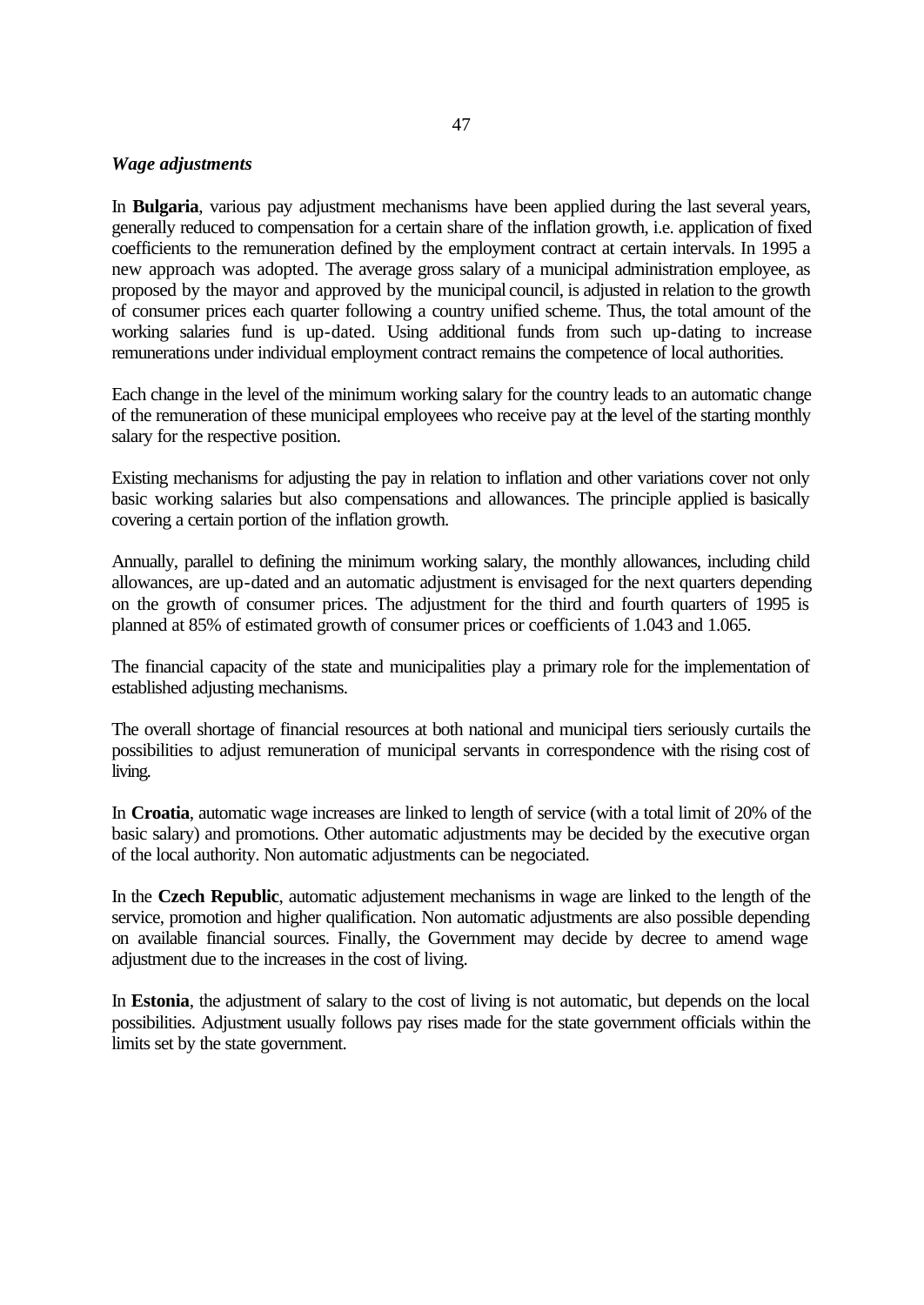In **Hungary**, every year the Parliament establishes the reference salary rate on the basis of which is calculated the staff's remuneration, considering the opinion of the social sector concerned. In any case, the reference salary rate cannot be lower than that of the previous year.

In **Latvia**, there is no automatic adjustment machinery. Non-automatic increases may be given following contractual or discretionary negotiations, within the limit of available funding.

In **Lithuania**, the Government regulates the adjustment of basic monthly salary in relationship to the cost of living and financial climate.

In **Poland**, the adjustment of salaries to the cost of living is done by means of regulation and depending on inflation, reference salary, etc. There is also an automatic adjustment in the light of seniority. Increases under this heading come into play with effect from the 5th year of service, and the increase is of 5% of the basic wage, rising by 1% per year to a maximum of 20%.

In **Romania**, the criteria for adjusting pay are established by law.

In the **Russian Federation**, remuneration is closely related to the minimum wages which are established by law: the rise in the minimum salary of the civil servants generates higher salaries for local authorities' staff.

In **Slovakia**, wage adjustment depends on certain criteria (such as the number of years of service, improvement of educational level) and on the funds voted by the municipal council. Cost-of-living variations are taken into account through changes to pay categories on the basis of an amendment to the decree approved by the government.

In **Slovenia**, automatic wage adjustment machinery exists on the basis of promotion and seniority. The additional payment for length of service represents an annual rise of 0.5% of the wage for all staff. Women with over 25 years' service are entitled to an annual rise of 0.75% of their wage which is added to the rise of 0.5%. Non-automatic adjustments are possible following negotiations.

### **IV. Social protection**

In **Bulgaria**, local authorities' staff have to be covered by the general insurance scheme for sickness, temporary invalidity, long-term invalidity and death, as well as by the general pension scheme. The right to benefit for temporary disability is acquired after three months' service. The amount is calculated according to the length of service and the last month's pay. Benefit payments continue even after termination of the employment relationship if the state of temporary disability continues. If the disability occurs within two months after the end of the contract, the claimant is entitled to benefit for a maximum period of 75 calendar days.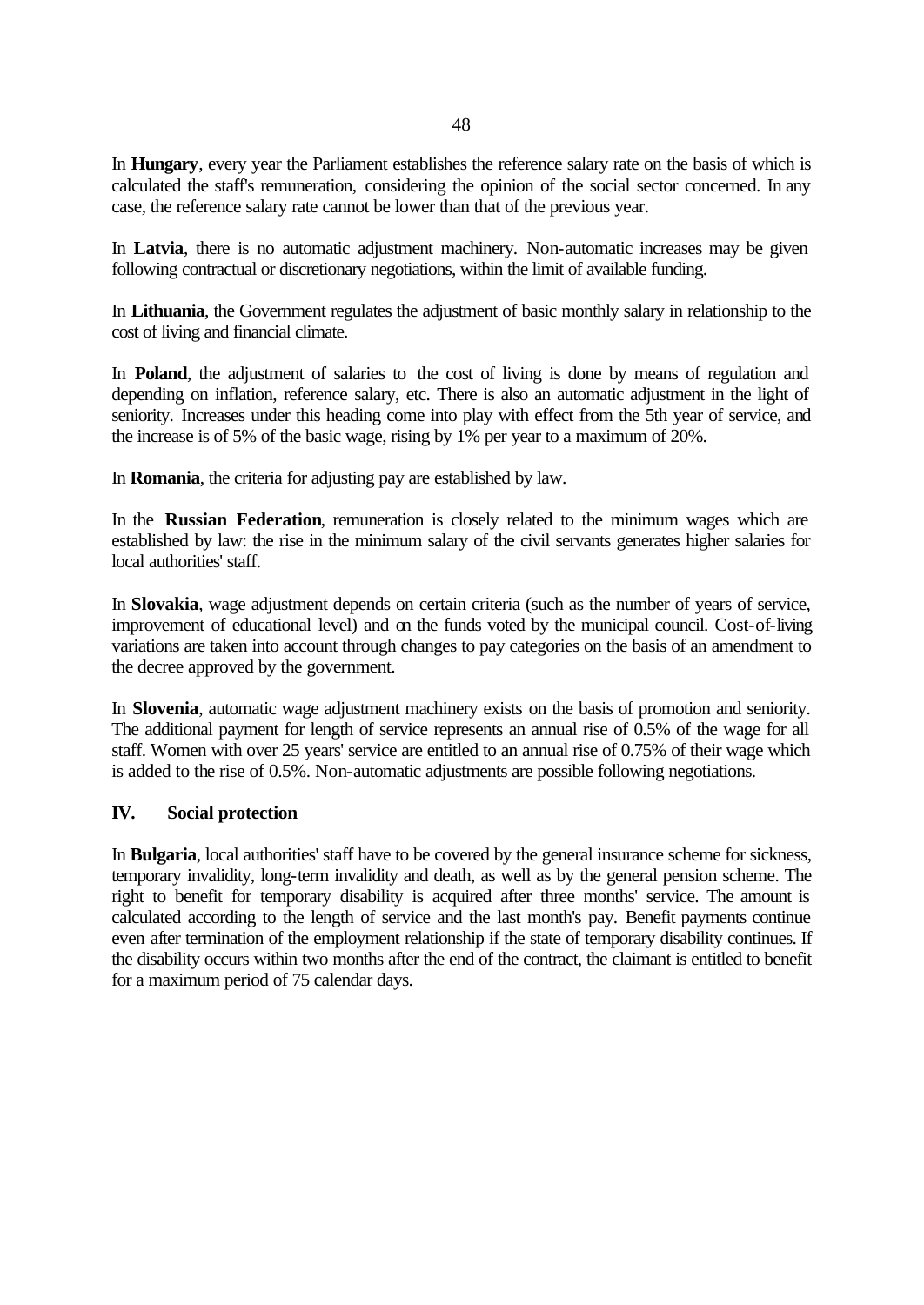Local authorities' employees who are declared disabled are eligible for a pension at a rate in keeping with the extent of the disability and the period of service completed. Length of service is not taken into account if the disability is the result of an accident at work or an occupational disease. In the event of death a lump sum is paid to the deceased employee's family and any dependents have the right to a pension.

The right to an old-age pension is acquired after 25 years' service by men at the age of 60 and by women after 20 years' service at the age of 55.

In **Estonia**, in general, the same rules apply as to central government officials. The retirement age is 65, and the amount of pension depends on length of service.

In **Lithuania**, local authorities' staff are affiliated to the general social security scheme and are entitled to compensation in the event of disability or death for work-related reasons. The sum paid to the employee's family in the event of death amounts to two and a half times the employee's annual wage, calculated on the basis of his or her last salary. In the event of disability the amount depends on the extent of the disability and ranges from one year's pay to two and a half times the annual salary, calculated once again on the basis of the last month's salary. The Law on Civil Servants guarantees their right to a pension calculated according to the general provisions applied in this area.

In **Poland**, local authorities' staff are affiliated to the general social insurance scheme, which covers them even after their retirement. They are also covered by the general pension scheme. The right to a full pension is acquired at the age of 65 for men and the age of 60 for women (in certain circumstances, these ages are reduced to 60 and 55 respectively).

In the **Russian Federation**, local authorities' staff are covered, during employment and retirement, by a general scheme. Moreover there are special funds in case of incapacity, disablement or death.

In **Slovakia**, local authorities' staff are affiliated to a general insurance scheme covering sickness, disability and death during and after their working careers. They are thus covered by a general pension scheme during and after their working lives.

In **Slovenia**, local authority staff are affiliated to a general insurance scheme covering sickness, disability, retirement and death during and after their working careers, and also to a general unemployment insurance scheme. Staff of local authorities may also affiliate to a private health insurance scheme.

The right to an old-age pension is acquired after 20 years' service by men at the age of 63 and by women at the age of 58. Men acquire the right to a full pension at the age of 58, after 40 years' service, while women acquire full pension rights at the age of 53, after 35 years' service.

Affiliation to the general social insurance scheme is also the rule in **Croatia**, **the Czech Republic, Hungary, Latvia, Romania** and in **"the former Yugoslav Republic of Macedonia"**.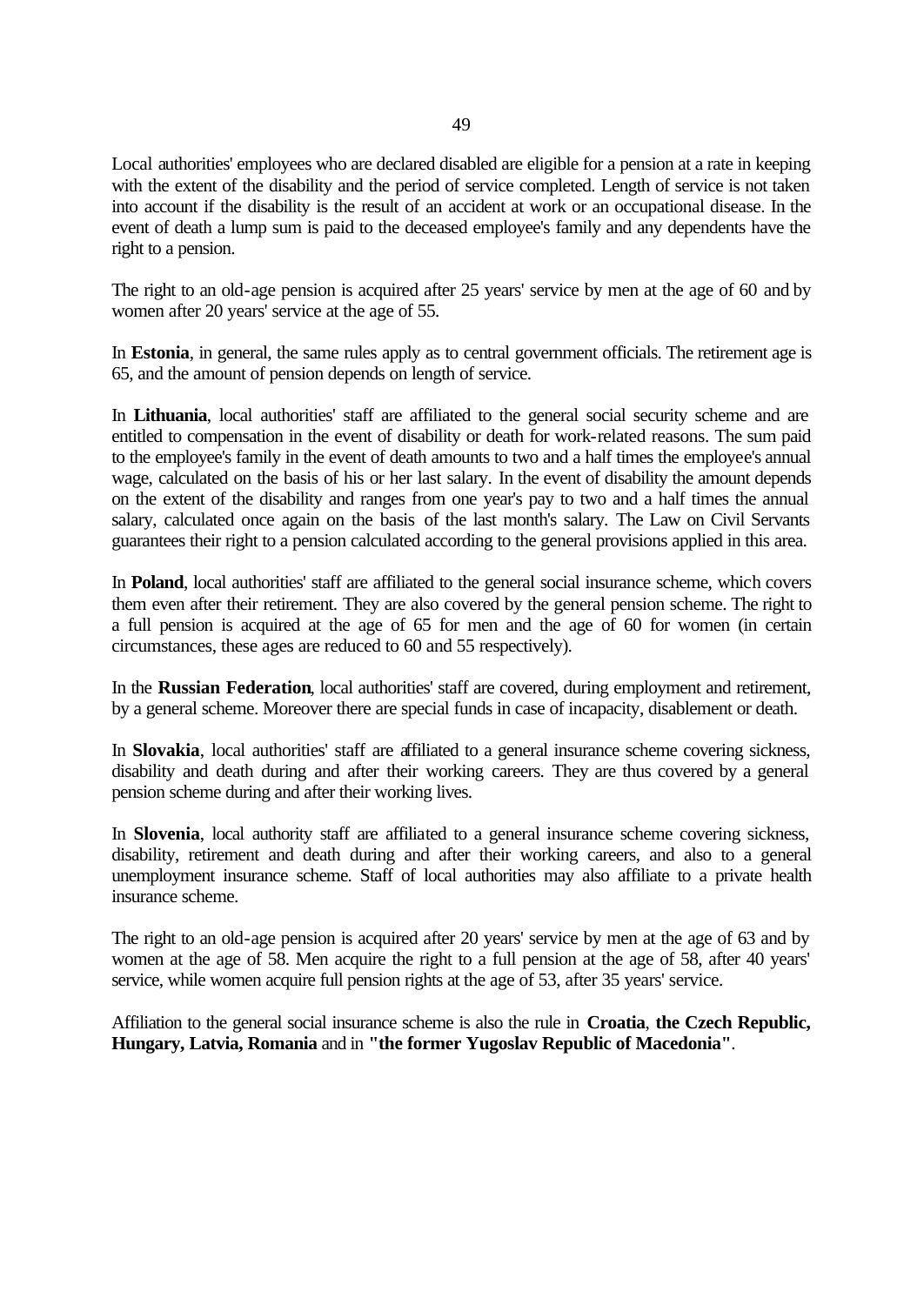Staff contribute to the funding of social protection schemes in **Hungary** (6% for pension scheme and 4% for the rest), **Latvia** (12%), **Russian Federation** (1% for pension scheme), **Slovakia** (17.7%), **Slovenia** (21.5%, i.e. 7.5% for sickness insurance and 14% for pension scheme) and in **"the former Yugoslav Republic of Macedonia"**.

Employers' contributions amount to 33% in **Estonia**, 44% in **Hungary**, 38% in **Latvia** and 48% in **Poland**.

# **V. Trade union rights**

In **Bulgaria**, according to the Constitution, the conditions under which public servants in general can participate in trade unions, as well as the exercise of their right to go on strike are established by law. In the absence of an act on public servants, the Labour Code applies. Thus, local public servants can freely form trade unions and participate in them (Article 4).

In the area of local public staff, there are four major trade unions, the most representative of which is the "Federation of Independent Syndicates of State Government and Organisations".

In addition, according to article 6 of the Labour Code, employees serving the same municipality can, at a general meeting (assembly of the "proxies"), elect one or more representatives to protect their common interests.

In **Croatia**, local authorities' staff as all public servants enjoy full trade union rights according to the Constitution and the national laws.

Similarly, in the **Czech Republic**, trade union rights for local authorities' staff do not differ from those of other employees. These rights encompass the right of association (for which Article 27 of the Charter of Human Rights and Freedoms which is the Preamble to the Constitution provides, and developed by the Labour Code and Act 23/1990 on associations) and the right to strike.

In **Estonia**, local authorities' staff are entitled to form trade unions. However, at present there are no special trade unions for local authorities' staff. For this reason this staff affiliates, in case they do, to the trade union of civil servants.

In **Hungary**, local authorities' staff may freely create trade unions and participate in them. The managers of civil servant trade unions enjoy a legal protection greater than that of other members of trade unions. Civil servants' trade unions are part of a consultative body, the so-called "Forum for the Conciliation of Civil Servants' Interests" which comprises, in addition to representatives from these trade unions, representatives from the Government and the local authorities' associations, and the Chamber of Public Administration as an observer.

Concerning the right to go on strike, local authorities' staff can exercise this right in accordance with the agreement between the Government and trade unions.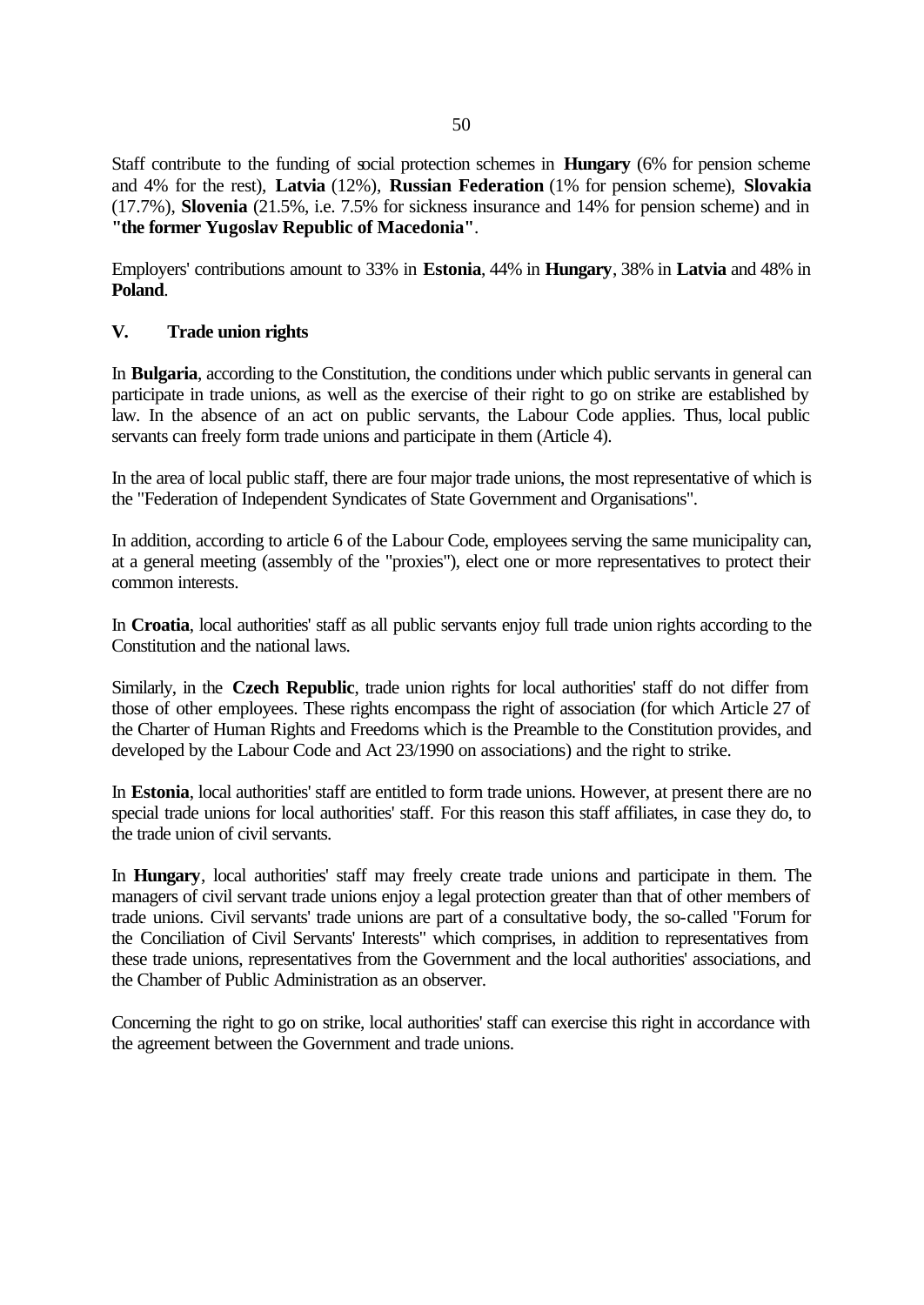In **Latvia**, local authority staff have trade union rights, although trade unions play a very minor role.

In **Lithuania**, local authority staff's trade union rights are dealt with by the Public Servants Act. They encompass only the right of association, the right to strike being prohibited.

In **Poland**, local authorities' staff have the right to create trade unions and participate in them. However, they do not enjoy the right to go on strike. However, in practice it can be said that trade unions have little importance in local authorities.

In **Romania**, local authorities' staff are not entitled to establish trade unions.

In the **Russian Federation**, local authorities' staff have the right to form trade unions. This right is guaranteed by the Federal Act on Trade Unions. Strikes are prohibited. The trade unions protect the right of their members to remuneration without any discrimination, represent and protect the interests of their members in labour conflicts and ensure their social protection.

In **Slovakia**, the constitution guarantees local authority staff's right to join a trade union. The main role of the trade unions is in the field of pay and social issues.

Thus the act which covers collective bargaining gives trade union activists the right to bring into play various interests which are legally protected by collective agreements. In this context, mention must be made of the Slovak public service union, a national umbrella group covering local authority staff unions, among others.

In **Slovenia**, according to the law on State Bodies Staff and the collective agreement for noncommercial activities, local authorities' staff are entitled to establish trade unions and participate in them. However, local self-government reforms not yet having been carried out, trade unions for local authorities' staff are only envisaged at a later stage.

In **"the former Yugoslav Republic of Macedonia"**, local authorities' staff enjoy trade union rights, including the right of association and the right to strike. There are also local authority staff trade unions.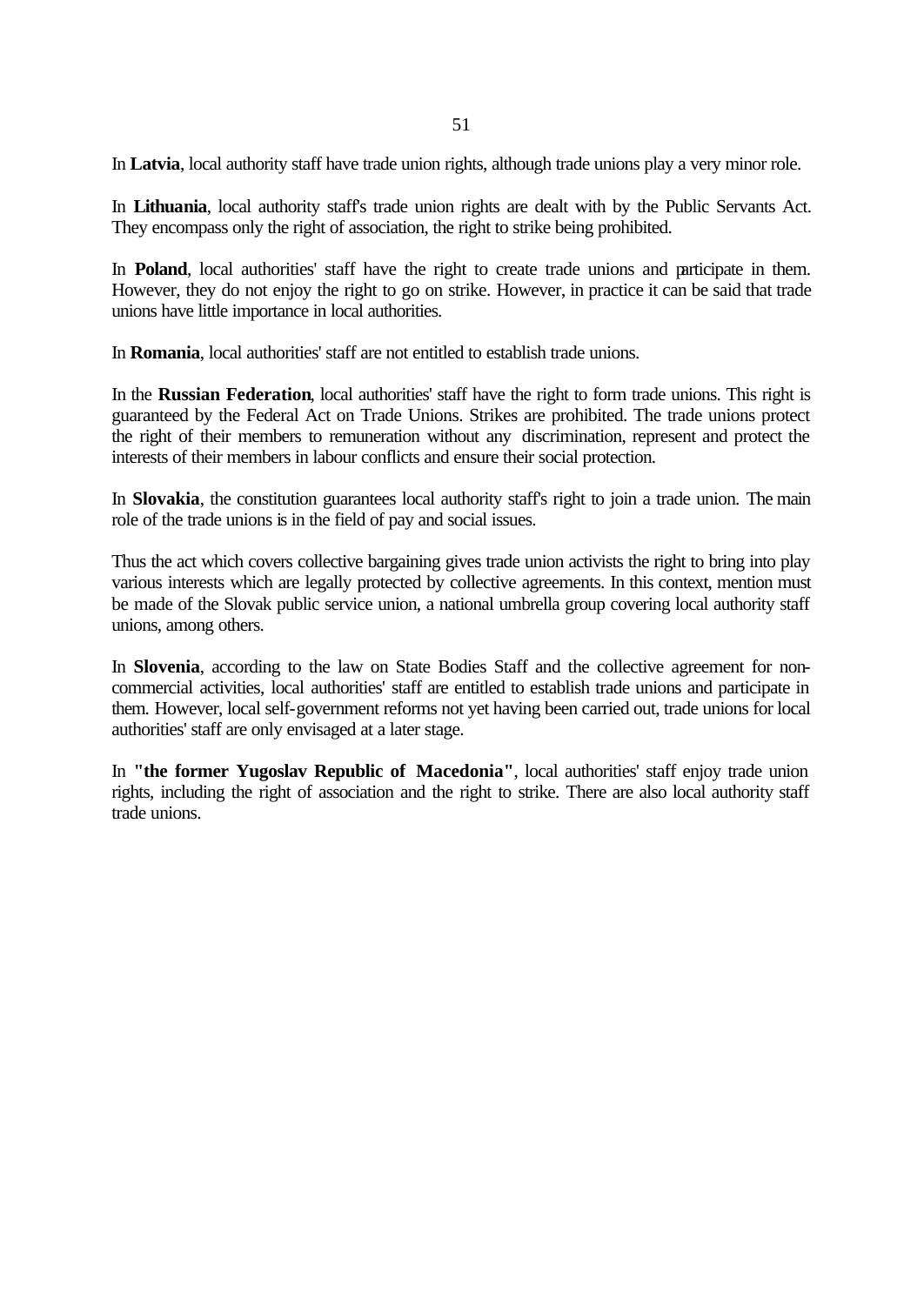# **Table 1: Trade union rights of local authority staff**

|                                                | <b>Right of</b><br>association | <b>Right to strike</b> |
|------------------------------------------------|--------------------------------|------------------------|
| Bulgaria                                       |                                |                        |
| Croatia                                        |                                |                        |
| <b>Czech Republic</b>                          | $\bullet$                      |                        |
| Estonia                                        |                                |                        |
| Hungary                                        |                                |                        |
| Latvia                                         |                                |                        |
| Lithuania                                      |                                |                        |
| Poland                                         |                                |                        |
| Romania                                        |                                |                        |
| <b>Russian Federation</b>                      |                                |                        |
| Slovakia                                       |                                |                        |
| Slovenia                                       |                                |                        |
| "the former Yugoslav Republic<br>of Macedonia" |                                |                        |

# **VI. Legal protection**

# *Administrative Review*

In **Bulgaria**, control of compliance with labour legislation is exercised by the General Inspectorate of Labour of the Ministry of Labour and Social Welfare. Other governmental bodies and agencies may also exercise such control as well, by virtue of an act from the Parliament or a ministerial decree. These supervisory bodies may enforce administrative measures in order to prevent or terminate violations of labour legislation.

In **Croatia**, Local authority staff can refer any issues concerning recruitment or career to the head of the administration department by means of formal complaint. Disputes concerning disciplinary procedures may be referred to the disciplinary commission in appeal.

In **Latvia**, labour disputes are, within the local authority structure, a matter for the administrative committees set up by the local authority, as employer, and for the trade unions.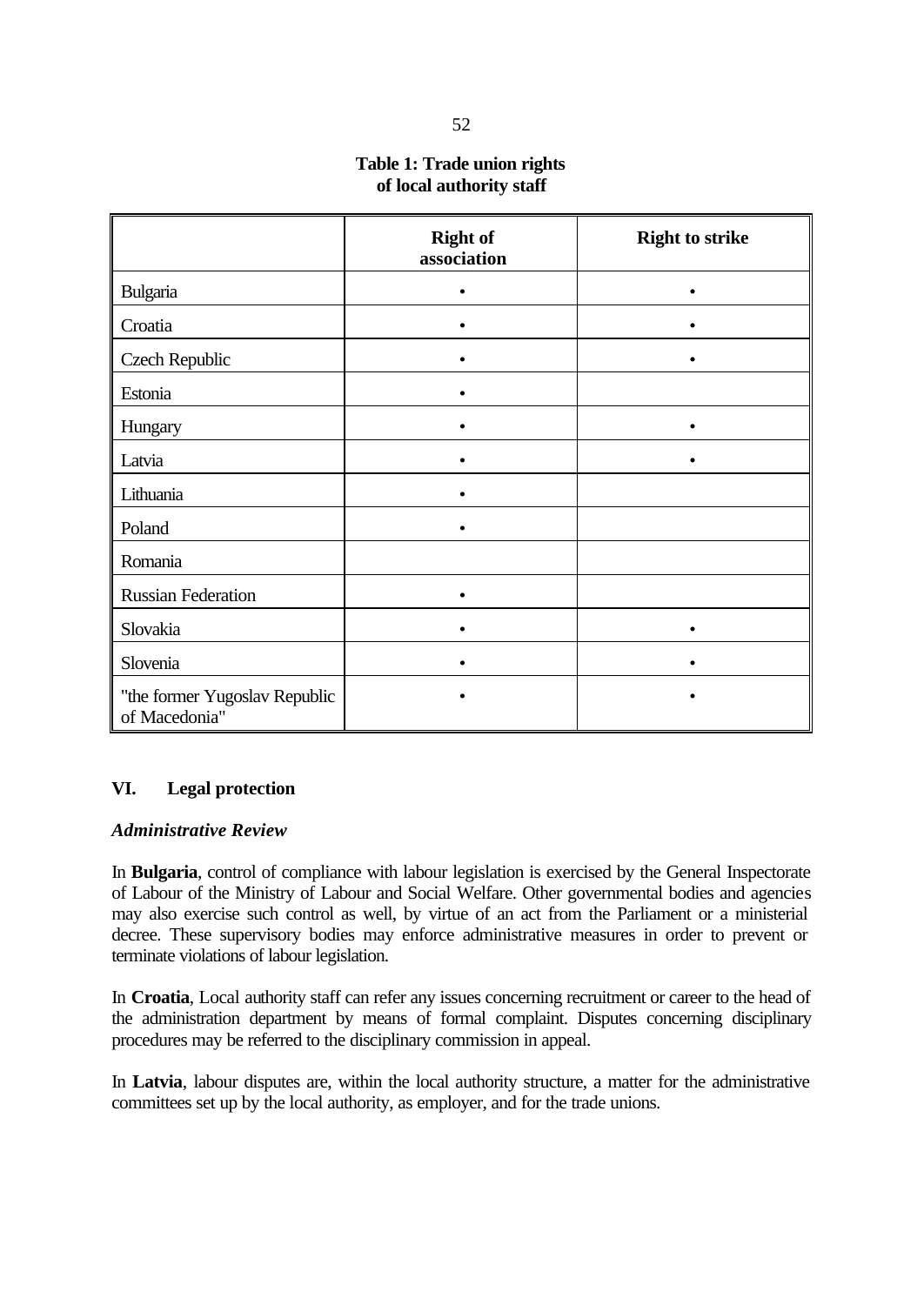In **Lithuania**, unlawful decisions may be reviewed by the heads of the authority in question.

In **Poland**, the representatives of local authorities' trade unions have the necessary legal capacity to negotiate with the local authority on collective disputes.

In **Slovenia**, local authority employees may appeal decisions of the first instance concerning their rights, obligations and responsibilities. The appeal is lodged with the author of the decision, which examines it and delivers a second decision.

In **"the former Yugoslav Republic of Macedonia"**, appeals may be made to a higher administrative authority in respect of any matter relating to decisions connected with career and disciplinary measures.

### *Judicial Review*

In **Bulgaria**, all disputes between employees and their employer concerning their employment relationship and collective bargaining agreements can be challenged before the courts, according to the Civil Proceedings Code. The lawsuits resulting from this relationship are free of charge for employees.

In **Estonia**, the administrative courts are competent to decide on disputes concerning staffs' statutory rights.

In **Croatia**, **Czech Republic**, **Hungary**, **Lithuania, Poland and Slovakia**, disputes between employer and employees are a matter for the ordinary courts.

In **Romania**, local authorities' staff are protected by law. As a result any decisions adversely affecting them may be challenged before the courts under the provisions of the Administrative Disputed Claims Procedure.

In the **Russian Federation**, labour conflicts are settled through commissions on labour conflicts, conciliatory commissions, labour arbitration or courts of general jurisdiction.

In **Slovenia**, if the employee is not satisfied with the decision handed down on appeal, or if no decision is forthcoming within 30 days of the appeal being lodged, disputes over rights, obligations and responsibilities may be taken before the labour courts. Administrative decisions not subject to appeal (such as the appointment of functionaries and senior executives) fall under the jurisdiction of the Supreme Court.

In **"the former Yugoslav Republic of Macedonia"**, judicial review, through the civil courts, exists for any dispute relating to recruitment procedures, decisions relating to careers and disciplinary measures.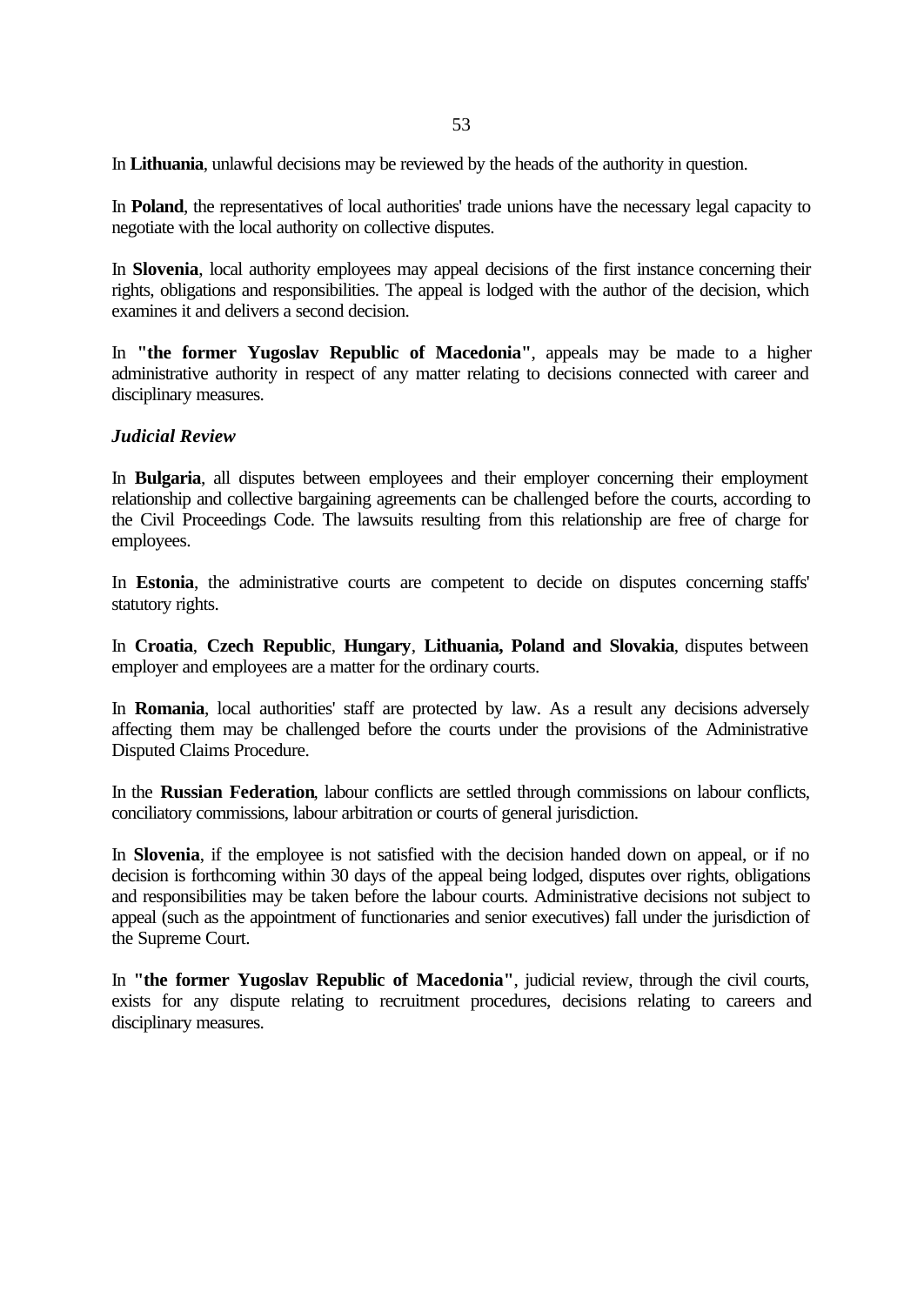### **VII**. **Planned or current reforms**

In **Bulgaria**, the legal status of local authorities' staff is envisaged in planned or current reforms in several fields, namely: an act on Public Servants should introduce, in 1996 at the earliest, the general framework for central and local authorities' staff; administrative-territorial structure and local selfgovernment, the reform of which started in 1995; and in the social field. As a result of these reforms, the new position, role and conditions of local authorities' staff will be gradually defined.

In the **Czech Republic**, a global public administration reform is envisaged.

In **Latvia**, the government wishes to regulate local government service, but local authorities are opposed to this. A fundamental decision needs to be taken: a single scheme for staff working for regions and municipalities or a unified scheme.

There are several problems standing in the way of the adoption of a specific scheme for local authority staff: the definition of the status of authorities and their administrative departments, harmonisation of the staffing structure of local authorities in accordance with the national classification of occupations and clarification of the role of the Chair of the municipal council as the leader of local administration.

In **Lithuania**, the Government envisages the preparation of draft legislation implementing the law on Civil Servants.

In **Poland**, draft legislation concerning the status of local authorities' staff was prepared in 1994 and is actually considered by the Committee on local authorities. This legislation aims at improving and updating the existing legislation according to the new labour legislation and draft legislation on State public service. Among other things the draft legislation includes the reinforcement of the municipal Secretary's position, the replacement of the current disciplinary procedure with a preliminary instruction procedure and continuous professional training of the staff.

In **Romania**, the Government is currently working on draft legislation concerning the status of Civil Servants.

In the **Russian Federation**, a special federal law and statutes of the subjects of the Russian Federation are needed to regulate many issues, namely: the list of municipal posts and their classification by group, procedures for financing municipal services, the guarantees, responsibilities and remuneration of local authorities' staff, other issues such as recruitment, performance appraisal, termination of service, etc.